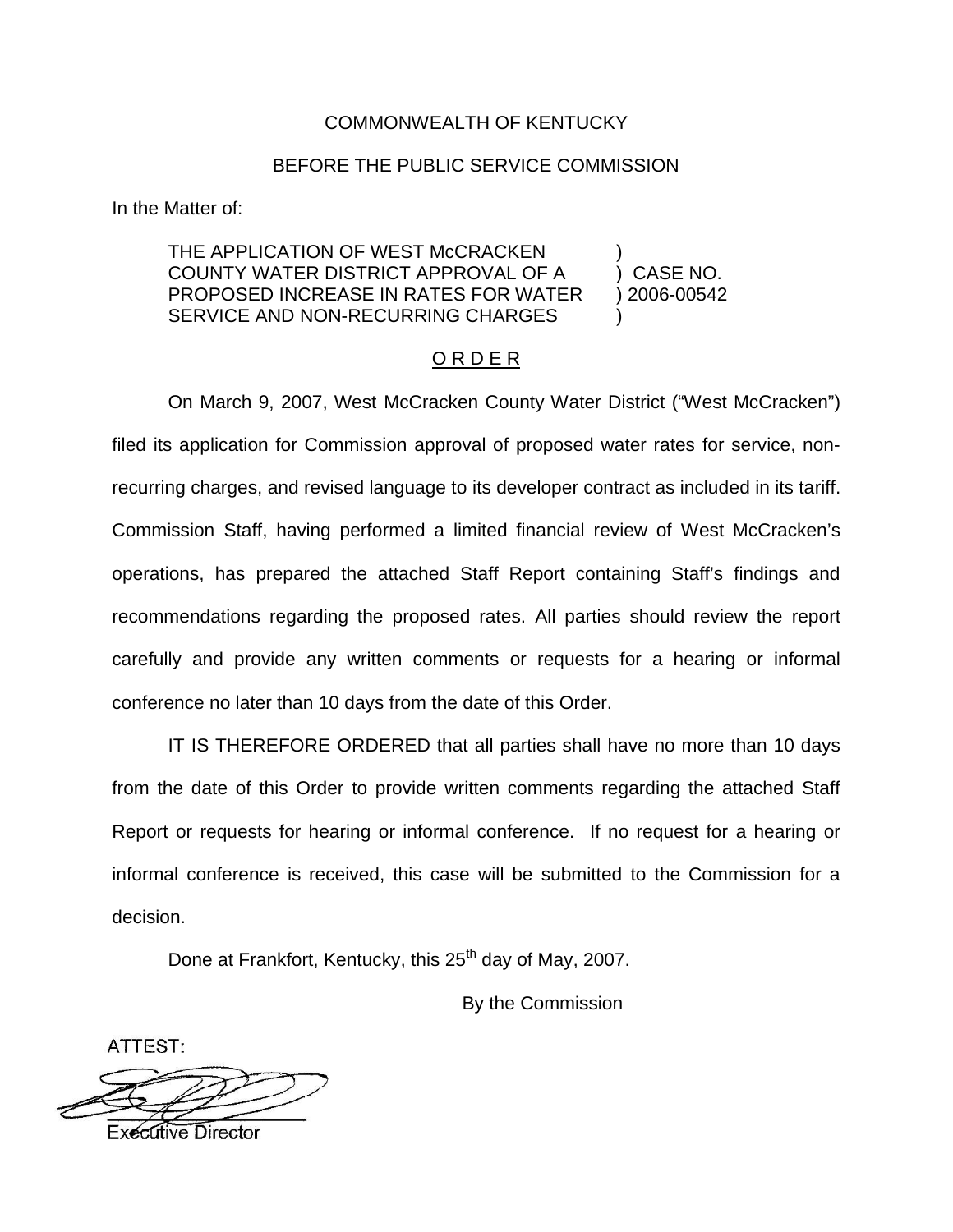### STAFF REPORT

### ON

### WEST MCCRACKEN WATER DISTRICT

### CASE NO. 2006-00542

On December 11, 2006, West McCracken Water District ("West McCracken") submitted an application requesting to increase its rates for water service, an adjustment to certain existing non-recurring charges, creation of new non-recurring charges, approval of financing the installation of radio read meters, and approval to amend language in its developer contract that is a part of its tariff. West McCracken's initial filing was found deficient. West McCracken supplemented its initial filing on March 6, 2007, with the deficient information and a request to withdraw the portions of the original application related to financing the installation of radio read meters. The case was then considered filed on March 6, 2007, when all filing deficiencies were cured.

To establish the basis for its adjustment to water service rates West McCracken selected the twelve months ended December 31, 2005 as its test-year. In its original application West McCracken determined its revenue requirement from volumetric rates excluding fire protection rates to be \$761,431, an increase of \$192,001 or 33.72 percent over normalized test-year revenues from volumetric rates excluding fire protection rates of \$569,430. Through its filing of March 6, 2007, West McCracken amended its revenue requirement by removing \$33,306 for annual debt payments on the radio read meters included in the original filing. This amendment restated the revenue required from volumetric rates excluding fire protection rates to \$728,125, an increase of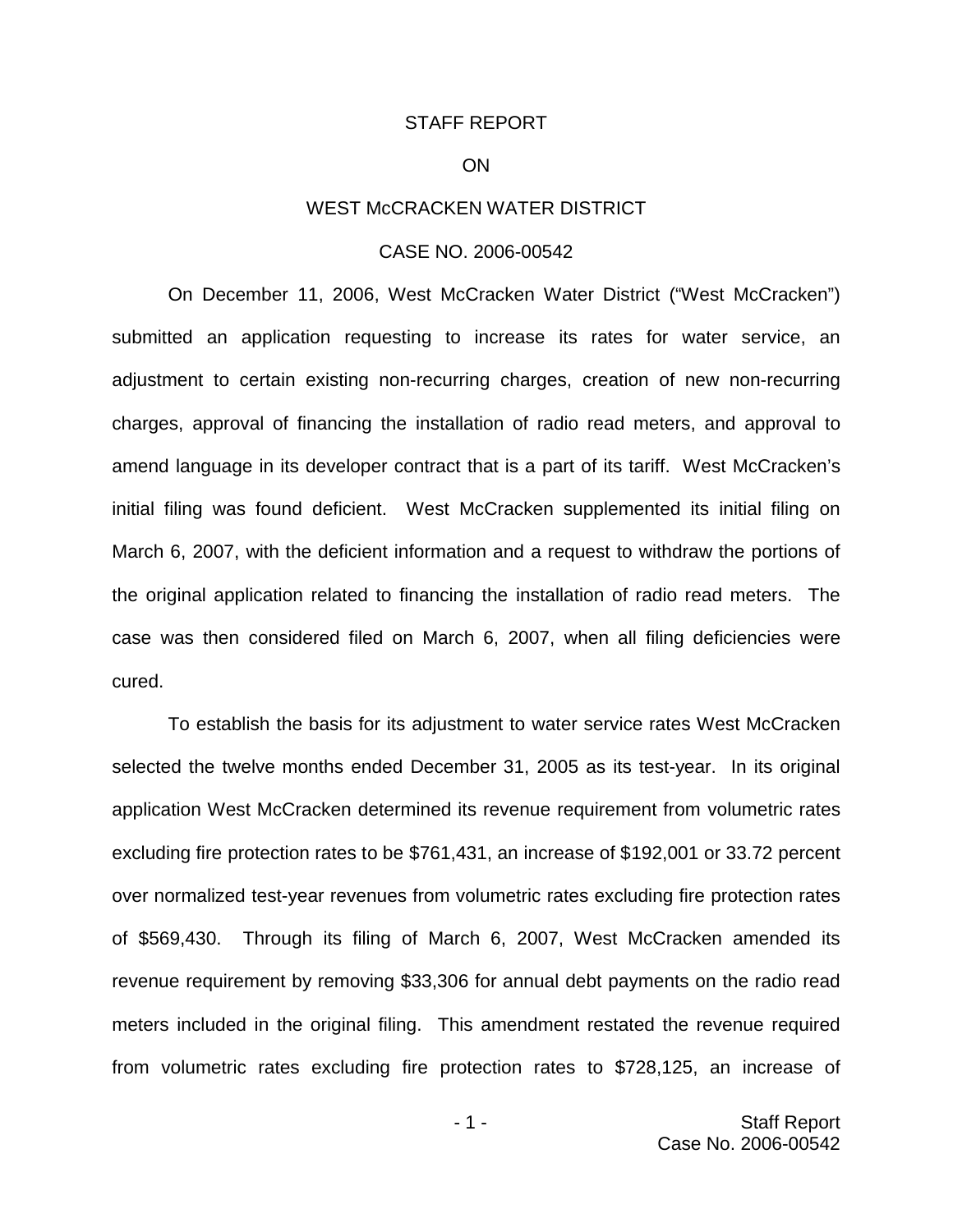\$158,695 or 27.87 percent over normalized test-year revenues from volumetric rates excluding fire protection rates of \$569,430.

Based on the pro forma information present by West McCracken in its application the requested water service rates will not fully fund the revenue requirement from volumetric rates excluding fire protection as stated in West McCracken's amended filing. West McCracken requests that the Commission approve a three-phase plan where rates will be adjusted annually over a two-year period to ultimately produce \$686,563 in annual revenues from rates for water service excluding fire protection revenue. The following summarizes the annual revenues to be generated through the proposed phase-in plan.

|                             | Pro Forma<br><b>Present Rate</b><br>Year 1 |         |               | Year 2  |      |         | Year 3 |         |
|-----------------------------|--------------------------------------------|---------|---------------|---------|------|---------|--------|---------|
| Revenue from Rates          | \$.                                        | 569.430 | $\mathcal{S}$ | 646.563 | - \$ | 663.563 | -SS    | 686.563 |
| Increase Over Previous Year |                                            |         |               | 77.133  |      | 17.000  |        | 23.000  |
| Increase Over Test Year     |                                            |         |               | 77.133  |      | 94.133  |        | 117.133 |

West McCracken allocated its revenue requirements to its different meter sizes through the cost of service study provided in Exhibits 10, 11, and 12 of its application. The resulting rates and their effect on a 5/8 inch metered customer using 5,000 gallons per month are shown below.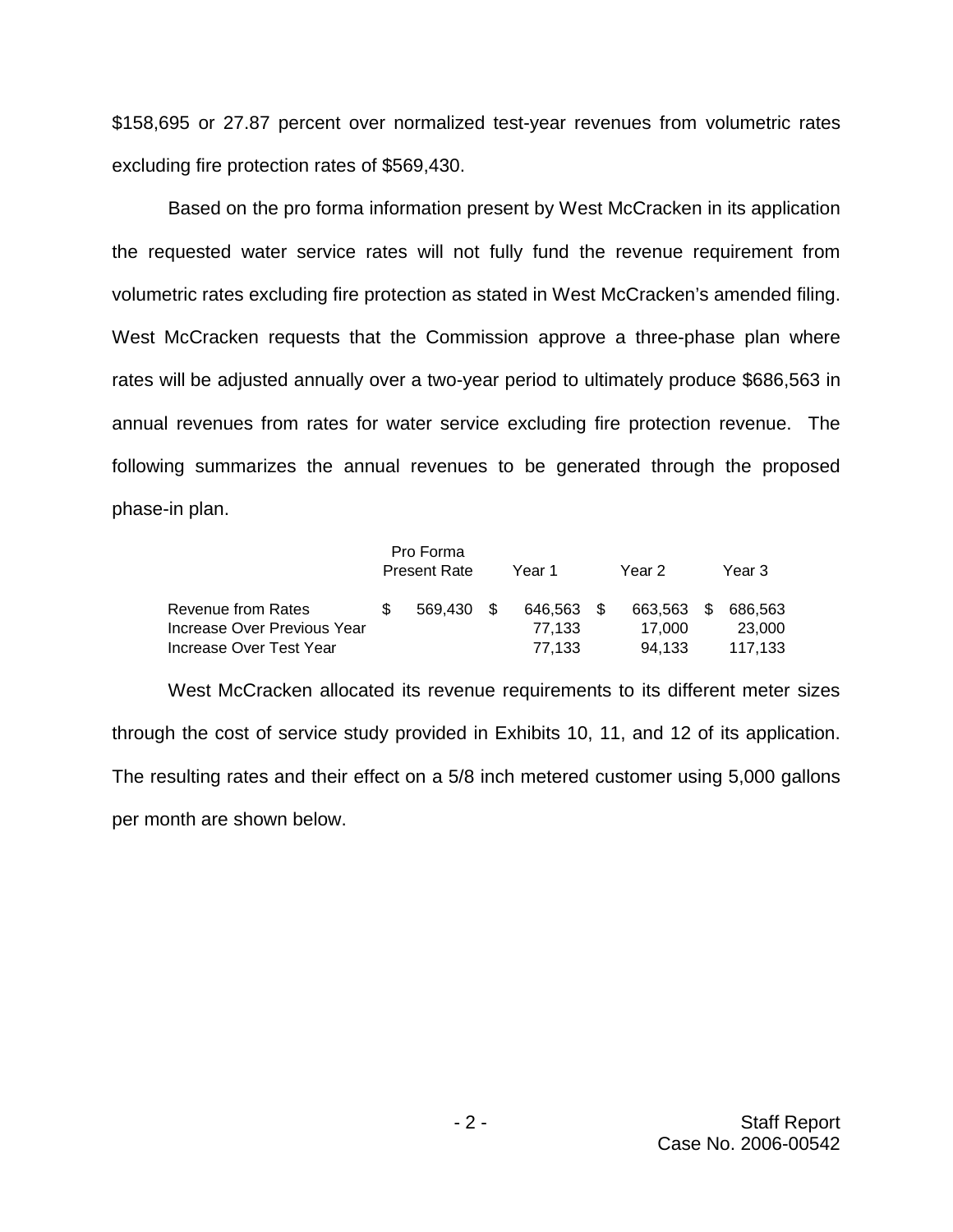|                                | Test Year   |     | Year 1 |    | Year 2 | Year <sub>3</sub> |
|--------------------------------|-------------|-----|--------|----|--------|-------------------|
| <b>Customer Charge</b>         |             |     |        |    |        |                   |
| $5/8$ Inch                     | \$<br>8.39  | \$. | 8.95   | S  | 8.95   | \$<br>8.95        |
| 1 Inch                         | 19.63       |     | 20.59  |    | 20.59  | 20.59             |
| 2 Inch                         | 28.06       |     | 29.89  |    | 29.89  | 29.89             |
| 3 Inch                         | 47.73       |     | 50.93  |    | 50.93  | 50.93             |
| 4 Inch                         | 75.83       |     | 80.91  |    | 80.91  | 80.91             |
| Usage Charge per 1,000 Gallons |             |     |        |    |        |                   |
| Under 100,000 Gallons          | \$<br>3.27  | \$. | 3.55   | \$ | 3.77   | \$<br>4.05        |
| Over 100,000 Gallons           | 2.46        |     | 3.08   |    | 3.09   | 3.11              |
| Cost of 5,000 gallons to       |             |     |        |    |        |                   |
| 5/8 inch customer              | \$<br>24.74 | \$. | 26.70  | \$ | 27.80  | \$<br>29.20       |
| Increase Over Previous Year    |             |     | 1.96   |    | 1.10   | 1.40              |
| Percentage                     |             |     | 7.92%  |    | 4.12%  | 5.04%             |
| Increase Over Test Year        |             |     | 1.96   |    | 3.06   | 4.46              |
| Percentage                     |             |     | 7.92%  |    | 12.37% | 18.03%            |

None of the information shown above includes surcharge revenue derived from a \$.42 per thousand gallon surcharge assessed by West McCracken to all customers pursuant to Commission Order date August 4, 2000, in Case No. 2000-00140.<sup>1</sup> That Order approved the surcharge for no longer than five years. The surcharge expired during the test-year and is no longer assessed and collected by West McCracken. West McCracken has appropriately excluded this surcharge from the proposed tariff filed in the case at bar.

To review West McCracken's rate phase-in plan Staff conducted a field review to gather information concerning West McCracken's test-year operating results and the pro forma information presented in its application. The scope of Staff's review was limited to obtaining information as to whether the test-year and pro forma financial

<sup>&</sup>lt;sup>1</sup> West McCracken County Water District for an Application for a Certificate of Public Convenience and Necessity and Approval of Financing for a 500,000 Gallon Elevated Storage Tank.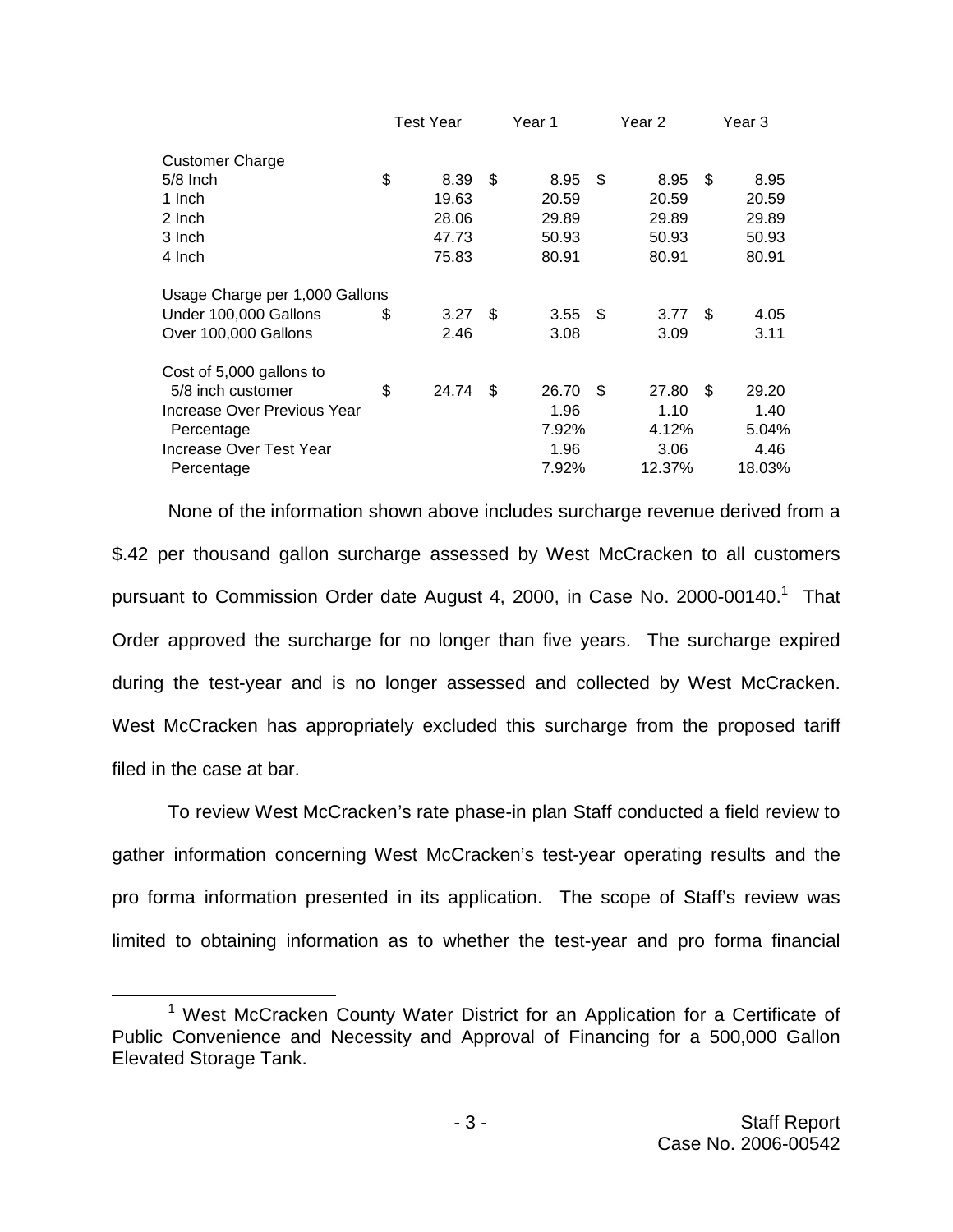information is representative of normal operations. All pro forma adjustments to testyear operations are required to be known and measurable pursuant to administrative regulation 807 KAR 5:001, Section 10 (7). Insignificant or immaterial discrepancies were not pursued and are not addressed herein.

This report summarizes Staff's review and recommendations. Jack Scott Lawless is responsible for the revenue requirement determination while Jason Green determined pro forma revenues, developed the cost of service study, reviewed the nonrecurring charge cost justification sheets, and developer contract revision.

Attachment A of this report is West McCracken's pro forma adjusted operating income statement as determined by West McCracken and included in its application. Staff compiled the adjusted income statement as shown at Attachment B. Attachment B also includes explanation of Staff's proposed adjustments as well as discussion of the adjustments made by West McCracken as shown in Attachment A.

Attachment C of this report compares West McCracken's revenue requirement as determined by West McCracken and Staff. Staff calculated West McCracken's revenue requirements from volumetric rates excluding fire protection to be \$709,468, an increase of \$118,423, or 20.04 percent, over normalized revenues from volumetric rates excluding fire protection of \$591,045.

To determine the actual amount of West McCracken's requested revenue requirement from rates excluding fire protection, Staff applied the rates requested by West McCracken in its phase-in plan to Staff's billing analysis adjusted for customer growth which is discussed in Attachment B, Item A. Through this calculation Staff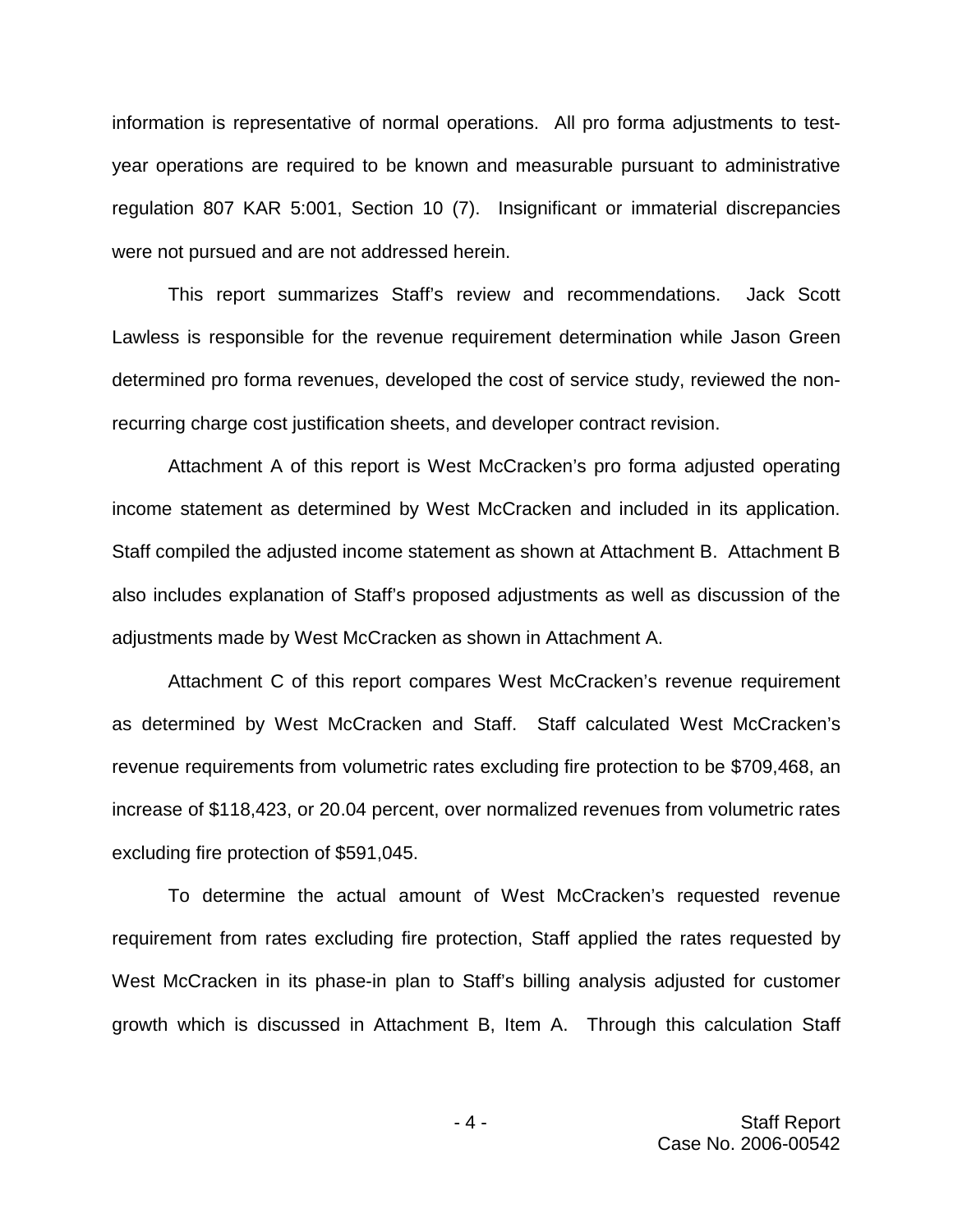determined West McCracken's requested revenue requirements from rates excluding fire protection to be as shown below.

| Phase One   | \$. | 667,339 |
|-------------|-----|---------|
| Phase Two   |     | 686,163 |
| Phase Three |     | 710,628 |

Staff recommends that the Commission approve rates through a three-phase plan as proposed by West McCracken to control customer "rate shock" with the third phase limited to the revenue requirement from volumetric rates found appropriate by Staff of \$709,468 Staff's recommended rates were developed using the cost of service study shown at Attachment D. The calculation of Staff's recommended rates are shown in Attachment D at pages 5 and 6 and are summarized below along with the impact on a residential customer using 5,000 gallons per month.

|                                | <b>Test Year</b> |     | Year 1 |     | Year 2 |      | Year 3 |
|--------------------------------|------------------|-----|--------|-----|--------|------|--------|
| Customer Charge                |                  |     |        |     |        |      |        |
| $5/8$ Inch                     | \$<br>8.39       | \$. | 5.79   | \$  | 5.79   | \$.  | 5.79   |
| 1 Inch                         | 19.63            |     | 14.47  |     | 14.47  |      | 14.47  |
| 2 Inch                         | 28.06            |     | 57.88  |     | 57.88  |      | 57.88  |
| 3 Inch                         | 47.73            |     | 86.82  |     | 86.82  |      | 86.82  |
| 4 Inch                         | 75.83            |     | 144.70 |     | 144.70 |      | 144.70 |
| Usage Charge per 1,000 Gallons |                  |     |        |     |        |      |        |
| Under 100,000 Gallons          | \$<br>3.27       | \$. | 4.29   | -\$ | 4.44   | - \$ | 4.63   |
| Over 100,000 Gallons           | 2.46             |     | 2.98   |     | 3.06   |      | 3.15   |
| Cost of 5,000 gallons to       |                  |     |        |     |        |      |        |
| 5/8 inch customer              | \$<br>24.74      | \$  | 27.24  | \$  | 27.99  | \$   | 28.94  |
| Increase Over Previous Year    |                  |     | 2.50   |     | 0.75   |      | 0.95   |
| Percentage                     |                  |     | 10.11% |     | 2.75%  |      | 3.39%  |
| Increase Over Test Year        |                  |     | 2.50   |     | 3.25   |      | 4.20   |
| Percentage                     |                  |     | 10.11% |     | 13.14% |      | 16.98% |

Phases one and two rates produce revenues of \$670,068 and \$687,673, respectively. Phase three rates produce Staff's recommended revenue requirement from volumetric rates excluding fire protection of \$709,468.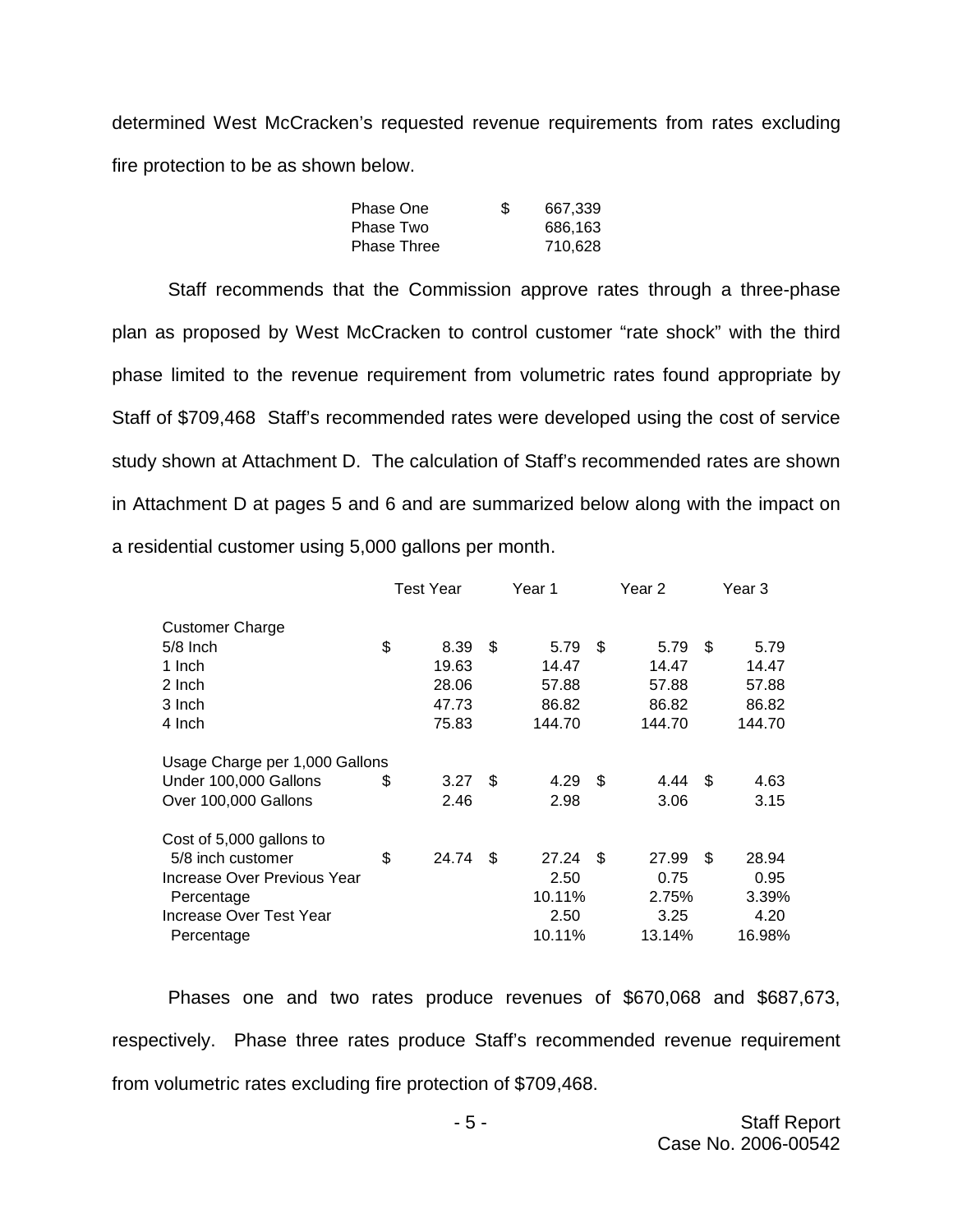In the cost of service study depreciation was reduced from the pro forma amount as shown in Attachment B to the level necessary to equal the revenue requirement of phases one and two. Staff recommends that each of the first two phases be assessed for a one-year period after which time phase three rates should become effective and charged for services until further Order of the Commission.

Staff recommends that West McCracken be required to file with the Commission a revised tariff within thirty days prior to the effective date of phase two and phase three rates. West McCracken should also be required to provide its customers with a onetime notice with the implementation of phase two and phase three rates.

West McCracken requested the following changes to its non-recurring charges.

|                                            | Current            |     | Proposed           |     |
|--------------------------------------------|--------------------|-----|--------------------|-----|
| Tap Fees                                   |                    |     |                    |     |
| $5/8$ Inch                                 | \$                 | 480 | S                  | 700 |
| 1 Inch                                     |                    | 583 | <b>Actual Cost</b> |     |
| 2 Inch and Above                           | <b>Actual Cost</b> |     | <b>Actual Cost</b> |     |
| <b>Customer Request Meter Relocation</b>   |                    |     | <b>Actual Cost</b> |     |
| Reconnect / Disconnect for Non-Payment     |                    | 20  |                    | 75  |
| <b>Returned Check Charge</b>               |                    | 15  |                    | 20  |
| <b>Customer Request Meter Re-Read</b>      |                    | 15  |                    | 40  |
| Cusotmer Request Meter Re-Read After Hours |                    |     |                    | 60  |
| Customer Request Meter Test                |                    | 25  |                    | 100 |

West McCracken provided cost justification sheets for each of the non-recurring charges that are fixed amounts. Those that are stated at actual cost are for services that can vary greatly from one customer to another making actual cost recovery appropriate. Staff has reviewed the cost justification sheets, finds them to be appropriate, and recommends that the Commission approve all the non-recurring charges as proposed by West McCracken and shown above.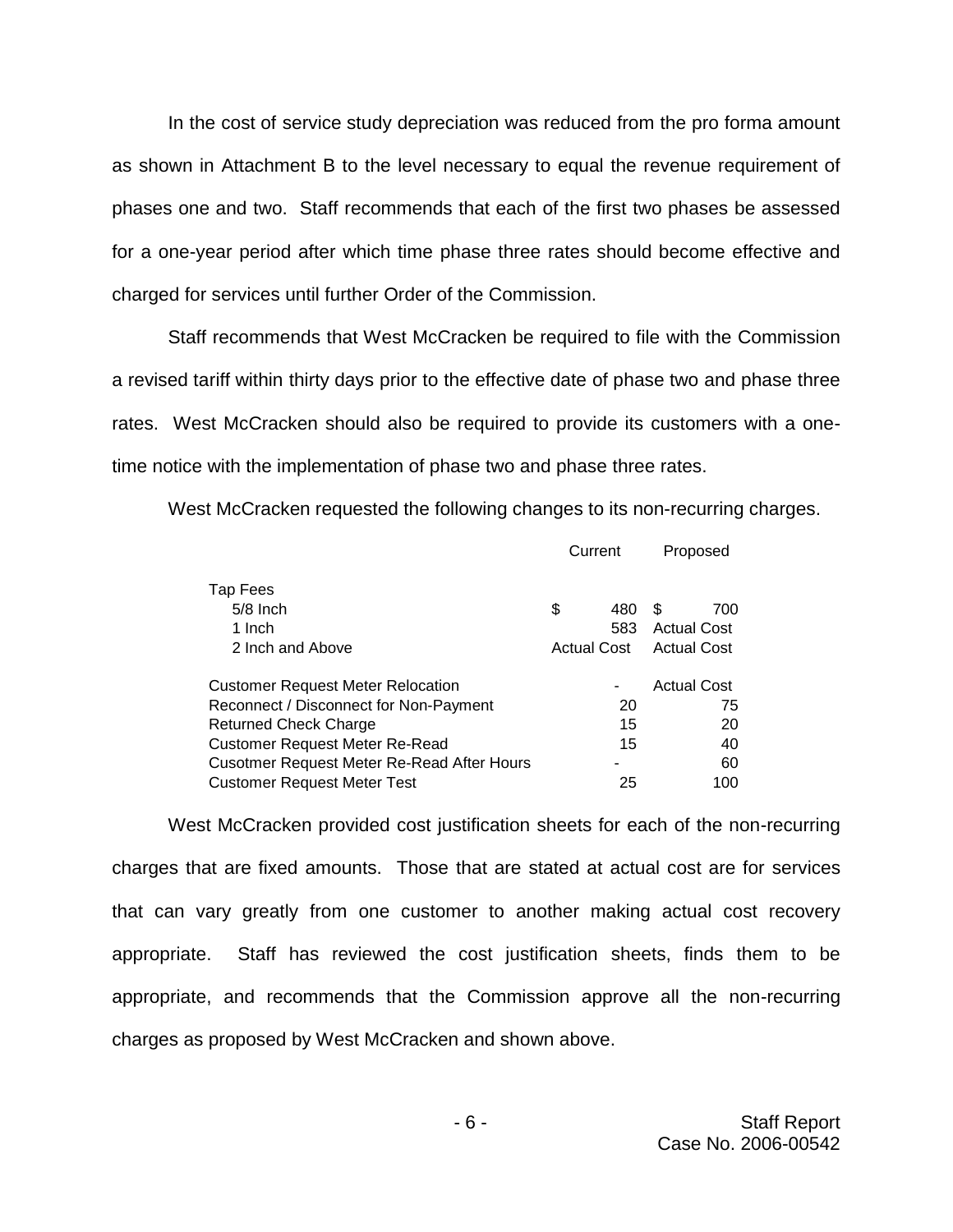West McCracken states in its application that it is being required to pay construction costs that should instead be borne by developers. After water lines are installed by developers and ownership is transferred to West McCracken, normal ground settling over the water main often occurs within one year. At this time West McCracken has no recourse with the developer and is required to incur the expense of re-grading, re-seeding, and re-landscaping. West McCracken proposes to amend its developer contract included as a part of its tariff so that developers must pay a deposit to West McCracken to be held for one year to pay these costs if incurred by West McCracken. The deposit would be equal to 10 percent of the cost of the water line extension made by the developer.

Staff recommends that the Commission approve a provision for deposit in West McCracken's developer contract to require, in essence, the developer to warrant his work for one year. Staff is of the opinion that the requested 10 percent deposit is excessive. A deposit of 5 percent would be adequate to cover the cost of the rehabilitation work cited by West McCracken. Staff recommends the following language be used: An advance deposit equal to 5 percent of the estimated water line construction costs made by the Developer shall be paid to West McCracken and held for a period of up to one year from the date the water line construction is fully complete and all rights and interest of ownership have passed to West McCracken. The deposit shall be used by West McCracken to offset all expenses incurred by it for re-grading, reseeding, or re-landscaping made necessary by normal settling or other normal causes of nature. An itemized list of all charges against the deposit, along with the unused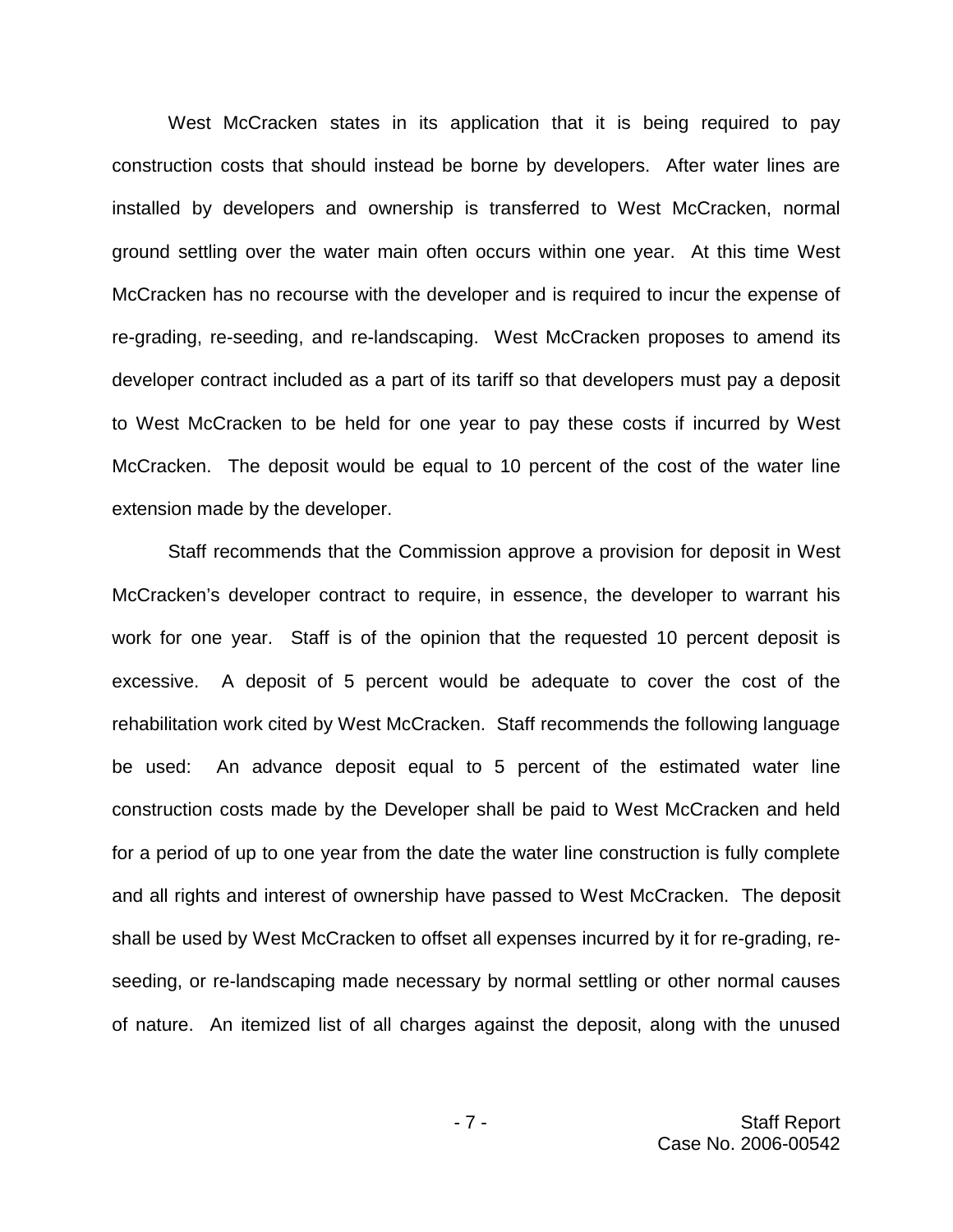portion, shall be provided to the Developer one year from the time West McCracken has accepted ownership of the water main extension.

Signatures:

\_\_\_\_\_\_\_\_\_\_\_\_\_\_\_\_\_\_\_\_\_\_\_\_\_\_\_\_\_\_\_ Prepared by: Jack Scott Lawless, CPA Financial Analyst, Water and Sewer Revenue Requirements Branch Division of Financial Analysis

\_\_\_\_\_\_\_\_\_\_\_\_\_\_\_\_\_\_\_\_\_\_\_\_\_\_\_\_\_\_\_ Prepared by: Jason Green Rate Analyst, Communications, Water, and Sewer Rate Design Branch Division of Financial Analysis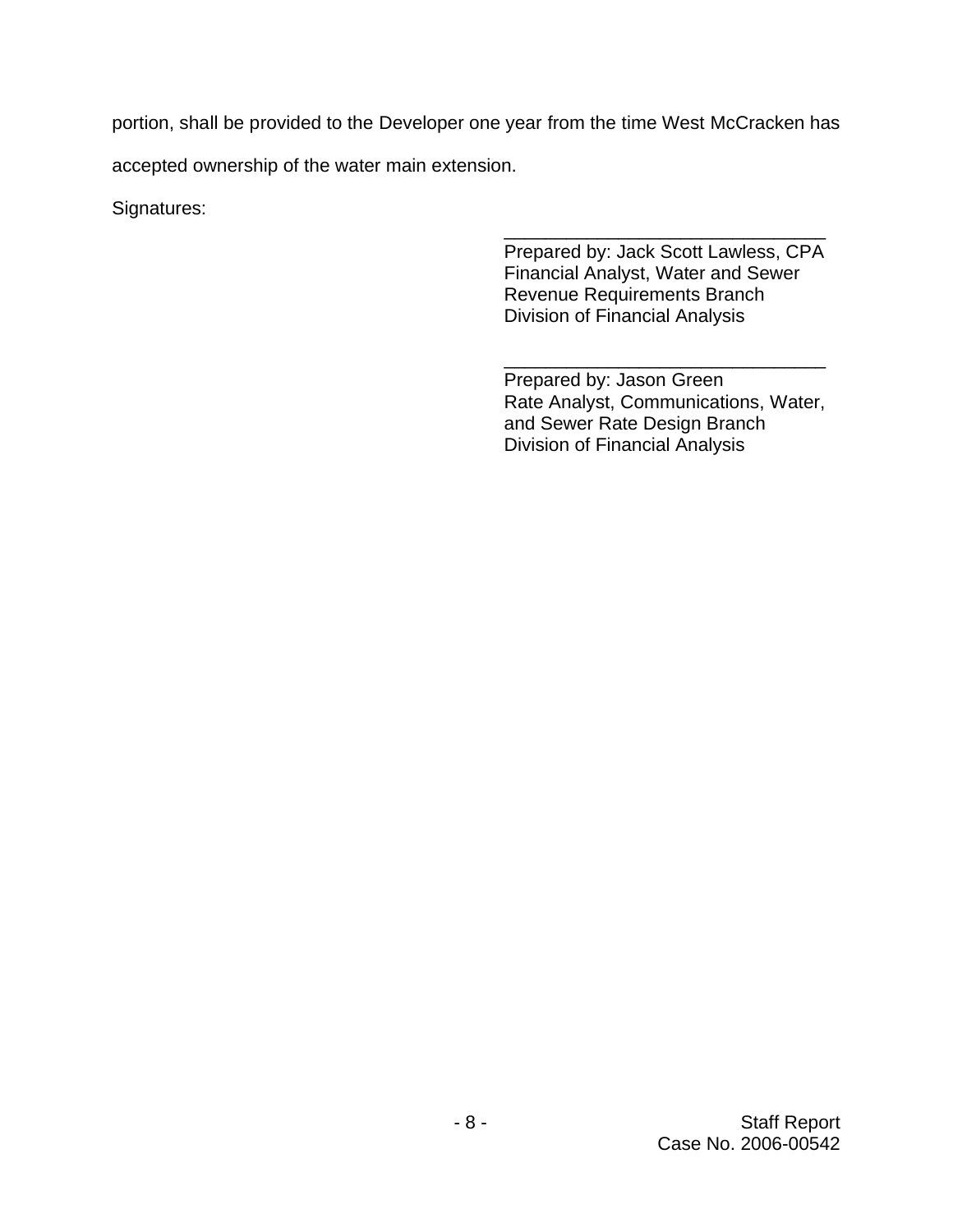### ATTACHMENT A STAFF REPORT CASE NO. 2006-00542 WEST McCRACKEN'S REQUESTED ADJUSTED OPERATIONS

| Pro Forma<br>Adjustments<br><b>Operating Revenue</b><br>Sales of Water<br>\$<br><b>Metered Water Sales</b><br>559,151<br>\$<br>5,898<br>4,381<br>\$<br>569,430<br>Sprinkler Charge<br>1,440<br>1,440<br><b>Fire Service Charge</b><br>300<br>300<br><b>Total Sales of Water</b><br>560,891<br>10,279<br>571,170<br><b>Other Operating Revenue</b><br><b>Forfieted Discounts</b><br>10,598<br>10,598<br>10,254<br>Miscellaneous<br>10,254<br>71,611<br>(71, 611)<br>Surcharge<br><b>Total Other Operating Revenue</b><br>92,463<br>(71, 611)<br>20,852<br>653,354<br>(61, 332)<br>592,022<br><b>Operating Expenses</b><br>Operation and Maintenance<br>Salaries and Wages - Employees<br>125,430<br>125,430<br>Salaries and Wages - Commissioners<br>1,800<br>1,800<br>13,958<br><b>Employee Pensions and Benefits</b><br>13,958<br>241,491<br><b>Purchased Water</b><br>211,898<br>29,593<br><b>Electricity for Pumping</b><br>6,289<br>6,289<br>Chemicals<br>572<br>572<br><b>Materials and Supplies</b><br>10,989<br>10,989<br><b>Contractual Services - Accounting</b><br>6,950<br>6,950<br>Contractual Services - Legal<br>41<br>41<br><b>Contractual Services - Water Testing</b><br>17,504<br>17,504<br>6,880<br>6,880<br>Transportation<br>10,650<br>10,650<br>Insurance - General Liability<br>2,368<br>2,368<br>Insurance - Workmans comp<br>19,984<br>Insurance - Health<br>19,984<br>536<br>Advertising<br>536<br><b>Bad Debt</b><br>4,865<br>4,865<br>Miscellaneous<br>22,003<br>22,003<br><b>Regulatory Assessment Fee</b><br>1,035<br>1,035<br>Amortization<br>3,681<br>3,681<br><b>Total Operation and Maintenance</b><br>467,433<br>29,593<br>497,026<br>Depreciation<br>135,137<br>135,137<br>Taxes Other Than Income<br>9,862<br>9,862<br>612,432<br>29,593<br>642,025<br>40,922<br>\$<br>$(90, 925)$ \$<br>\$<br>(50,003) |                                 | Test |  |  |
|----------------------------------------------------------------------------------------------------------------------------------------------------------------------------------------------------------------------------------------------------------------------------------------------------------------------------------------------------------------------------------------------------------------------------------------------------------------------------------------------------------------------------------------------------------------------------------------------------------------------------------------------------------------------------------------------------------------------------------------------------------------------------------------------------------------------------------------------------------------------------------------------------------------------------------------------------------------------------------------------------------------------------------------------------------------------------------------------------------------------------------------------------------------------------------------------------------------------------------------------------------------------------------------------------------------------------------------------------------------------------------------------------------------------------------------------------------------------------------------------------------------------------------------------------------------------------------------------------------------------------------------------------------------------------------------------------------------------------------------------------------------------------------------------------------------------------------------------|---------------------------------|------|--|--|
|                                                                                                                                                                                                                                                                                                                                                                                                                                                                                                                                                                                                                                                                                                                                                                                                                                                                                                                                                                                                                                                                                                                                                                                                                                                                                                                                                                                                                                                                                                                                                                                                                                                                                                                                                                                                                                              |                                 | Year |  |  |
|                                                                                                                                                                                                                                                                                                                                                                                                                                                                                                                                                                                                                                                                                                                                                                                                                                                                                                                                                                                                                                                                                                                                                                                                                                                                                                                                                                                                                                                                                                                                                                                                                                                                                                                                                                                                                                              |                                 |      |  |  |
|                                                                                                                                                                                                                                                                                                                                                                                                                                                                                                                                                                                                                                                                                                                                                                                                                                                                                                                                                                                                                                                                                                                                                                                                                                                                                                                                                                                                                                                                                                                                                                                                                                                                                                                                                                                                                                              |                                 |      |  |  |
|                                                                                                                                                                                                                                                                                                                                                                                                                                                                                                                                                                                                                                                                                                                                                                                                                                                                                                                                                                                                                                                                                                                                                                                                                                                                                                                                                                                                                                                                                                                                                                                                                                                                                                                                                                                                                                              |                                 |      |  |  |
|                                                                                                                                                                                                                                                                                                                                                                                                                                                                                                                                                                                                                                                                                                                                                                                                                                                                                                                                                                                                                                                                                                                                                                                                                                                                                                                                                                                                                                                                                                                                                                                                                                                                                                                                                                                                                                              |                                 |      |  |  |
|                                                                                                                                                                                                                                                                                                                                                                                                                                                                                                                                                                                                                                                                                                                                                                                                                                                                                                                                                                                                                                                                                                                                                                                                                                                                                                                                                                                                                                                                                                                                                                                                                                                                                                                                                                                                                                              |                                 |      |  |  |
|                                                                                                                                                                                                                                                                                                                                                                                                                                                                                                                                                                                                                                                                                                                                                                                                                                                                                                                                                                                                                                                                                                                                                                                                                                                                                                                                                                                                                                                                                                                                                                                                                                                                                                                                                                                                                                              |                                 |      |  |  |
|                                                                                                                                                                                                                                                                                                                                                                                                                                                                                                                                                                                                                                                                                                                                                                                                                                                                                                                                                                                                                                                                                                                                                                                                                                                                                                                                                                                                                                                                                                                                                                                                                                                                                                                                                                                                                                              |                                 |      |  |  |
|                                                                                                                                                                                                                                                                                                                                                                                                                                                                                                                                                                                                                                                                                                                                                                                                                                                                                                                                                                                                                                                                                                                                                                                                                                                                                                                                                                                                                                                                                                                                                                                                                                                                                                                                                                                                                                              |                                 |      |  |  |
|                                                                                                                                                                                                                                                                                                                                                                                                                                                                                                                                                                                                                                                                                                                                                                                                                                                                                                                                                                                                                                                                                                                                                                                                                                                                                                                                                                                                                                                                                                                                                                                                                                                                                                                                                                                                                                              |                                 |      |  |  |
|                                                                                                                                                                                                                                                                                                                                                                                                                                                                                                                                                                                                                                                                                                                                                                                                                                                                                                                                                                                                                                                                                                                                                                                                                                                                                                                                                                                                                                                                                                                                                                                                                                                                                                                                                                                                                                              |                                 |      |  |  |
|                                                                                                                                                                                                                                                                                                                                                                                                                                                                                                                                                                                                                                                                                                                                                                                                                                                                                                                                                                                                                                                                                                                                                                                                                                                                                                                                                                                                                                                                                                                                                                                                                                                                                                                                                                                                                                              |                                 |      |  |  |
|                                                                                                                                                                                                                                                                                                                                                                                                                                                                                                                                                                                                                                                                                                                                                                                                                                                                                                                                                                                                                                                                                                                                                                                                                                                                                                                                                                                                                                                                                                                                                                                                                                                                                                                                                                                                                                              |                                 |      |  |  |
|                                                                                                                                                                                                                                                                                                                                                                                                                                                                                                                                                                                                                                                                                                                                                                                                                                                                                                                                                                                                                                                                                                                                                                                                                                                                                                                                                                                                                                                                                                                                                                                                                                                                                                                                                                                                                                              |                                 |      |  |  |
|                                                                                                                                                                                                                                                                                                                                                                                                                                                                                                                                                                                                                                                                                                                                                                                                                                                                                                                                                                                                                                                                                                                                                                                                                                                                                                                                                                                                                                                                                                                                                                                                                                                                                                                                                                                                                                              |                                 |      |  |  |
|                                                                                                                                                                                                                                                                                                                                                                                                                                                                                                                                                                                                                                                                                                                                                                                                                                                                                                                                                                                                                                                                                                                                                                                                                                                                                                                                                                                                                                                                                                                                                                                                                                                                                                                                                                                                                                              |                                 |      |  |  |
|                                                                                                                                                                                                                                                                                                                                                                                                                                                                                                                                                                                                                                                                                                                                                                                                                                                                                                                                                                                                                                                                                                                                                                                                                                                                                                                                                                                                                                                                                                                                                                                                                                                                                                                                                                                                                                              | <b>Total Operating Revenue</b>  |      |  |  |
|                                                                                                                                                                                                                                                                                                                                                                                                                                                                                                                                                                                                                                                                                                                                                                                                                                                                                                                                                                                                                                                                                                                                                                                                                                                                                                                                                                                                                                                                                                                                                                                                                                                                                                                                                                                                                                              |                                 |      |  |  |
|                                                                                                                                                                                                                                                                                                                                                                                                                                                                                                                                                                                                                                                                                                                                                                                                                                                                                                                                                                                                                                                                                                                                                                                                                                                                                                                                                                                                                                                                                                                                                                                                                                                                                                                                                                                                                                              |                                 |      |  |  |
|                                                                                                                                                                                                                                                                                                                                                                                                                                                                                                                                                                                                                                                                                                                                                                                                                                                                                                                                                                                                                                                                                                                                                                                                                                                                                                                                                                                                                                                                                                                                                                                                                                                                                                                                                                                                                                              |                                 |      |  |  |
|                                                                                                                                                                                                                                                                                                                                                                                                                                                                                                                                                                                                                                                                                                                                                                                                                                                                                                                                                                                                                                                                                                                                                                                                                                                                                                                                                                                                                                                                                                                                                                                                                                                                                                                                                                                                                                              |                                 |      |  |  |
|                                                                                                                                                                                                                                                                                                                                                                                                                                                                                                                                                                                                                                                                                                                                                                                                                                                                                                                                                                                                                                                                                                                                                                                                                                                                                                                                                                                                                                                                                                                                                                                                                                                                                                                                                                                                                                              |                                 |      |  |  |
|                                                                                                                                                                                                                                                                                                                                                                                                                                                                                                                                                                                                                                                                                                                                                                                                                                                                                                                                                                                                                                                                                                                                                                                                                                                                                                                                                                                                                                                                                                                                                                                                                                                                                                                                                                                                                                              |                                 |      |  |  |
|                                                                                                                                                                                                                                                                                                                                                                                                                                                                                                                                                                                                                                                                                                                                                                                                                                                                                                                                                                                                                                                                                                                                                                                                                                                                                                                                                                                                                                                                                                                                                                                                                                                                                                                                                                                                                                              |                                 |      |  |  |
|                                                                                                                                                                                                                                                                                                                                                                                                                                                                                                                                                                                                                                                                                                                                                                                                                                                                                                                                                                                                                                                                                                                                                                                                                                                                                                                                                                                                                                                                                                                                                                                                                                                                                                                                                                                                                                              |                                 |      |  |  |
|                                                                                                                                                                                                                                                                                                                                                                                                                                                                                                                                                                                                                                                                                                                                                                                                                                                                                                                                                                                                                                                                                                                                                                                                                                                                                                                                                                                                                                                                                                                                                                                                                                                                                                                                                                                                                                              |                                 |      |  |  |
|                                                                                                                                                                                                                                                                                                                                                                                                                                                                                                                                                                                                                                                                                                                                                                                                                                                                                                                                                                                                                                                                                                                                                                                                                                                                                                                                                                                                                                                                                                                                                                                                                                                                                                                                                                                                                                              |                                 |      |  |  |
|                                                                                                                                                                                                                                                                                                                                                                                                                                                                                                                                                                                                                                                                                                                                                                                                                                                                                                                                                                                                                                                                                                                                                                                                                                                                                                                                                                                                                                                                                                                                                                                                                                                                                                                                                                                                                                              |                                 |      |  |  |
|                                                                                                                                                                                                                                                                                                                                                                                                                                                                                                                                                                                                                                                                                                                                                                                                                                                                                                                                                                                                                                                                                                                                                                                                                                                                                                                                                                                                                                                                                                                                                                                                                                                                                                                                                                                                                                              |                                 |      |  |  |
|                                                                                                                                                                                                                                                                                                                                                                                                                                                                                                                                                                                                                                                                                                                                                                                                                                                                                                                                                                                                                                                                                                                                                                                                                                                                                                                                                                                                                                                                                                                                                                                                                                                                                                                                                                                                                                              |                                 |      |  |  |
|                                                                                                                                                                                                                                                                                                                                                                                                                                                                                                                                                                                                                                                                                                                                                                                                                                                                                                                                                                                                                                                                                                                                                                                                                                                                                                                                                                                                                                                                                                                                                                                                                                                                                                                                                                                                                                              |                                 |      |  |  |
|                                                                                                                                                                                                                                                                                                                                                                                                                                                                                                                                                                                                                                                                                                                                                                                                                                                                                                                                                                                                                                                                                                                                                                                                                                                                                                                                                                                                                                                                                                                                                                                                                                                                                                                                                                                                                                              |                                 |      |  |  |
|                                                                                                                                                                                                                                                                                                                                                                                                                                                                                                                                                                                                                                                                                                                                                                                                                                                                                                                                                                                                                                                                                                                                                                                                                                                                                                                                                                                                                                                                                                                                                                                                                                                                                                                                                                                                                                              |                                 |      |  |  |
|                                                                                                                                                                                                                                                                                                                                                                                                                                                                                                                                                                                                                                                                                                                                                                                                                                                                                                                                                                                                                                                                                                                                                                                                                                                                                                                                                                                                                                                                                                                                                                                                                                                                                                                                                                                                                                              |                                 |      |  |  |
|                                                                                                                                                                                                                                                                                                                                                                                                                                                                                                                                                                                                                                                                                                                                                                                                                                                                                                                                                                                                                                                                                                                                                                                                                                                                                                                                                                                                                                                                                                                                                                                                                                                                                                                                                                                                                                              |                                 |      |  |  |
|                                                                                                                                                                                                                                                                                                                                                                                                                                                                                                                                                                                                                                                                                                                                                                                                                                                                                                                                                                                                                                                                                                                                                                                                                                                                                                                                                                                                                                                                                                                                                                                                                                                                                                                                                                                                                                              |                                 |      |  |  |
|                                                                                                                                                                                                                                                                                                                                                                                                                                                                                                                                                                                                                                                                                                                                                                                                                                                                                                                                                                                                                                                                                                                                                                                                                                                                                                                                                                                                                                                                                                                                                                                                                                                                                                                                                                                                                                              |                                 |      |  |  |
|                                                                                                                                                                                                                                                                                                                                                                                                                                                                                                                                                                                                                                                                                                                                                                                                                                                                                                                                                                                                                                                                                                                                                                                                                                                                                                                                                                                                                                                                                                                                                                                                                                                                                                                                                                                                                                              |                                 |      |  |  |
|                                                                                                                                                                                                                                                                                                                                                                                                                                                                                                                                                                                                                                                                                                                                                                                                                                                                                                                                                                                                                                                                                                                                                                                                                                                                                                                                                                                                                                                                                                                                                                                                                                                                                                                                                                                                                                              |                                 |      |  |  |
|                                                                                                                                                                                                                                                                                                                                                                                                                                                                                                                                                                                                                                                                                                                                                                                                                                                                                                                                                                                                                                                                                                                                                                                                                                                                                                                                                                                                                                                                                                                                                                                                                                                                                                                                                                                                                                              |                                 |      |  |  |
|                                                                                                                                                                                                                                                                                                                                                                                                                                                                                                                                                                                                                                                                                                                                                                                                                                                                                                                                                                                                                                                                                                                                                                                                                                                                                                                                                                                                                                                                                                                                                                                                                                                                                                                                                                                                                                              |                                 |      |  |  |
|                                                                                                                                                                                                                                                                                                                                                                                                                                                                                                                                                                                                                                                                                                                                                                                                                                                                                                                                                                                                                                                                                                                                                                                                                                                                                                                                                                                                                                                                                                                                                                                                                                                                                                                                                                                                                                              |                                 |      |  |  |
|                                                                                                                                                                                                                                                                                                                                                                                                                                                                                                                                                                                                                                                                                                                                                                                                                                                                                                                                                                                                                                                                                                                                                                                                                                                                                                                                                                                                                                                                                                                                                                                                                                                                                                                                                                                                                                              |                                 |      |  |  |
|                                                                                                                                                                                                                                                                                                                                                                                                                                                                                                                                                                                                                                                                                                                                                                                                                                                                                                                                                                                                                                                                                                                                                                                                                                                                                                                                                                                                                                                                                                                                                                                                                                                                                                                                                                                                                                              |                                 |      |  |  |
|                                                                                                                                                                                                                                                                                                                                                                                                                                                                                                                                                                                                                                                                                                                                                                                                                                                                                                                                                                                                                                                                                                                                                                                                                                                                                                                                                                                                                                                                                                                                                                                                                                                                                                                                                                                                                                              | <b>Total Operating Expenses</b> |      |  |  |
|                                                                                                                                                                                                                                                                                                                                                                                                                                                                                                                                                                                                                                                                                                                                                                                                                                                                                                                                                                                                                                                                                                                                                                                                                                                                                                                                                                                                                                                                                                                                                                                                                                                                                                                                                                                                                                              | Net Operating Income            |      |  |  |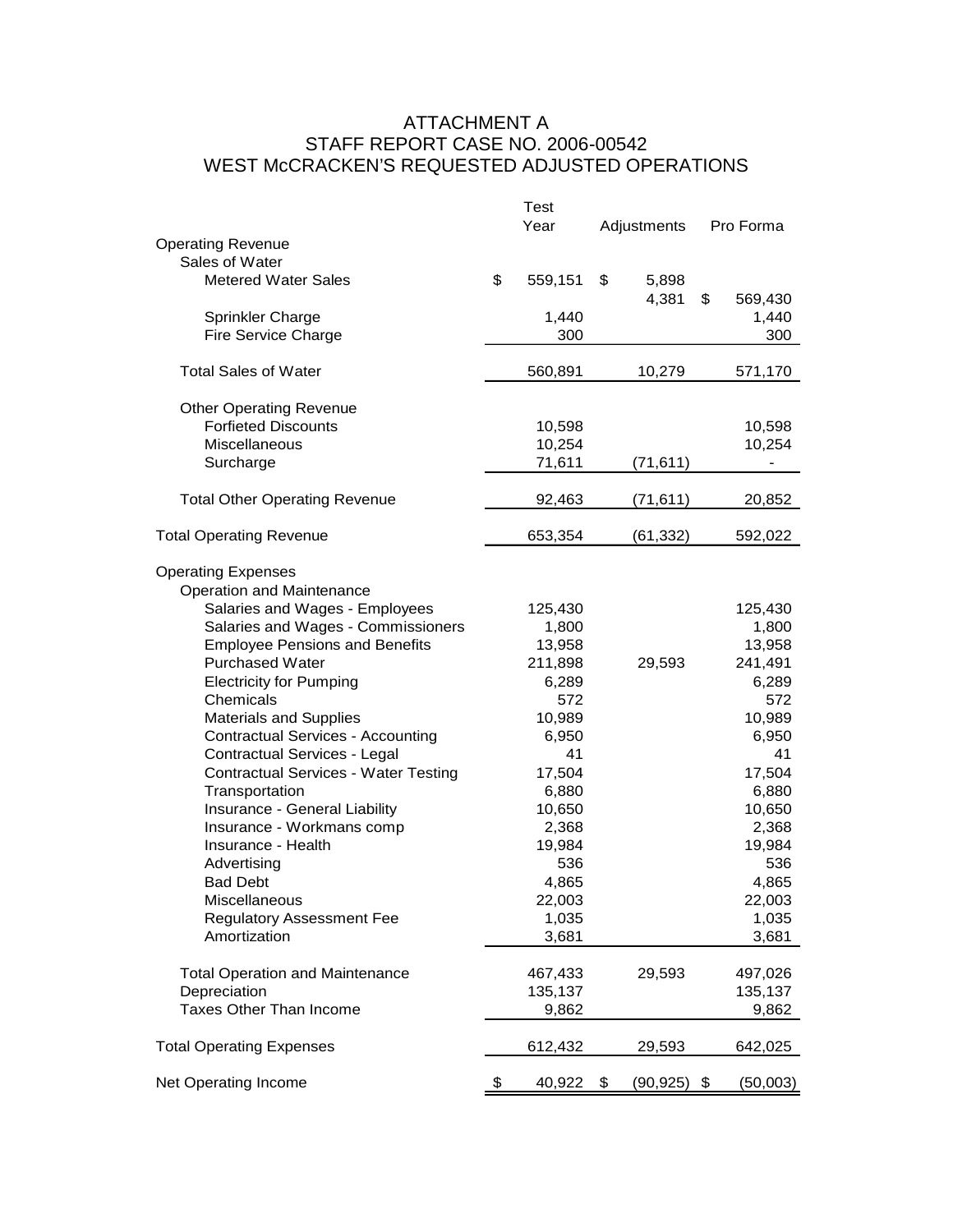### ATTACHMENT B STAFF REPORT 2006-00542 STAFF'S ADJUSTED OPERATIONS

|                                             | Test<br>Year    | Adjustments Ref. |     | Pro Forma       |
|---------------------------------------------|-----------------|------------------|-----|-----------------|
| <b>Operating Revenue</b>                    |                 |                  |     |                 |
| Sales of Water                              |                 |                  |     |                 |
| <b>Metered Water Sales</b>                  | \$<br>559,151   | \$<br>31,894     | (A) | \$<br>591,045   |
| Sprinkler Charge                            | 1,440           |                  |     | 1,440           |
| Fire Service Charge                         | 300             |                  |     | 300             |
| <b>Total Sales of Water</b>                 | 560,891         | 31,894           |     | 592,785         |
| <b>Other Operating Revenue</b>              |                 |                  |     |                 |
| <b>Forfieted Discounts</b>                  | 10,598          |                  |     | 10,598          |
| <b>Miscellaneous</b>                        | 10,254          | 3,680            | (B) | 13,934          |
| Surcharge                                   |                 |                  | (C) |                 |
| <b>Total Other Operating Revenue</b>        | 20,852          | 3,680            |     | 24,532          |
| <b>Total Operating Revenue</b>              | 581,743         | 35,574           |     | 617,317         |
|                                             |                 |                  |     |                 |
| <b>Operating Expenses</b>                   |                 |                  |     |                 |
| Operation and Maintenance                   |                 |                  |     |                 |
| Salaries and Wages - Employees              | 125,430         |                  |     | 125,430         |
| Salaries and Wages - Commissioners          | 1,800           |                  |     | 1,800           |
| <b>Employee Pensions and Benefits</b>       | 13,958          | 6,841            | (D) | 20,799          |
| <b>Purchased Water</b>                      | 211,898         | 36,040           | (E) | 247,938         |
| <b>Electricity for Pumping</b>              | 6,289           | 168              | (F) | 6,457           |
| Chemicals                                   | 572             |                  |     | 572             |
| <b>Materials and Supplies</b>               | 10,989          |                  |     | 10,989          |
| <b>Contractual Services - Accounting</b>    | 6,950           |                  |     | 6,950           |
| Contractual Services - Legal                | 41              |                  |     | 41              |
| <b>Contractual Services - Water Testing</b> | 17,504          |                  |     | 17,504          |
| Transportation                              | 6,880           |                  |     | 6,880           |
| Insurance - General Liability               | 10,650          |                  |     | 10,650          |
| Insurance - Workmans comp                   | 2,363           |                  |     | 2,363           |
| Insurance - Health                          | 19,984          | 1,078            | (G) | 21,062          |
| Advertising                                 | 536             |                  |     | 536             |
| <b>Bad Debt</b>                             | 4,865           |                  |     | 4,865           |
| Miscellaneous                               | 22,003          |                  |     | 22,003          |
| <b>Total Operation and Maintenance</b>      | 462,712         | 44,127           |     | 506,839         |
| Depreciation                                | 135,137         | (4, 552)         | (H) | 130,585         |
| Taxes Other Than Income                     | 10,481          |                  |     | 10,481          |
| <b>Total Operating Expenses</b>             | 608,330         | 39,575           |     | 647,905         |
| Net Operating Income                        | (26, 587)       | (4,001)          |     | (30, 588)       |
| Interest Income                             | 10,057          | (4, 463)         | (1) | 5,594           |
| Income Available to Service Debt            | \$<br>(16, 530) | \$<br>(8, 464)   |     | \$<br>(24, 994) |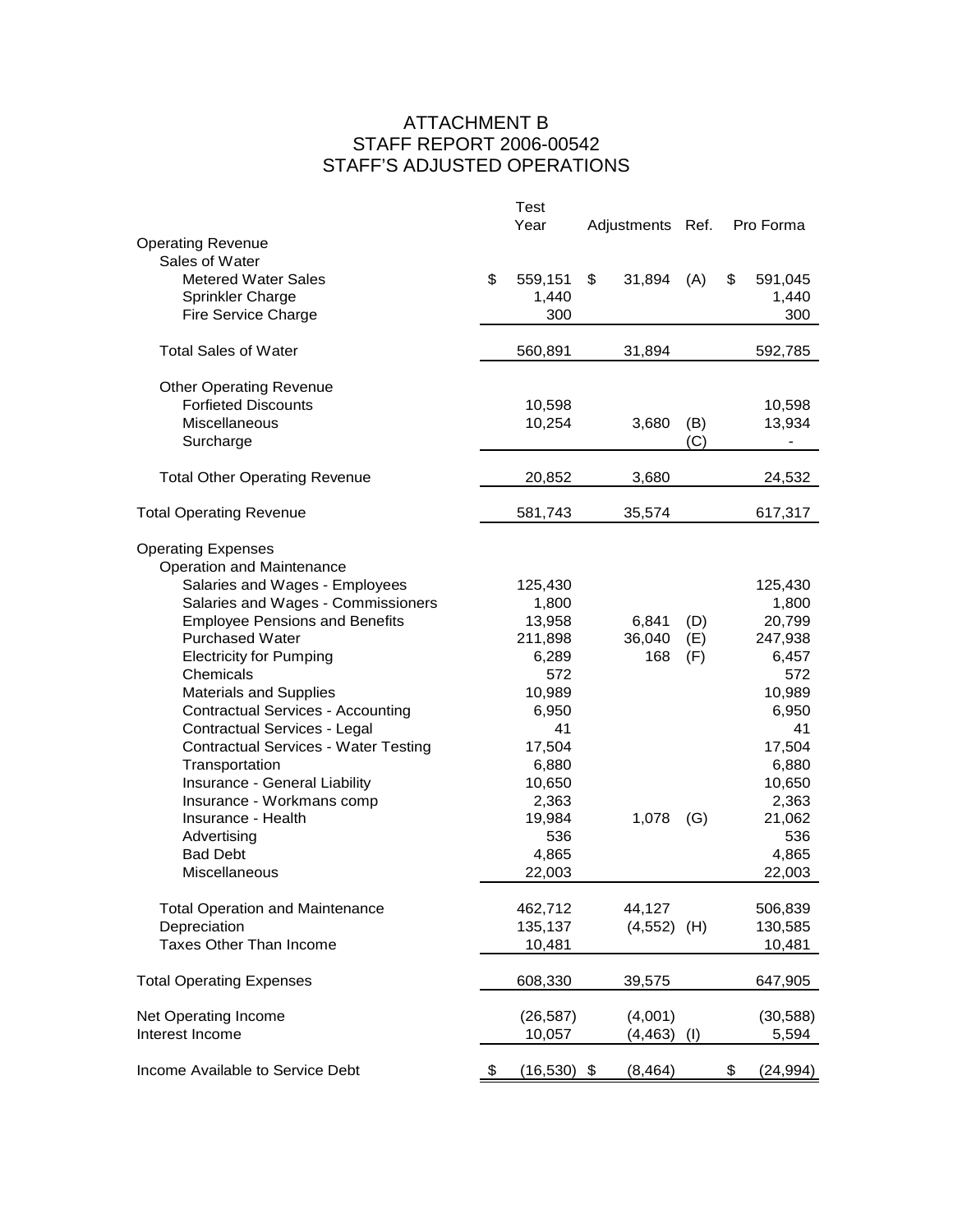(A) Sales of Water. In its 2005 annual report West McCracken reported test-year sales of water at \$560,891. West McCracken proposed to increase this amount by \$5,898 to restate revenues equal to its billing analysis results of \$566,789 (See West McCracken's Application, Exhibit 10, Page 1: Volumetric Sales, \$565,049 + Fire Protection,  $$1,740 = $566,789$ ).

Staff gathered test-year billing information from West McCracken to perform a separate billing analysis and determined that the necessary adjustment is \$6,384. Staff recommends that test-year water sales be increased by \$6,384 to reflect its billing analysis.

West McCracken further increased test-year sales by \$4,381 to account for a change in its water rates for service pursuant to a purchased water adjustment made effective during the test-year. Staff agrees with West McCracken's adjustment and recommends it be accepted.

Staff has increased test-year sales by \$21,129 to account for the additional 4,198,320 gallons necessary to normalize sales for customers added to West McCracken's distribution system throughout and subsequent to the test-year. Through a recently completed main extension project West McCracken added 53 residential customers in 2005 and 47 in 2006. Staff has included as a part of pro forma revenue requirements the expenses and debt service to be incurred to serve these customers and therefore revenues from these customers should be included to properly match revenues to expenses. Staff determined the revenue adjustment by multiplying the average test-year usage from a residential customer by the number of customers

$$
-2-
$$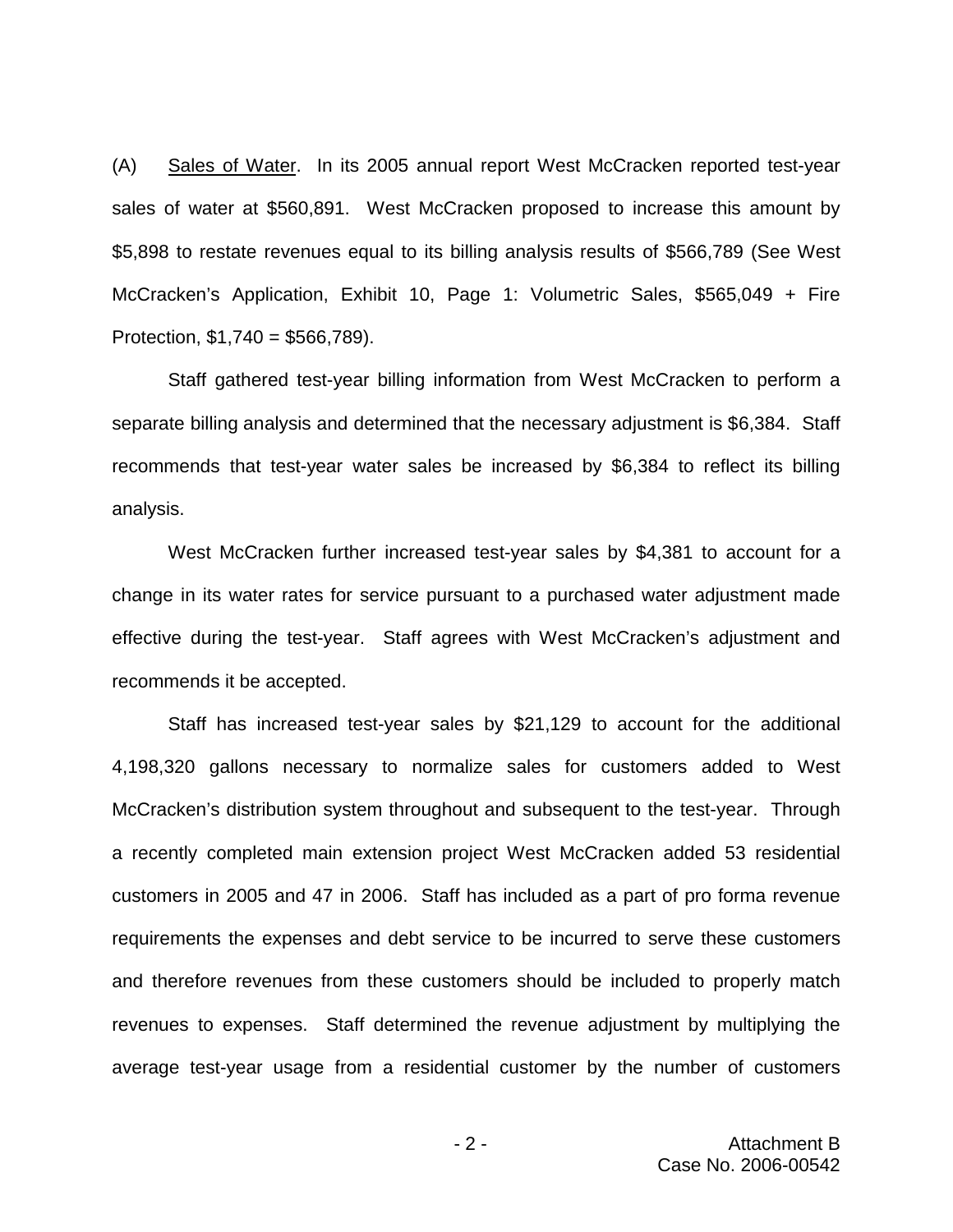added during and subsequent to the test-year. For those customers added during the test-year Staff used a half-year provision assuming that all customers were added June 30, 2005, requiring an increase to account for only half a year. A full year was included for those added subsequent to the test-year.

Staff's recommended net adjustment to test-year water sales is then \$31,894 as shown below.

| <b>Billing Analysis Adjustment</b> | S. | 6.384  |
|------------------------------------|----|--------|
| <b>Purchased Water Adjustment</b>  |    | 4.381  |
| <b>Customer Growth Adjustment</b>  |    | 21,129 |
|                                    |    |        |
| <b>Total Increase</b>              |    | 31,894 |

(B) Other Operating Revenue. For the test-year West McCracken reported other operating revenue of \$20,852 consisting of \$10,598 from late payment penalties and \$10,254 from miscellaneous service revenues. In its application West McCracken did not propose adjustment to these revenues even though it is seeking to increase certain non-recurring charges from which the miscellaneous service revenues were derived. Having recommended that West McCracken's request to increase non-recurring charges be granted, Staff has increased test-year miscellaneous service revenues by \$3,630 as shown below to account for the recommended changes to non-recurring charges.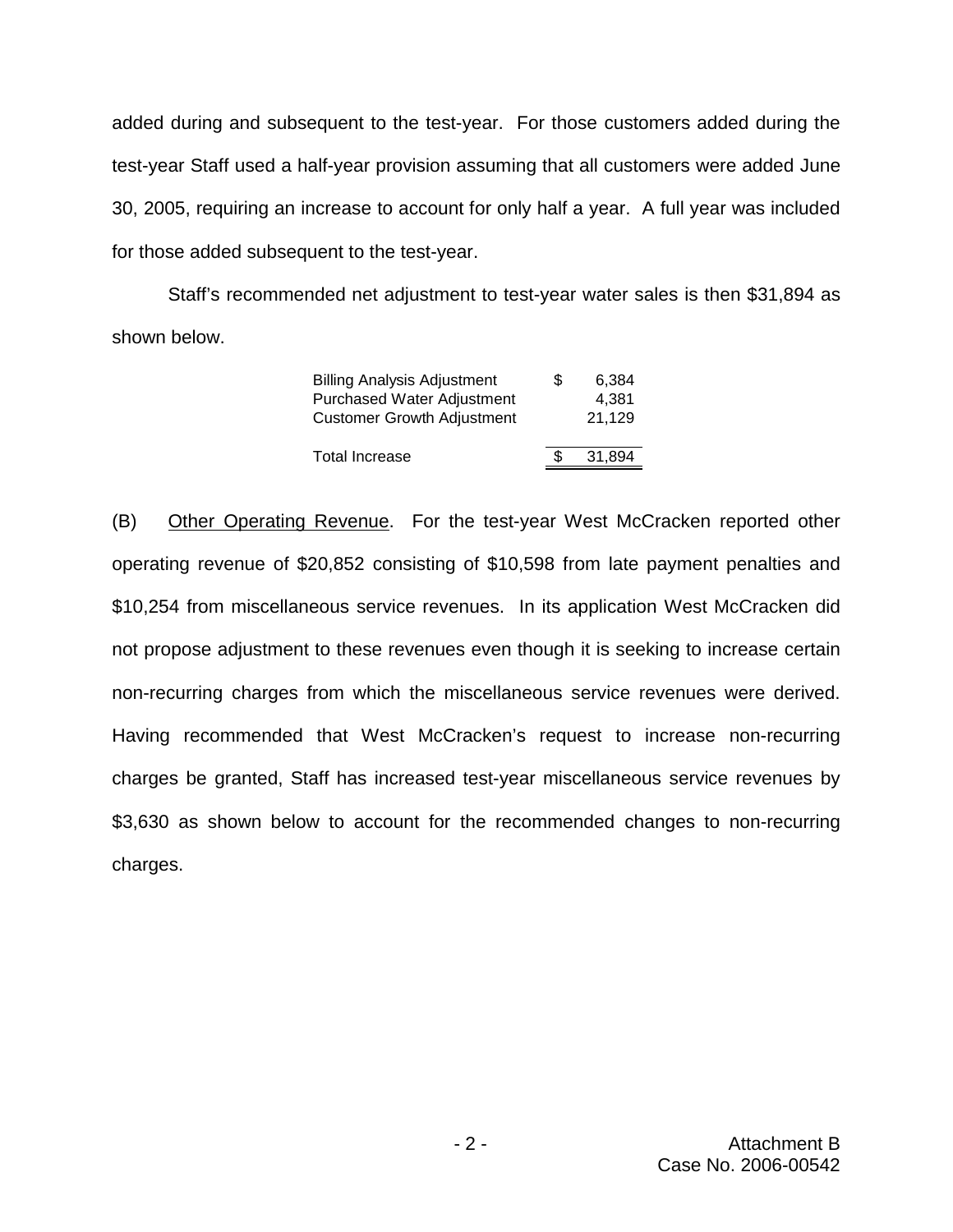| Increase in Revenue for Returned Check Charge<br>Increase in Revenue for Reconnect Fee                         | \$<br>50<br>3,630 |
|----------------------------------------------------------------------------------------------------------------|-------------------|
| Increase                                                                                                       | \$<br>3,680       |
| <b>Returned Check Charge</b><br>Number of Returned Check Charges Collected during Test Year<br>Times: New Rate | \$<br>10<br>20    |
| Pro Forma<br>Less: Test Year                                                                                   | 200<br>(150)      |
| Increase                                                                                                       | \$<br>50          |
| <b>Reconnect Fee</b><br>Number of Reconnection Fees Collected during Test Year<br>Times: New Rate              | \$<br>66<br>75    |
| Pro Forma<br>Less: Test Year                                                                                   | 4,950<br>(1,320)  |
| Increase                                                                                                       | 3,630             |

Other than the returned check charge and reconnection fee there were no occurrences during the test-year of services for which the non-recurring charges as proposed by West McCracken were assessed. For this reason Staff's adjustment was limited to these two charges.

(C) Surcharge Revenue. During the test-year West-McCracken reported revenue of \$42,827 derived from the surcharge approved by the Commission is Case No. 2000- 00140 as previously discussed in the main body of this report. Since the surcharge has expired the test-year revenue should be eliminated. This adjustment, however, has no impact on the net operating income as it was appropriately shown "below the line" in West McCracken's financial statements as presented in its annual report filed with the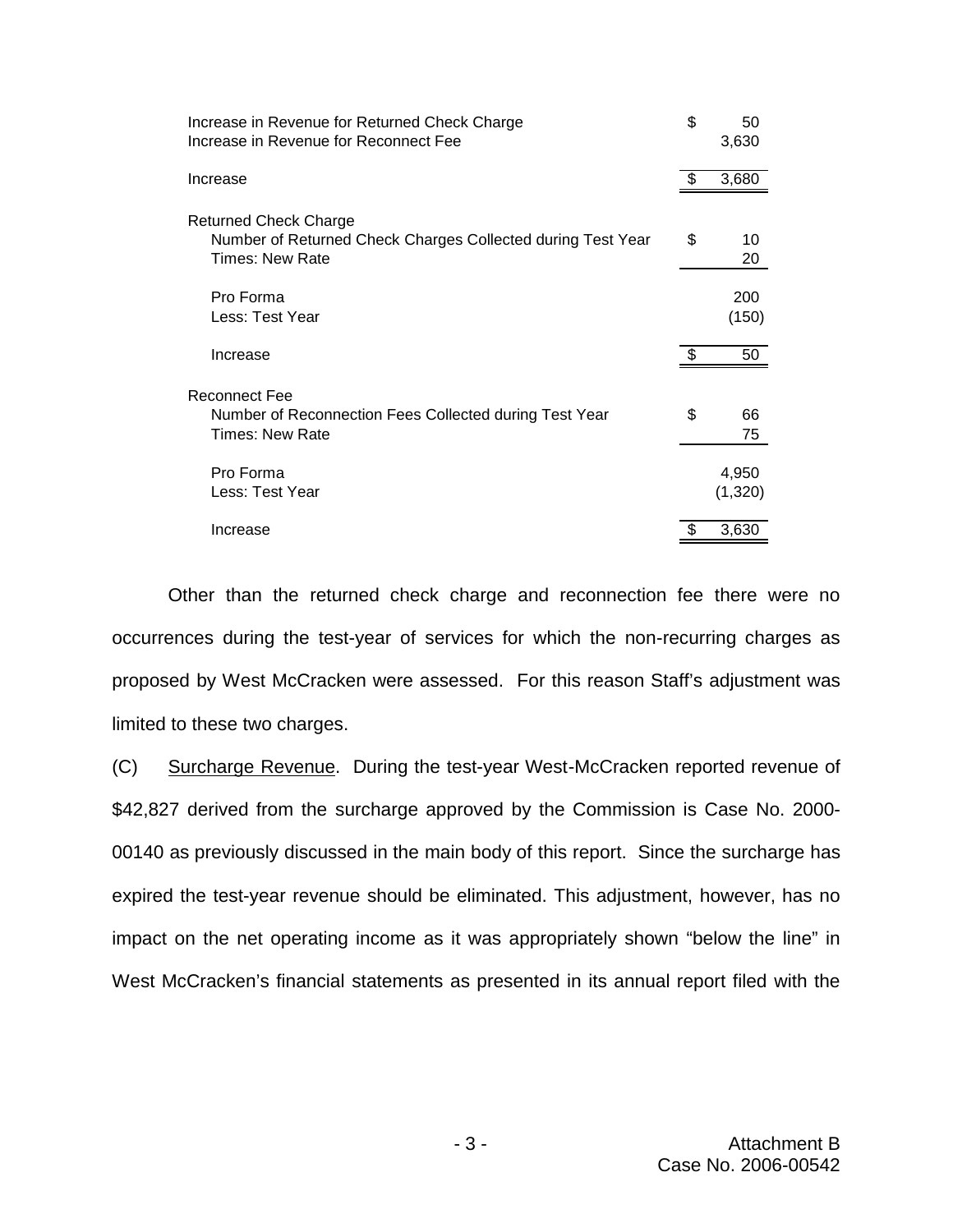Commission. In its application West McCracken misstated the test-year amount "above the line" at \$71,611, the surcharge collections from the previous year. $2$ 

(D) Employee Pensions and Benefits. Test-year employee pensions and benefits were reported at \$13,958 and included training, dental insurance, and retirement expenses in the amounts of \$1,584, \$572, and \$11,802, respectively.

West McCracken participates in the County Employees Retirement System making contributions based upon full-time employee wages. During the first and second halves of the test-year the employer contribution rates were 8.48 percent and 10.98 percent, respectively. West McCracken has been notified by the retirement system that the rate to be contributed by the employer for the fiscal year ended June 30, 2008, will be 16.17 percent. This employer contribution is in addition to the 5 percent contribution made by the employee. Staff recommends that test-year expenses be increased by \$6,841 as calculated below to account for the contribution rate increase.

| Test-Year Salaries and Wages Subject to Retirement<br>Times: Pro Forma Contribution Rate | S | 115.291<br>16.17%   |
|------------------------------------------------------------------------------------------|---|---------------------|
| Pro forma<br>Less: Test Year                                                             |   | 18.643<br>(11, 802) |
| Increase                                                                                 |   | 6.841               |

(E) Purchased Water. West McCracken reported test-year purchased water expense of \$211,898. West McCracken increased the test-year amount by \$29,593 to account for an increase in price of wholesale water from its supplier, Paducah Water. In

<sup>2</sup> West McCracken's Audit Report at Page 4 as shown at Exhibit 8 of the Application.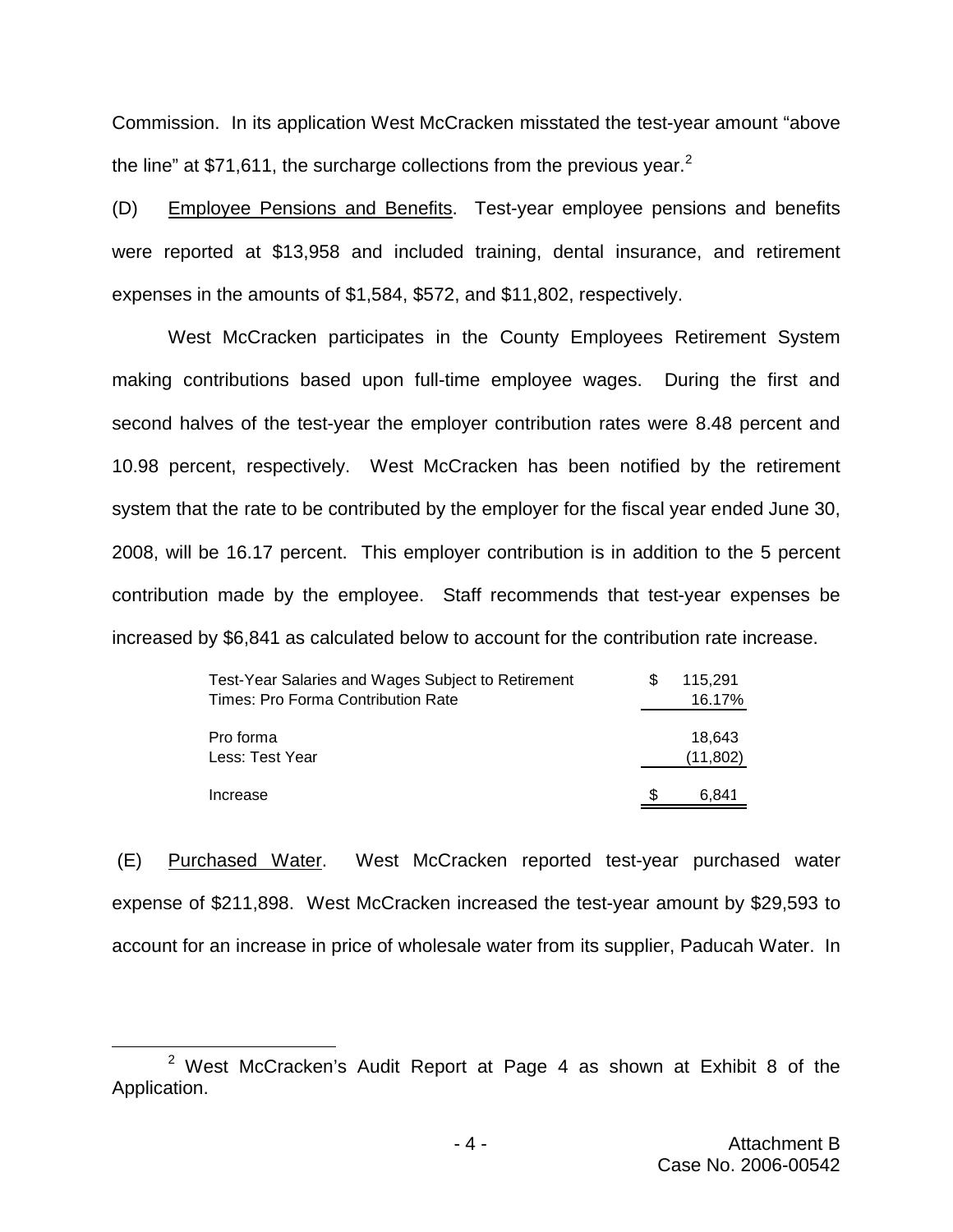July of the test-year Paducah Water increased its wholesale rate from \$1.45 per thousand gallons to \$1.50 per thousand gallons.

Staff determined that the test-year amount should be increased by \$36,040. Staff's adjustment is based on Paducah Water's current wholesale charge of \$1.50. Staff's adjustment also includes water necessary to serve the new customers added to West McCracken's distribution system during and subsequent to the test-year as discussed previously in this Attachment at Item (A) Sales of Water. To account for this increase Staff "grossed-up" the normalized sales to these customers of 4,198,320 by 2.323 percent, the test-year water loss which is calculated below.

| Water Purchased                                                                         | 196,260,000                        |                                               |
|-----------------------------------------------------------------------------------------|------------------------------------|-----------------------------------------------|
| Water Sold<br>Flushing<br>Fire                                                          | 150,219,900<br>6,165,000<br>50,000 |                                               |
| Adjustment from Supplier for<br>Over Billing Due to Faulty<br>Meter, Includes Only 2005 |                                    | 35,266,000 See Application Exhibit 6, Page 6. |
| <b>Total Sold and Used</b>                                                              | 191,700,900                        |                                               |
| Water Loss<br>Water Loss Percentage                                                     | 4,559,100<br>2.323%                |                                               |

Included in the water loss calculation is a 35,266,000 gallons test-year adjustment. From the middle of 2004 to the end of 2005 West McCracken was over billed by its wholesale water supplier Paducah Water by 53,020,000 gallons due to a fast reading master meter. It was determined that the total overpayment was \$77,760 and that 35,266,000 gallons were over billed during 2005. The gallons resulting from the over-reads were included in West McCracken's test-year gallons purchased as stated above and should be removed to determine water loss and pro forma purchased water expense. The entire over payment of \$77,760 was credited to purchased water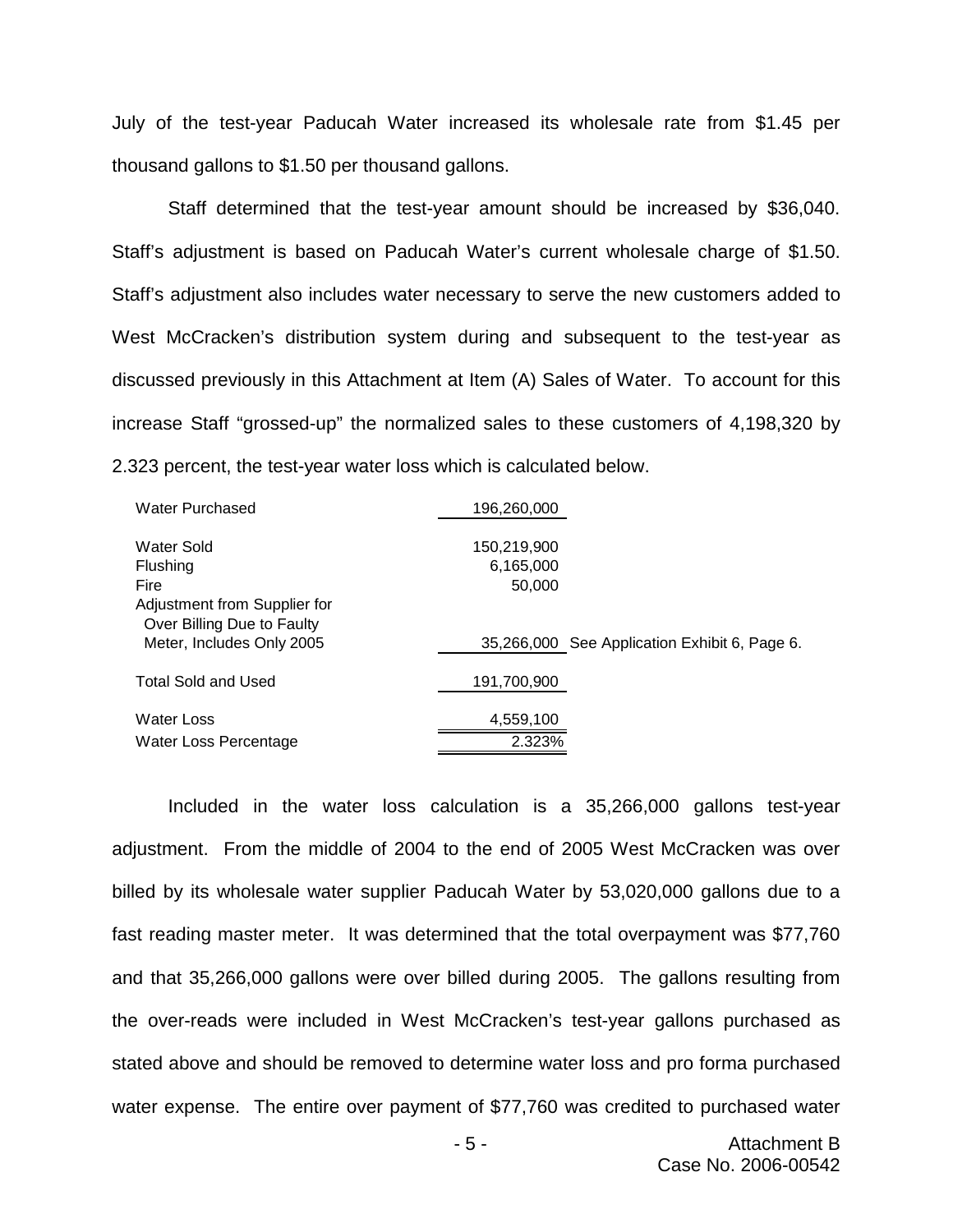expense by West McCracken for 2005 resulting in an understatement of test-year expenses of \$25,743, the amount attributable to the over billings of 2004. Staff's adjustment corrects this understatement.

The following schedule details the calculation of Staff's purchased water adjustment.

| Test-year purchases                 |   | 196,260,000  |
|-------------------------------------|---|--------------|
| <b>Plus: Customer Growth</b>        |   |              |
| Gallons to be Sold<br>4,198,320     |   |              |
| 97.68%<br>Gross-up for Water Loss   |   |              |
| Gallons Needed to Purchase          |   | 4,298,166    |
|                                     |   |              |
| Less: Test Year Gallons Refunded    |   |              |
| by Supplier for Fast Meter Readings |   | (35,266,000) |
|                                     |   |              |
| Pro Forma Gallons to be Purchased   |   | 165,292,166  |
| Times: Current Rate Per Thousand    | S | 1.50         |
|                                     |   |              |
| Pro Forma Purchased Water           |   | 247,938      |
| Less: Test Year                     |   | (211,898)    |
|                                     |   |              |
| Increase                            |   | 36,040       |

(F) Electricity for Pumping. West McCracken reported test-year electricity for pumping in the amount of \$6,289. Staff has increased this amount by \$168 to account for the additional pumping to be incurred to meet the normalized purchases as discussed previously in the purchased water section of this report. The calculation is based on test-year pumping costs per gallon pumped and is detailed below.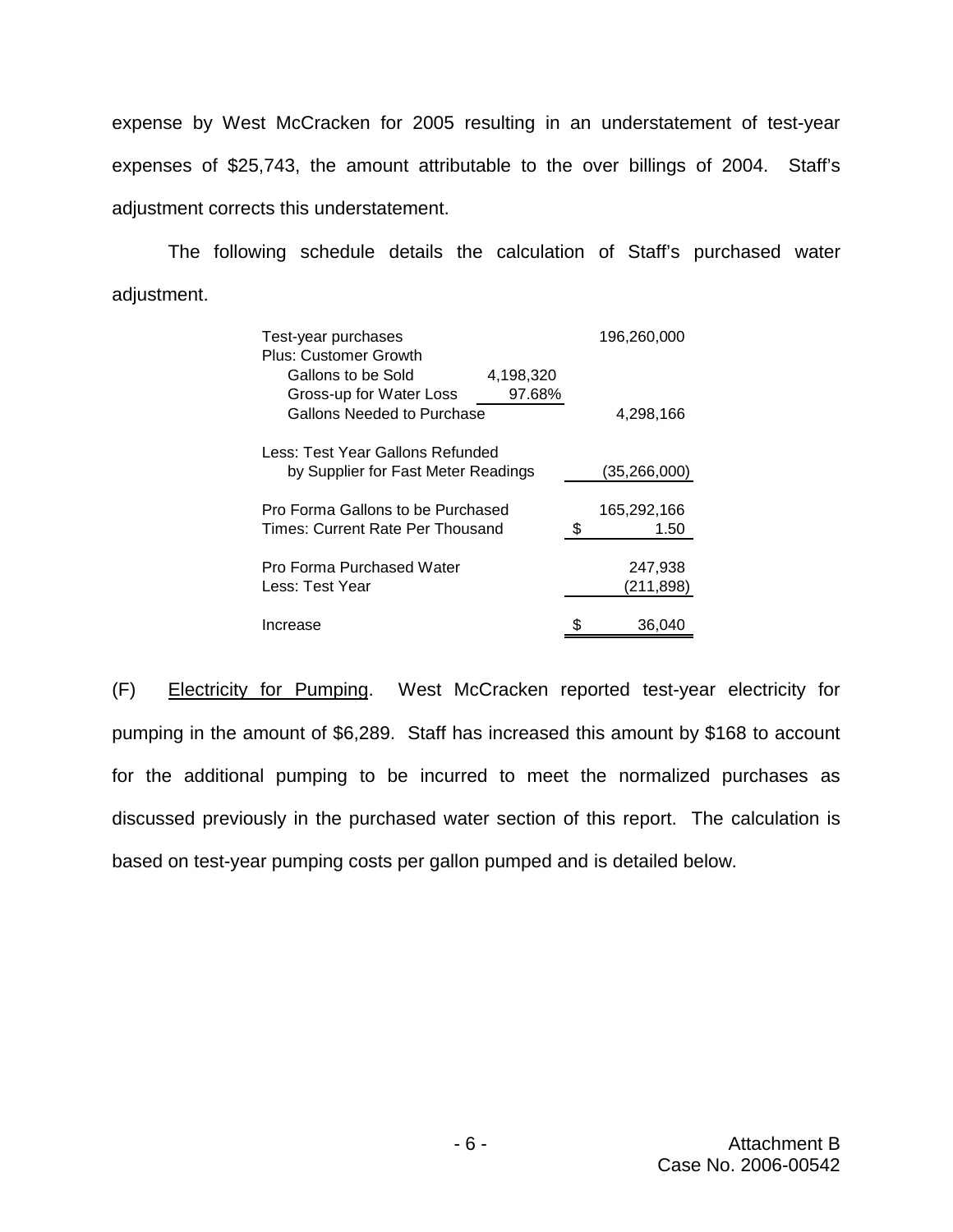| Test Year Electricity for Pumping<br>Divide by: Actual Gallons Pumped           |                | \$<br>6,289  |
|---------------------------------------------------------------------------------|----------------|--------------|
| <b>Test-Year Gallons Purchased</b>                                              | 196,260,000    |              |
| Gallons Refunded due to Fast Meter                                              | (35, 266, 000) |              |
| <b>Actual Gallons Pumped</b>                                                    |                | 160,994,000  |
| Cost of Pumping per Gallon<br>Times: Increased Gallons to Purchase for Customer |                | \$0.00003906 |
| Growth                                                                          |                | 4,298,166    |
| Increase                                                                        |                | 168          |

(G) Insurance – Health. West McCracken provides health insurance to its three fulltime employees. The test-year health insurance expense was reported at \$19,984. Staff recommends that the test-year amount be increased by \$1,078, as calculated below, based on the most recent monthly premium available at the time of Staff's field visit.

| <b>Premium Paid for March 2007</b><br>Annualize | S | 1,755<br>12         |
|-------------------------------------------------|---|---------------------|
| Pro Forma<br>Less: Test Year                    |   | 21,062<br>(19, 984) |
| Increase                                        |   | 1.078               |

(H) Depreciation. West McCracken reported test-year depreciation expense at

\$135,137. Staff has decreased the test-year amount by \$4,552 as detailed below.

| Transmission and Distribution Main Change to Remaining Life<br>Meters and Installations Change to Remaining Life<br>2006 Plant Additions | (13, 882)<br>(2,612)<br>11.942 |
|------------------------------------------------------------------------------------------------------------------------------------------|--------------------------------|
| Decrease                                                                                                                                 | (4.552)                        |

The depreciable lives assigned to West McCracken's utility plant in service accounts are consistent with those recommended by the National Association of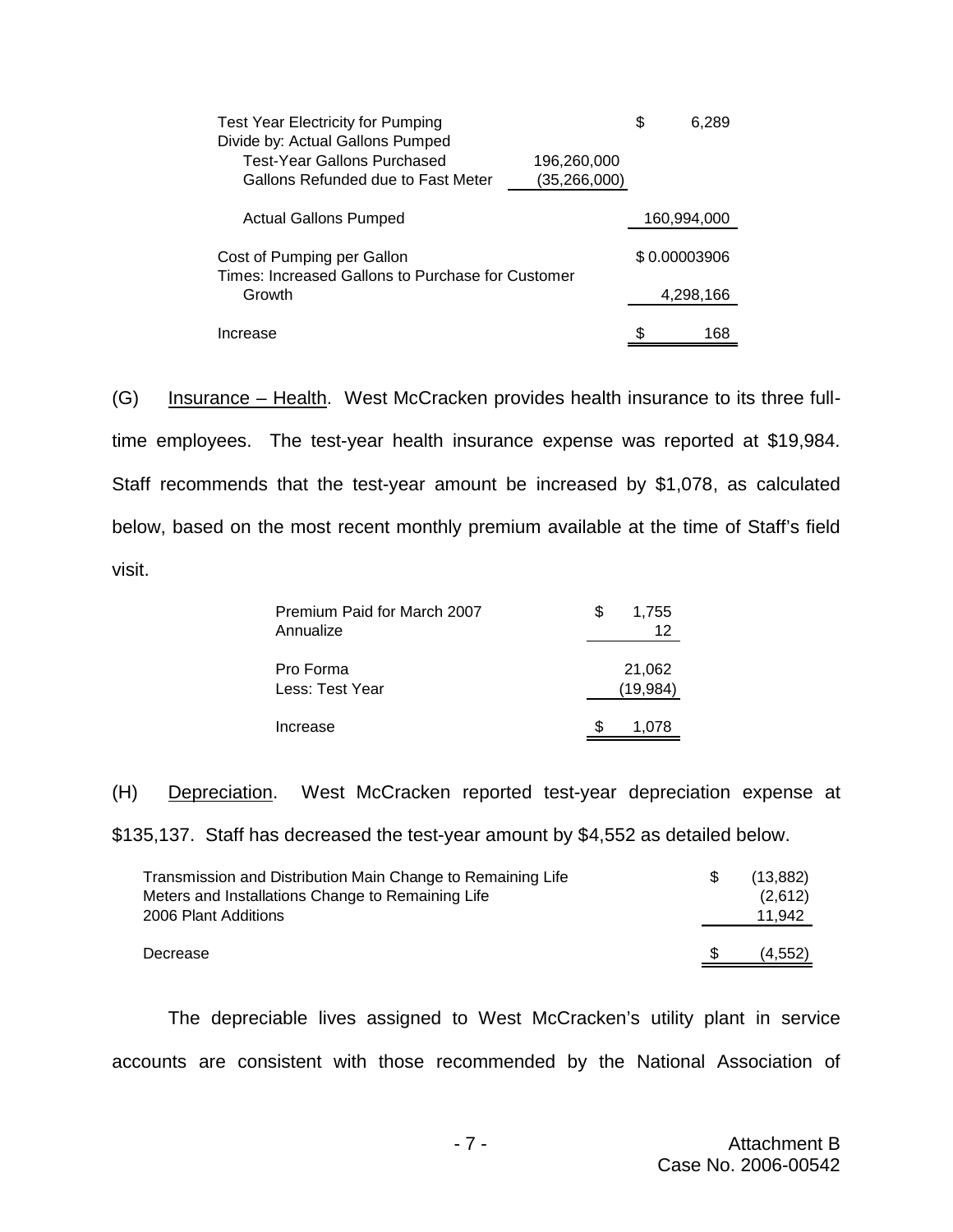Regulatory Utility Commissioners ("NARUC") except for the lives assigned to transmission and distribution mains and meters and installations.

West McCracken assigned lives to transmission and distribution mains of 40 to 75 years with the majority being assigned 40. NARUC recommends a life range of 50 to 75 years for these mains. West McCracken assigned lives to meters and installations of 10 to 50 years with the majority being assigned 20. NARUC recommends a life range of 35 to 50 years for meters and installations. Staff has applied the straight-line, remaining life method of calculating depreciation to the mains and meter installations based on 65 and 45 year whole lives, respectively, roughly the average lives recommended by NARUC.

When calculating the remaining life Staff assumed that the asset's in-service date was January 1 of the year placed into service even though the actual in-service date may have been different. The difference resulting from this method is not material. The following details the calculation for the adjustment to depreciation of mains and meter installations.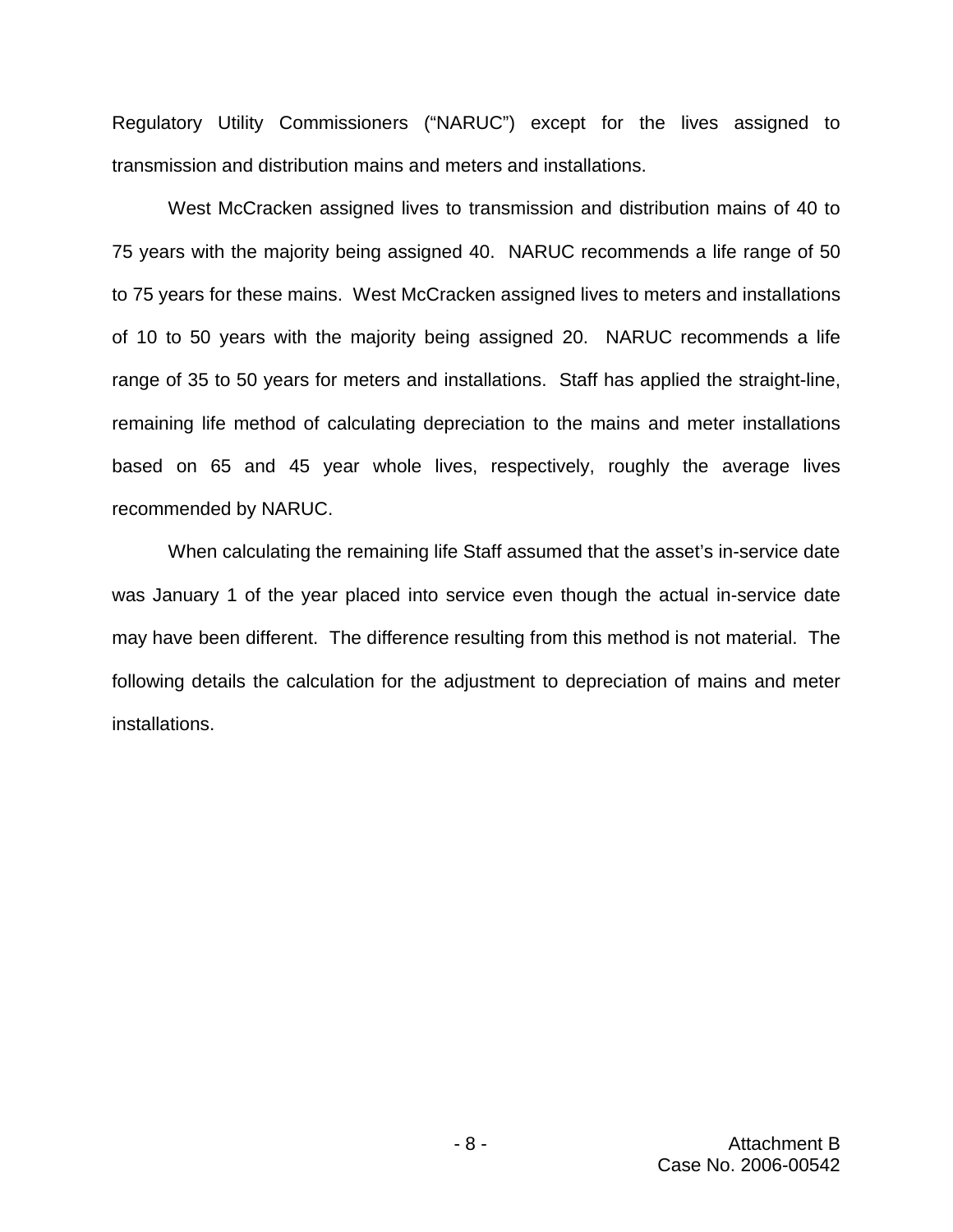|                 |               |               |                | Remaining         |               |                       |
|-----------------|---------------|---------------|----------------|-------------------|---------------|-----------------------|
|                 | Original      | Reassigned    |                | Life Based        |               | Annual                |
|                 | <b>Useful</b> | <b>Useful</b> |                | on Reassigned     | Undepreciated | Depreciation          |
| Year            | Whole         | Whole         | Age at         | <b>Useful</b>     | Balance at    | Based on              |
| In Service      | Life          | Life          | 12/31/2005     | <b>Whole Life</b> | 12/31/2005    | <b>Remaining Life</b> |
| 1992            | 40            | 65            | 14             | 51                | \$<br>3,264   | \$<br>64              |
| 1993            | 40            | 65            | 13             | 52                | 127,230       | 2,447                 |
| 1986            | 50            | 65            | 20             | 45                | 41,028        | 912                   |
| 1994            | 40            | 65            | 12             | 53                | 362,065       | 6,831                 |
| 1995            | 40            | 65            | 11             | 54                | 44,317        | 821                   |
| 1996            | 40            | 65            | 10             | 55                | 144,730       | 2,631                 |
| 1997            | 40            | 65            | 9              | 56                | 534,990       | 9,553                 |
| 1998            | 40            | 65            | 8              | 57                | 22,103        | 388                   |
| 1968            | 75            | 65            | 38             | 27                | 300,773       | 11,140                |
| 1976            | 75            | 65            | 30             | 35                | 13,299        | 380                   |
| 1983            | 50            | 65            | 23             | 42                | 25,319        | 603                   |
| 1985            | 50            | 65            | 21             | 44                | 1,225         | 28                    |
| 1986            | 50            | 65            | 20             | 45                | 2,062         | 46                    |
| 1987            | 50            | 65            | 19             | 46                | 982           | 21                    |
| 1988            | 50            | 65            | 18             | 47                | 3,697         | 79                    |
| 1989            | 40            | 65            | 17             | 48                | 139,239       | 2,901                 |
| 1990            | 40            | 65            | 16             | 49                | 1,846         | 38                    |
| 1991            | 40            | 65            | 15             | 50                | 13,935        | 279                   |
| 1999            | 40            | 65            | $\overline{7}$ | 58                | 168,720       | 2,909                 |
| 2000            | 40            | 65            | 6              | 59                | 135,993       | 2,305                 |
| 2001            | 40            | 65            | 5              | 60                | 115,526       | 1,925                 |
| 2002            | 40            | 65            | 4              | 61                | 360           | 6                     |
| 2003            | 40            | 65            | 3              | 62                | 76            | 1                     |
| 2004            | 40            | 65            | $\overline{2}$ | 63                | 85,526        | 1,358                 |
| 2005            | 40            | 65            | 1              | 64                | 847,246       | 13,238                |
| Total           |               |               |                |                   | 3,135,553     | 60,903                |
| Less: Test Year |               |               |                |                   |               | (74, 785)             |
| Decrease        |               |               |                |                   |               | \$<br>(13, 882)       |
|                 |               |               |                |                   |               |                       |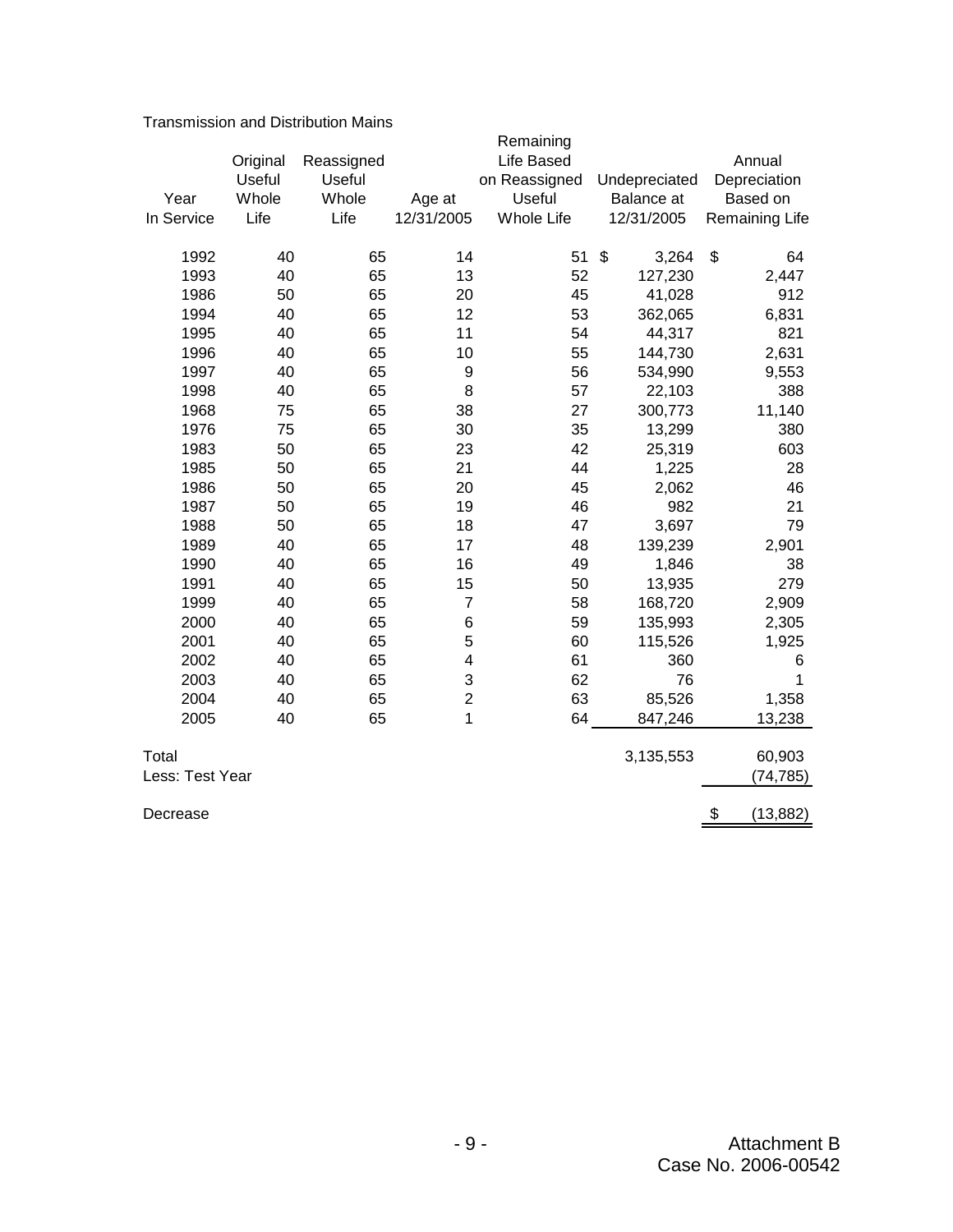| Year<br>In Service       | Original<br>Useful<br>Whole<br>Life | Reassigned<br>Useful<br>Whole<br>Life | Age at<br>12/31/2005    | Remaining<br>Life Based<br>on Reassigned<br>Useful<br><b>Whole Life</b> | Undepreciated<br>Balance at<br>12/31/2005 | Annual<br>Depreciation<br>Based on<br><b>Remaining Life</b> |
|--------------------------|-------------------------------------|---------------------------------------|-------------------------|-------------------------------------------------------------------------|-------------------------------------------|-------------------------------------------------------------|
| 1968                     | 50                                  | 45                                    | 38                      | $\overline{7}$                                                          | $\boldsymbol{\mathsf{S}}$<br>11,166       | \$<br>1,595                                                 |
| 1976                     | 50                                  | 45                                    | 30                      | 15                                                                      | 1,849                                     | 123                                                         |
| 1978                     | 50                                  | 45                                    | 28                      | 17                                                                      | 1,489                                     | 88                                                          |
| 1979                     | 50                                  | 45                                    | 27                      | 18                                                                      | 1,067                                     | 59                                                          |
| 1980                     | 50                                  | 45                                    | 26                      | 19                                                                      | 943                                       | 50                                                          |
| 1981                     | 50                                  | 45                                    | 25                      | 20                                                                      | 1,608                                     | 80                                                          |
| 1983                     | 10                                  | 45                                    | 23                      | 22                                                                      |                                           |                                                             |
| 1984                     | 50                                  | 45                                    | 22                      | 23                                                                      | 1,462                                     | 64                                                          |
| 1985                     | 50                                  | 45                                    | 21                      | 24                                                                      | 647                                       | 27                                                          |
| 1986                     | 50                                  | 45                                    | 20                      | 25                                                                      | 1,663                                     | 67                                                          |
| 1987                     | 50                                  | 45                                    | 19                      | 26                                                                      | 2,348                                     | 90                                                          |
| 1988                     | 50                                  | 45                                    | 18                      | 27                                                                      | 2,689                                     | 100                                                         |
| 1989                     | 20                                  | 45                                    | 17                      | 28                                                                      | 893                                       | 32                                                          |
| 1990                     | 20                                  | 45                                    | 16                      | 29                                                                      | 693                                       | 24                                                          |
| 1991                     | 20                                  | 45                                    | 15                      | 30                                                                      | 1,133                                     | 38                                                          |
| 1992                     | 20                                  | 45                                    | 14                      | 31                                                                      | 1,713                                     | 55                                                          |
| 1993                     | 20                                  | 45                                    | 13                      | 32                                                                      | 5,124                                     | 160                                                         |
| 1994                     | 20                                  | 45                                    | 12                      | 33                                                                      | 2,191                                     | 66                                                          |
| 1995                     | 20                                  | 45                                    | 11                      | 34                                                                      | 4,237                                     | 125                                                         |
| 1996                     | 20                                  | 45                                    | 10                      | 35                                                                      | 3,937                                     | 112                                                         |
| 1997                     | 20                                  | 45                                    | 9                       | 36                                                                      | 5,998                                     | 167                                                         |
| 1998                     | 20                                  | 45                                    | 8                       | 37                                                                      | 1,653                                     | 45                                                          |
| 1999                     | 20                                  | 45                                    | $\overline{7}$          | 38                                                                      | 6,109                                     | 161                                                         |
| 2000                     | 20                                  | 45                                    | 6                       | 39                                                                      | 6,690                                     | 172                                                         |
| 2001                     | 20                                  | 45                                    | 5                       | 40                                                                      | 3,915                                     | 98                                                          |
| 2002                     | 20                                  | 45                                    | 4                       | 41                                                                      | 1,915                                     | 47                                                          |
| 2003                     | 20                                  | 45                                    | 3                       | 42                                                                      | 4,578                                     | 109                                                         |
| 2004                     | 20                                  | 45                                    | $\overline{\mathbf{c}}$ | 43                                                                      | 3,994                                     | 93                                                          |
| 2005                     | 20                                  | 45                                    | 1                       | 44                                                                      | 17,953                                    | 408                                                         |
|                          |                                     |                                       |                         |                                                                         |                                           |                                                             |
| Total<br>Less: Test Year |                                     |                                       |                         |                                                                         | 99,658                                    | 4,253                                                       |
|                          |                                     |                                       |                         |                                                                         |                                           | (6, 865)                                                    |
| Decrease                 |                                     |                                       |                         |                                                                         |                                           | \$<br>(2,612)                                               |

Meters and Installations

During its review Staff identified post test-year plant additions for which an adjustment to test-year depreciation should be made. The adjustment appears below. All items included in this adjustment were placed into service during 2006.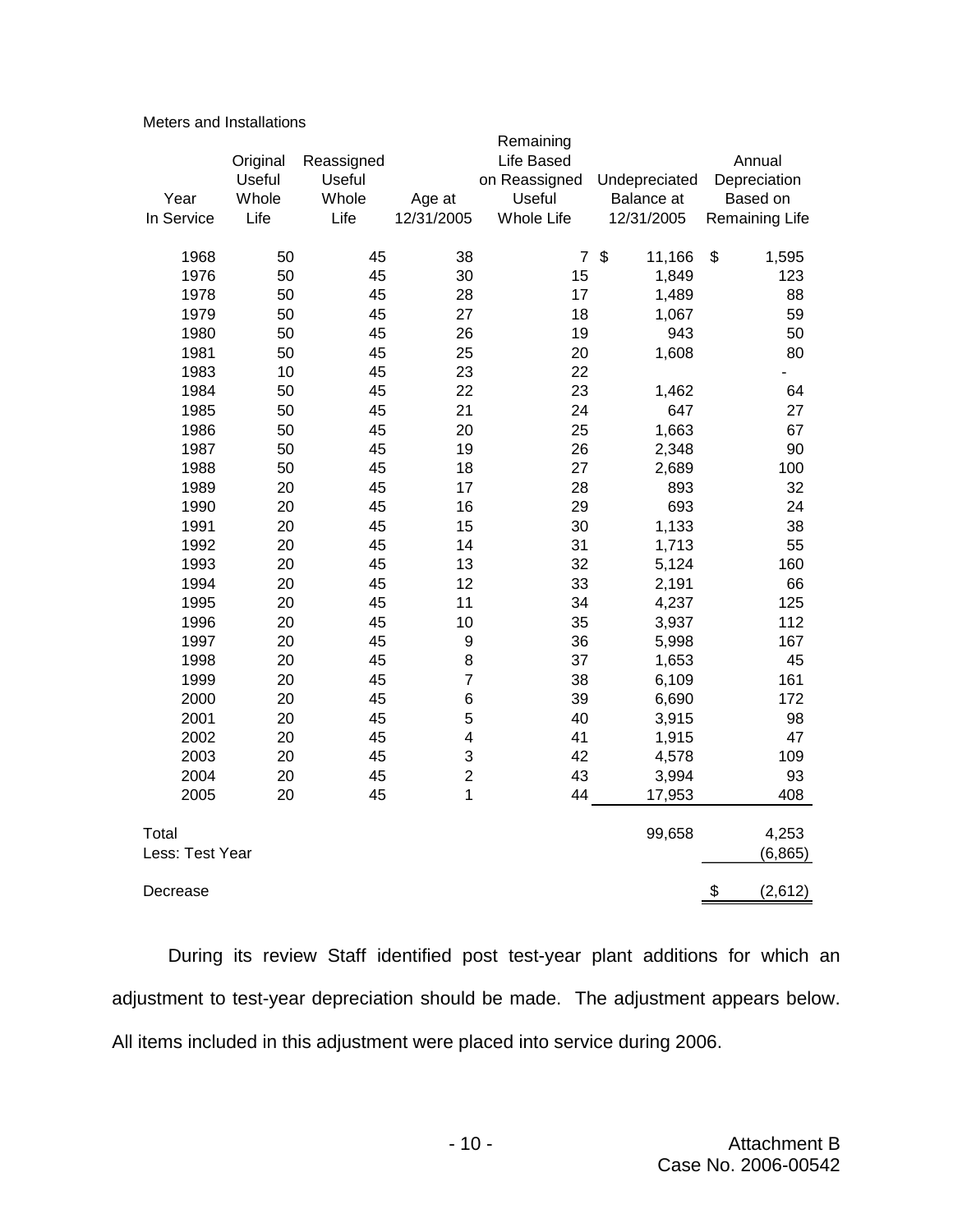|                                    | Cost        | Life | Depreciation |
|------------------------------------|-------------|------|--------------|
| Hydrants                           | \$<br>1,194 | 50   | \$<br>24     |
| Meters and Installations           | 12,773      | 45   | 284          |
| <b>Computer Software</b>           | 740         | 3    | 247          |
| <b>Computer Hardware</b>           | 5,863       | 5    | 1,173        |
| <b>Services</b>                    | 27,860      | 40   | 697          |
| <b>Tools and Shop Equipment</b>    | 2,400       | 10   | 240          |
| Transmission and Distribution Main | 302,679     | 65   | 4,657        |
| Transportation                     | 23,107      | 5    | 4,621        |
| Increase                           |             |      | 11,942       |

(I) Interest Income. West McCracken reported test-year interest income of \$10,057 of which \$4,463 was accrued on funds deposited in a temporary cash construction account used to pay for West McCracken's latest improvement project. Staff recommends that this amount be removed to determine income available to service debt as it is non-recurring revenue accrued on funds that have been expended.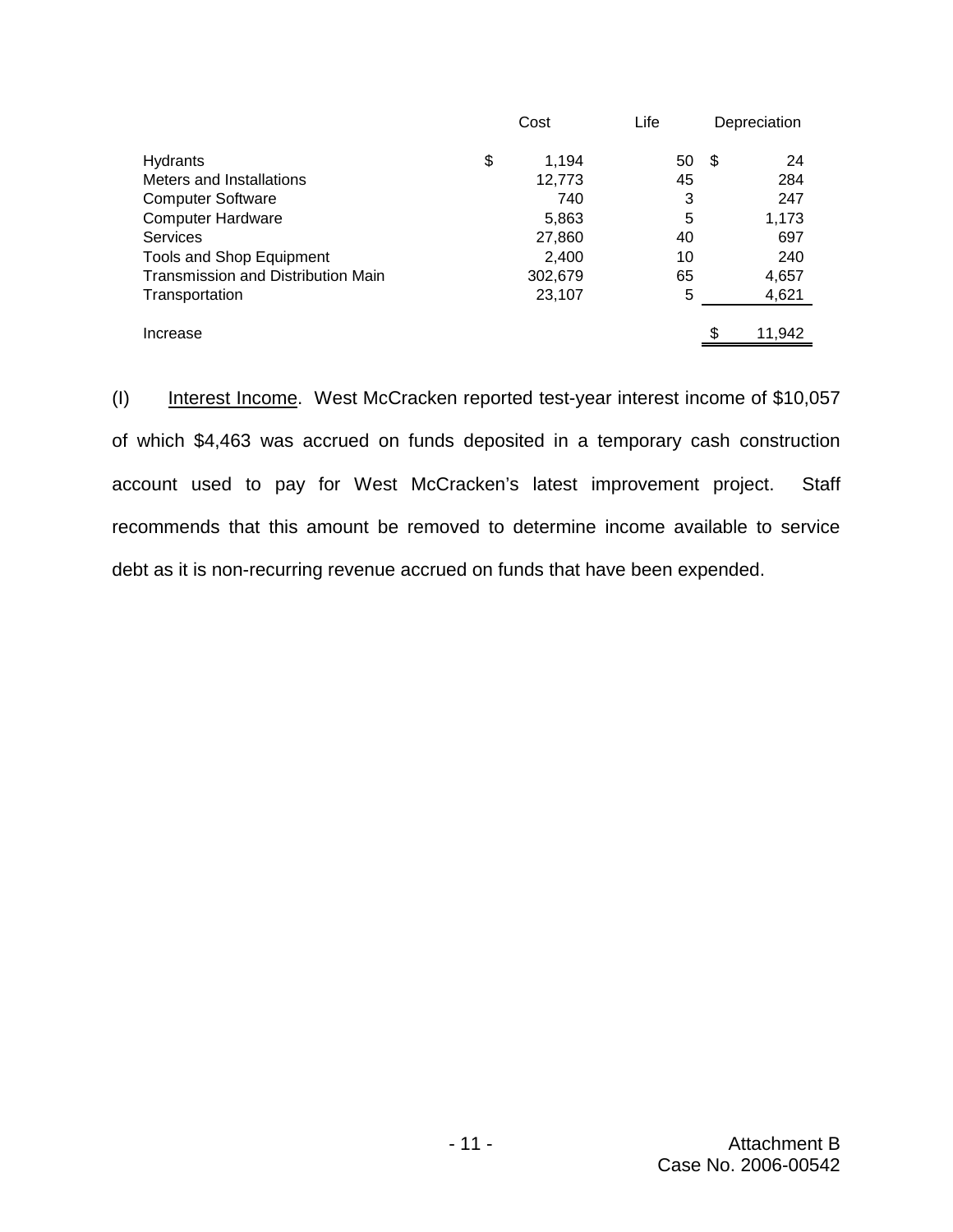### ATTACHMENT C STAFF REPORT CASE NO. 2006-00542 COMPARISON OF REVENUE REQUIREMENT DETERMINATION

|                                                                                       | Calculated<br>By West<br>McCracken | Calculated<br><b>By Staff</b>    |    | <b>Difference</b>             |
|---------------------------------------------------------------------------------------|------------------------------------|----------------------------------|----|-------------------------------|
| <b>Operating Expenses</b><br>Debt Service:                                            | \$<br>642,025                      | \$<br>647,905                    | \$ | 5,880                         |
| Principal                                                                             | 56,233                             | 46,609                           |    | (9,624)                       |
| Interest                                                                              | 34,344                             | 31,249                           |    | (3,095)                       |
| Coverage at 20 Percent                                                                | 18,115                             | 15,572                           |    | (2, 544)                      |
| <b>Total Revenue Requirement</b><br>Less: Other Operating Income<br>Interest Income   | 750,717<br>(20, 852)               | 741,334<br>(24, 532)<br>(5, 594) |    | (9,383)<br>(3,680)<br>(5,594) |
| <b>Revenue Required from Rates</b><br><b>Less: Fire Protection Revenue</b>            | 729,865<br>(1,740)                 | 711,208<br>(1,740)               |    | (18, 657)                     |
| <b>Revenue Required from Volumetric Rates</b><br>Less: Pro Forma Present Rate Revenue | 728,125<br>(569,430)               | 709,468<br>(591,045)             |    | (18, 657)<br>(21, 615)        |
| Required Revenue Increase                                                             | 158,695                            | \$<br>118,423                    | æ. | (40,272)                      |

To determine West McCracken's revenue requirement Staff added the pro forma operating expenses as presented in Attachment B to West McCracken's debt service requirement. Staff then deducted other operating income and interest income to determine the revenue required from sales of water. Fire protection revenues were then deducted to determine the revenue requirement from volumetric rates.

To determine its debt service requirement West McCracken calculated a threeyear average principal and interest payment plus a 20 percent coverage requirement. West McCracken's three-year average was based on 2006-2008. Staff used a five-year average for 2007-2011, as shown below, plus the 20 percent coverage required by West McCracken's bond resolution.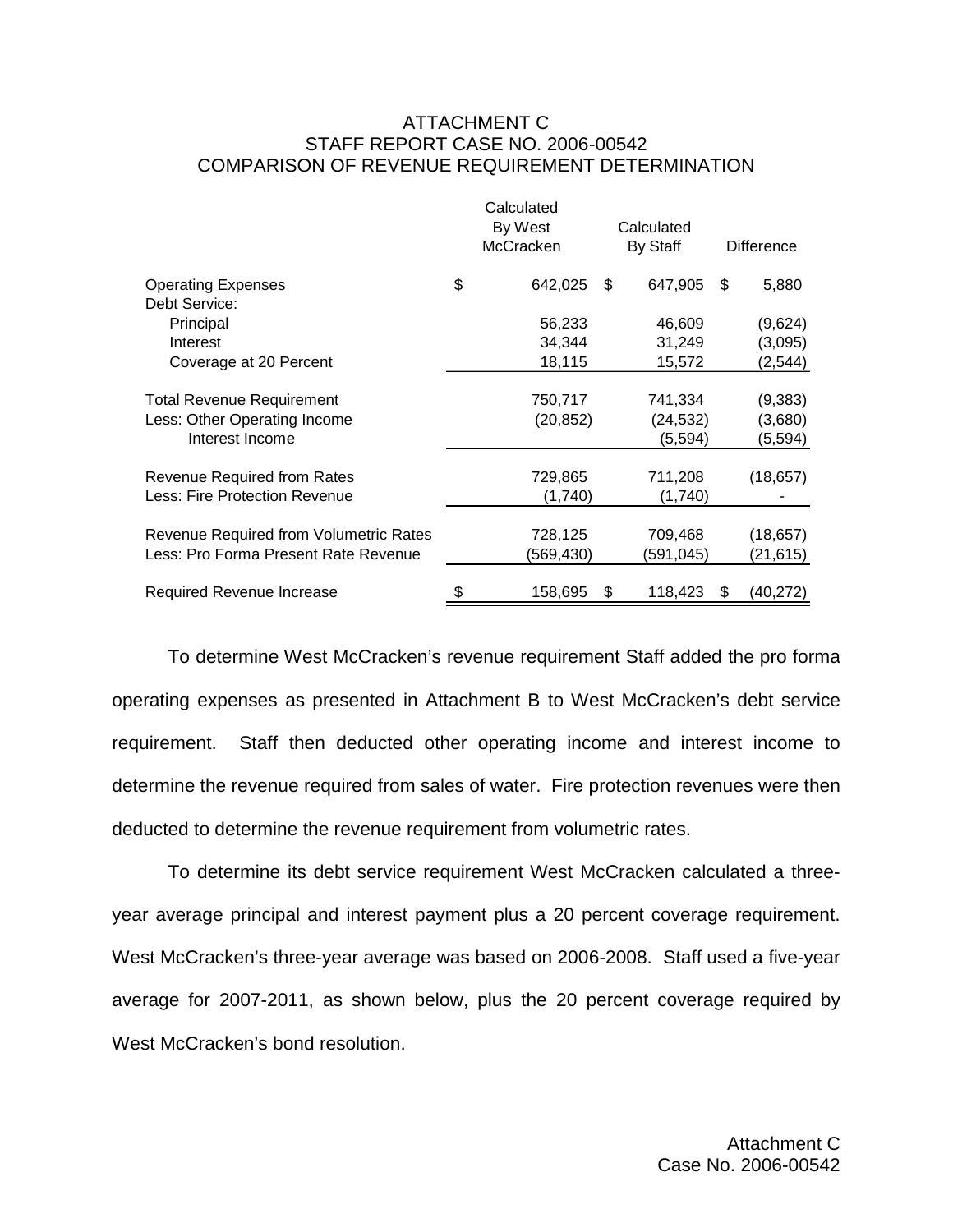|                                      | Interest                                       | Principal                                      | Total                                           |
|--------------------------------------|------------------------------------------------|------------------------------------------------|-------------------------------------------------|
| 2007<br>2008<br>2009<br>2010<br>2011 | 35,931<br>32,376<br>30,895<br>29,322<br>27,722 | 72,856<br>39,066<br>39,383<br>41,731<br>40,008 | 108,787<br>71,442<br>70,278<br>71,053<br>67,730 |
| Five-Year Average \$                 | 31,249                                         | \$<br>46,609                                   | S<br>77,858                                     |

Staff's debt provision is based upon more recent data and helps "smooth" the effects of the annual reduction in principal payments that will occur after 2007, as demonstrated in the principal payments listed above, when West McCracken's Paducah Bank note with an outstanding balance of \$34,892 is fully retired.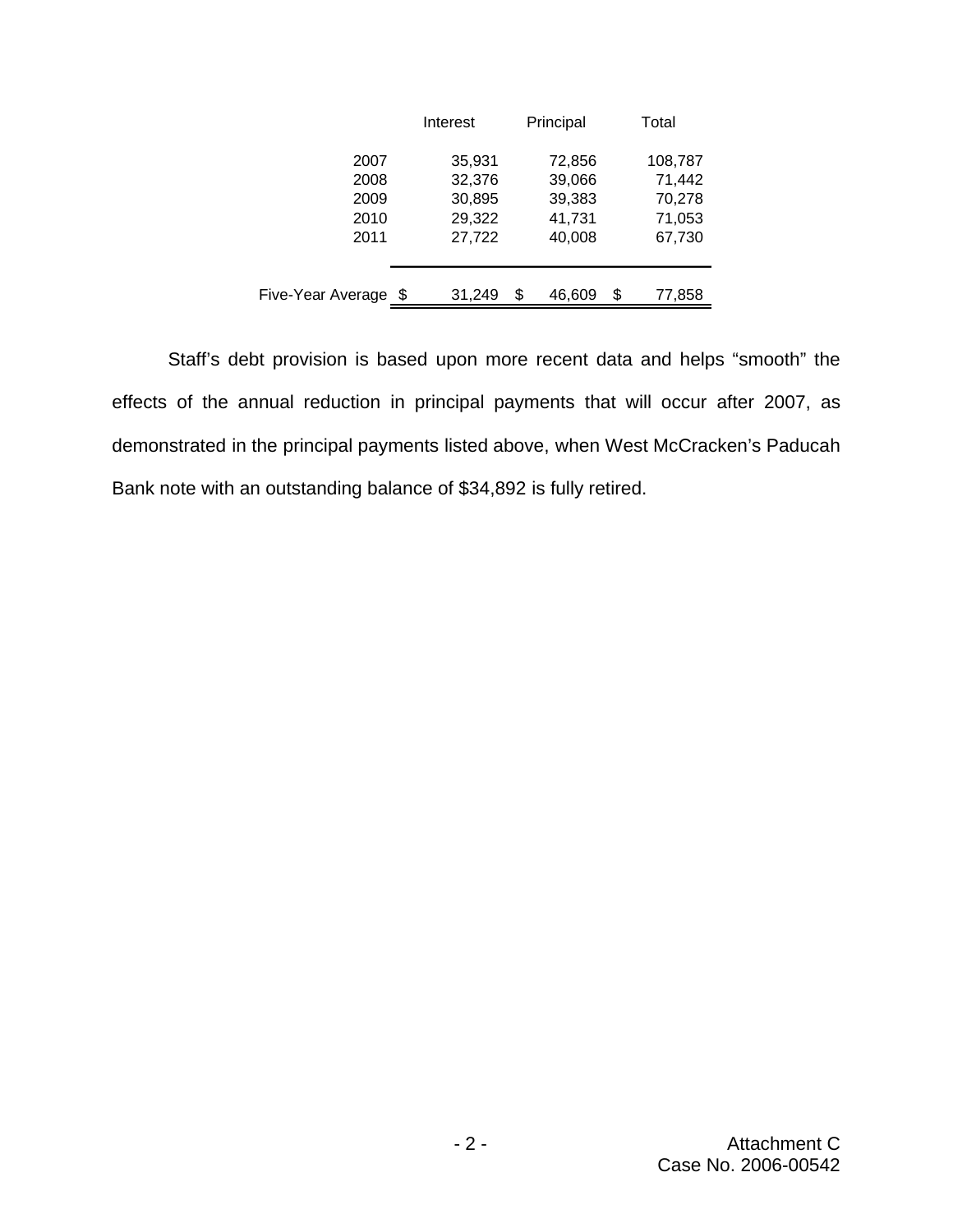### Attachment D Staff Report Case No. 2006-00542 Cost of Service Study

| <b>WEST MCCRACKEN COUNTY WATER DISTRICT</b>                                             |              |                  |               |                 |  |  |
|-----------------------------------------------------------------------------------------|--------------|------------------|---------------|-----------------|--|--|
| <b>ALLOCATION OF PLANT VALUE</b>                                                        |              |                  |               |                 |  |  |
|                                                                                         |              |                  |               |                 |  |  |
|                                                                                         | <b>TOTAL</b> | <b>COMMODITY</b> | <b>DEMAND</b> | <b>CUSTOMER</b> |  |  |
| Structures & Improvements                                                               | \$93,614     |                  | \$93,614      |                 |  |  |
| Land & Land Rights                                                                      | 12,252       |                  | 12,252        |                 |  |  |
| <b>Pumping Equipment</b>                                                                | 30,203       |                  | 30,203        |                 |  |  |
| Distribution Reservoirs & Standpipes                                                    | 1,038,887    |                  | 1,038,887     |                 |  |  |
| <b>Transmission &amp; Distribution Mains</b>                                            | 4,075,945    |                  | 4,075,945     |                 |  |  |
| <b>Hydrants</b>                                                                         | 56,520       |                  |               | \$56,520        |  |  |
| <b>Meters</b>                                                                           | 190,108      |                  |               | 190,108         |  |  |
| Services                                                                                | 374,277      |                  | 374,277       |                 |  |  |
| <b>SUBTOTAL</b>                                                                         | \$5,871,806  | \$0.00           | \$5,625,178   | \$246,628       |  |  |
| <b>PERCENT</b>                                                                          | 100.00%      | 0                | 95.80%        | 4.20%           |  |  |
| General Plant (1)                                                                       |              |                  |               |                 |  |  |
| Tools, Shop & Garage Equipment                                                          | 18,728       |                  | 17,941        | 787             |  |  |
| Transportation                                                                          | 38,043       |                  | 36,445        | 1,598           |  |  |
| Office Equipment                                                                        | 42,677       |                  | 40,884        | 1,793           |  |  |
| <b>Communication Equipment</b>                                                          | 26,011       |                  | 24,918        | 1,093           |  |  |
| <b>TOTAL VALUE</b>                                                                      | \$5,997,265  | \$0.00           | \$5,745,367   | \$251,898       |  |  |
| Gereral Plant allocated based on overall weighted allocation of all other plant.<br>(1) |              |                  |               |                 |  |  |
| Note: Figures used were derived from 2005 annual report                                 |              |                  |               |                 |  |  |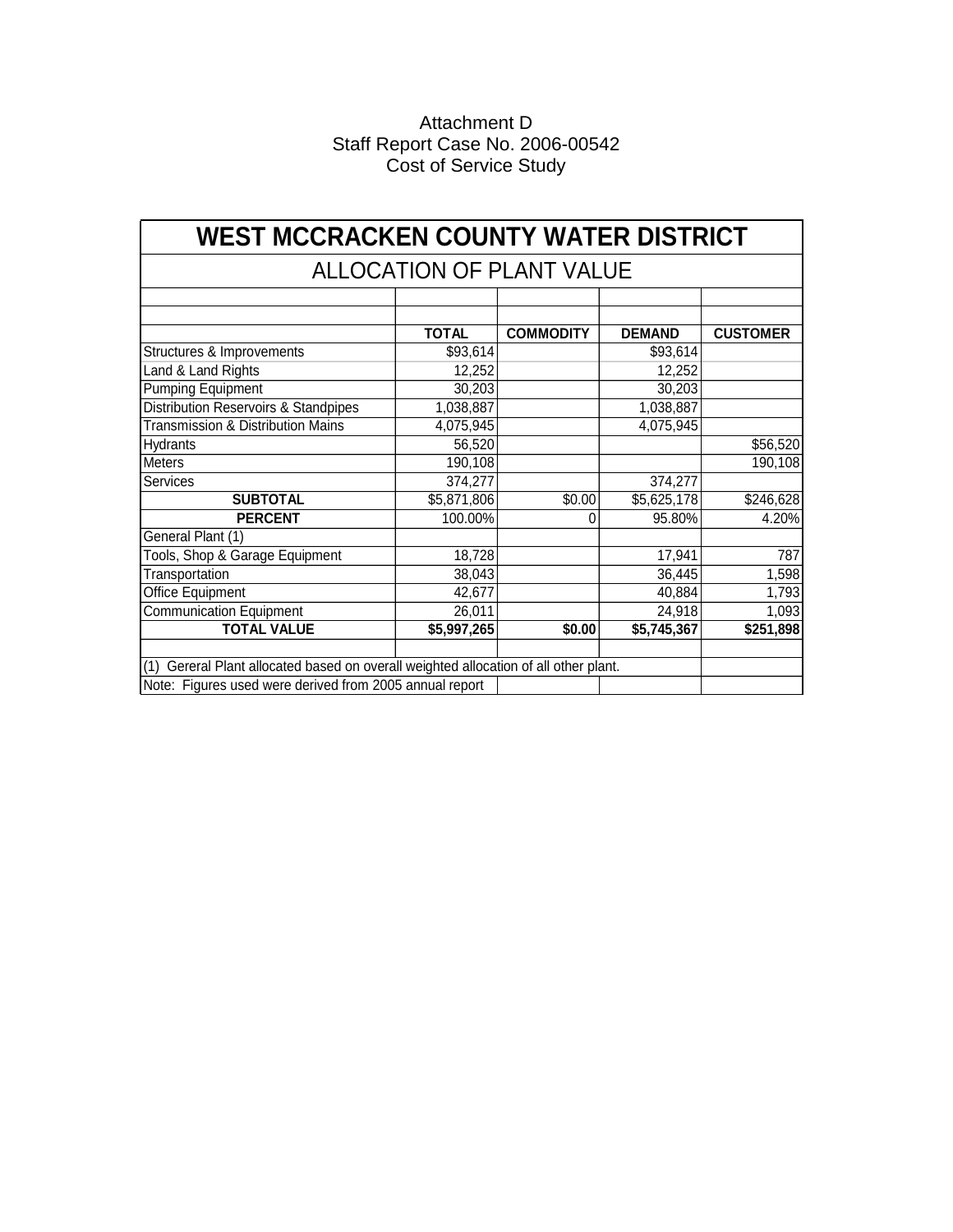| <b>WEST MCCRACKEN COUNTY WATER DISTRICT</b>             |              |                  |               |                 |  |
|---------------------------------------------------------|--------------|------------------|---------------|-----------------|--|
| ALLOCATION OF DEPRECIATION EXPENSE                      |              |                  |               |                 |  |
|                                                         |              |                  |               |                 |  |
|                                                         | <b>TOTAL</b> | <b>COMMODITY</b> | <b>DEMAND</b> | <b>CUSTOMER</b> |  |
| Structures & Improvements                               | \$3,240      |                  | \$3,240       |                 |  |
| <b>Hydrants</b>                                         | 1,130        |                  |               | \$1,130         |  |
| Meters                                                  | 6,865        |                  |               | 6,865           |  |
| <b>Pumping Equipment</b>                                | 1,338        |                  | 1,338         |                 |  |
| <b>Services</b>                                         | 8,327        |                  | 8,327         |                 |  |
| Distribution Reservoirs & Standpipes                    | 27,774       |                  | 27,774        |                 |  |
| <b>Tranmission &amp; Distribution Mains</b>             | 74,785       |                  | 74,785        |                 |  |
| <b>SUBTOTAL</b>                                         | \$123,459    | \$0.00           | \$115,464     | \$7,995         |  |
| <b>PERCENT</b>                                          | 100.00%      | $0.00\%$         | 93.52%        | 6.48%           |  |
| Tools, Shop & Garage Equipment                          | 468          |                  | 438           | 30              |  |
| Other Plant                                             | 2,400        |                  | 2,245         | 155             |  |
| <b>Transportation Equipment</b>                         | 4,494        |                  | 4,203         | 291             |  |
| Office Equipment                                        | 4,316        |                  | 4,037         | 279             |  |
| <b>TOTAL DEPRECIATION</b>                               | \$135,137    | \$0.00           | \$126,386     | \$8,751         |  |
| Note: Figures used were derived from 2005 annual report |              |                  |               |                 |  |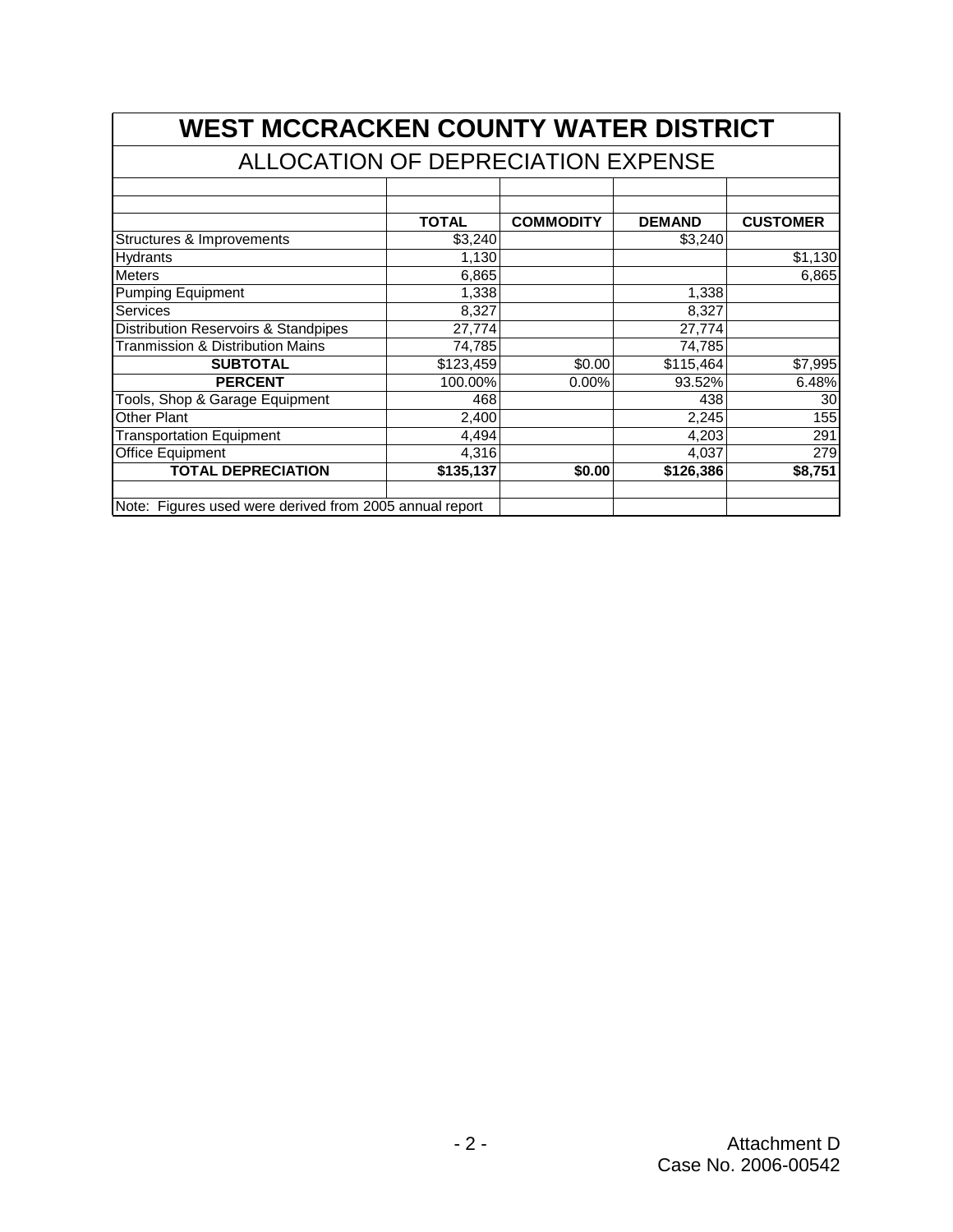| <b>WEST MCCRACKEN COUNTY WATER DISTRICT</b>     |              |                  |               |                 |  |  |
|-------------------------------------------------|--------------|------------------|---------------|-----------------|--|--|
| ALLOCATION OF OPERATION AND MAINTENANCE EXPENSE |              |                  |               |                 |  |  |
|                                                 |              |                  |               |                 |  |  |
|                                                 | <b>TOTAL</b> | <b>COMMODITY</b> | <b>DEMAND</b> | <b>CUSTOMER</b> |  |  |
| <b>Employee Salaries</b>                        | \$84,968     |                  | \$44,062      | \$40,906        |  |  |
| <b>Employee Benefits</b>                        | 20,799       |                  | 10,786        | 10,013          |  |  |
| <b>Officer Salaries</b>                         | 1,800        |                  |               | 1,800           |  |  |
| <b>Purchased Water</b>                          | 247,938      | \$247,938        |               |                 |  |  |
| Chemicals                                       | 572          | 572              |               |                 |  |  |
| Materials & Supplies - Customer                 | 5,182        |                  |               | 5,182           |  |  |
| Materials & Supplies - Maintenance              | 1,786        |                  | 1,786         |                 |  |  |
| Accounting                                      | 6,950        |                  |               | 6,950           |  |  |
| Legal                                           | 41           |                  |               | 41              |  |  |
| <b>Bad Debt</b>                                 | 4,865        |                  |               | 4,865           |  |  |
| Advertising                                     | 536          |                  |               | 536             |  |  |
| Insurance - General Liability                   | 10,650       |                  | 10,650        |                 |  |  |
| Taxes other than Income                         | 10,481       |                  |               | 10,481          |  |  |
| <b>Electricity for Pumping</b>                  | 6,457        | 6,457            |               |                 |  |  |
| Contractual Services - Water Testing            | 17,504       |                  | 17,504        |                 |  |  |
| <b>SUBTOTAL</b>                                 | \$420,529    | \$254,967        | \$84,788      | \$80,774        |  |  |
| <b>LESS COMMODITY</b>                           | $-$254,967$  |                  |               |                 |  |  |
| <b>SUBTOTAL</b>                                 | \$165,562    |                  | \$84,788      | \$80,774        |  |  |
| <b>PERCENT</b>                                  | 100.00%      |                  | 51.21%        | 48.79%          |  |  |
| Salaries - Administration & General             | 40,462       |                  | 20,721        | 19,741          |  |  |
| Insurance - Workmans Comp                       | 2,363        |                  | 1,210         | 1,153           |  |  |
| Insurance - Health                              | 21,062       |                  | 10,786        | 10,276          |  |  |
| Materials & Supplies - Admin & General          | 4,021        |                  | 2,059         | 1,962           |  |  |
| <b>Transportation Expense</b>                   | 6,880        |                  | 3,523         | 3,357           |  |  |
| Miscellaneous Expense                           | 22,003       |                  | 11,268        | 10,735          |  |  |
| <b>TOTAL</b>                                    | \$517,320    | \$254,967        | \$134,356     | \$127,997       |  |  |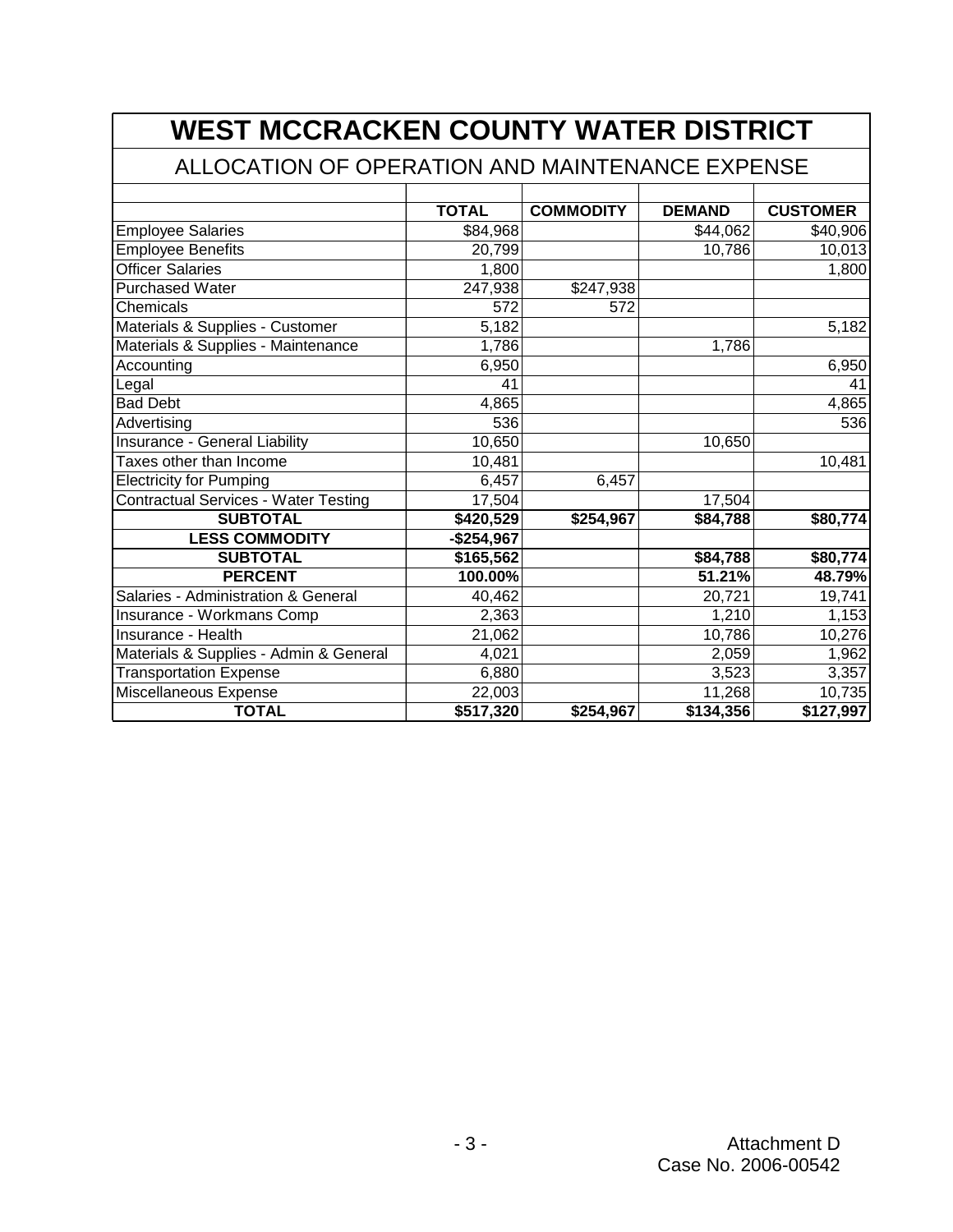# **WEST MCCRACKEN COUNTY WATER DISTRICT**

# SUMMARY OF ALLOCATIONS

| <b>PHASE IN - Year One</b>               |              |                  |               |                 |  |  |  |
|------------------------------------------|--------------|------------------|---------------|-----------------|--|--|--|
|                                          |              |                  |               |                 |  |  |  |
|                                          | <b>TOTAL</b> | <b>COMMODITY</b> | <b>DEMAND</b> | <b>CUSTOMER</b> |  |  |  |
| Plant Percentages                        | 100.00%      |                  | 95.80%        | 4.20%           |  |  |  |
| <b>Available For Debt Service</b>        | \$93,430     |                  | \$89,506      | \$3,924         |  |  |  |
| <b>Depreciation Percentages</b>          | 100.00%      |                  | 93.52%        | 6.48%           |  |  |  |
| <b>Total Depreciation</b>                | 88,456       |                  | 82,728        | 5,728           |  |  |  |
| <b>Total Operation &amp; Maintenance</b> | 517.320      | \$254.967        | 134,356.47    | 127,997         |  |  |  |
| Less: Other Operating Revenue            |              |                  |               | $-24,532$       |  |  |  |
| Less: Interest Income                    |              |                  |               | $-5,594$        |  |  |  |
| Less: Fire Protection Revenue            |              |                  |               | $-1,740$        |  |  |  |
|                                          |              |                  |               |                 |  |  |  |
| <b>COST TO PROVIDE WATER SERVICE</b>     | \$667,340    | \$254.967        | \$306,590     | \$105,783       |  |  |  |
| <b>REVENUE REQUIRED FROM RATES</b>       | \$667,340    |                  |               |                 |  |  |  |

# SUMMARY OF ALLOCATIONS

## PHASE IN - Year Two

|                                          | <b>TOTAL</b> | <b>COMMODITY</b> | <b>DEMAND</b> | <b>CUSTOMER</b> |
|------------------------------------------|--------------|------------------|---------------|-----------------|
| <b>Plant Percentages</b>                 | 100.00%      |                  | 95.80%        | 4.20%           |
| <b>Available For Debt Service</b>        | \$93,430     |                  | \$89,506      | \$3,924         |
| Depreciation Percentages                 | 100.00%      |                  | 93.52%        | 6.48%           |
| <b>Total Depreciation</b>                | 107,280      |                  | 100,333       | 6,947           |
| <b>Total Operation &amp; Maintenance</b> | 517,320      | \$254,967        | 134,356       | 127,997         |
| Less: Other Operating Revenue            |              |                  |               | $-24.532$       |
| Less: Interest Income                    |              |                  |               | $-5.594$        |
| Less: Fire Protection Revenue            |              |                  |               | $-1,740$        |
|                                          |              |                  |               |                 |
| <b>COST TO PROVIDE WATER SERVICE</b>     | \$686,164    | \$254,967        | \$324,195     | \$107,002       |
|                                          |              |                  |               |                 |
| <b>REVENUE REQUIRED FROM RATES</b>       | \$686,164    |                  |               |                 |

# SUMMARY OF ALLOCATIONS

Full Cost of Service Study Allocation

|                                          | <b>TOTAL</b> | <b>COMMODITY</b> | <b>DEMAND</b> | <b>CUSTOMER</b> |
|------------------------------------------|--------------|------------------|---------------|-----------------|
| <b>Plant Percentages</b>                 | 100.00%      |                  | 95.80%        | 4.20%           |
| <b>Available For Debt Service</b>        | \$93,430     |                  | \$89,506      | \$3,924         |
| <b>Depreciation Percentages</b>          | 100.00%      |                  | 93.52%        | 6.48%           |
| <b>Total Depreciation</b>                | 130,585      |                  | 122,129       | 8,456           |
| <b>Total Operation &amp; Maintenance</b> | 517,320      | \$254,967        | 134,356       | 127,997         |
| Less: Other Operating Revenue            |              |                  |               | $-24,532$       |
| Less: Interest Income                    |              |                  |               | $-5,594$        |
| Less: Fire Protection Revenue            |              |                  |               | $-1,740$        |
| <b>COST TO PROVIDE WATER SERVICE</b>     | \$709,469    | \$254,967        | \$345,991     | \$108,511       |
| <b>REVENUE REQUIRED FROM RATES</b>       | \$709,469    |                  |               |                 |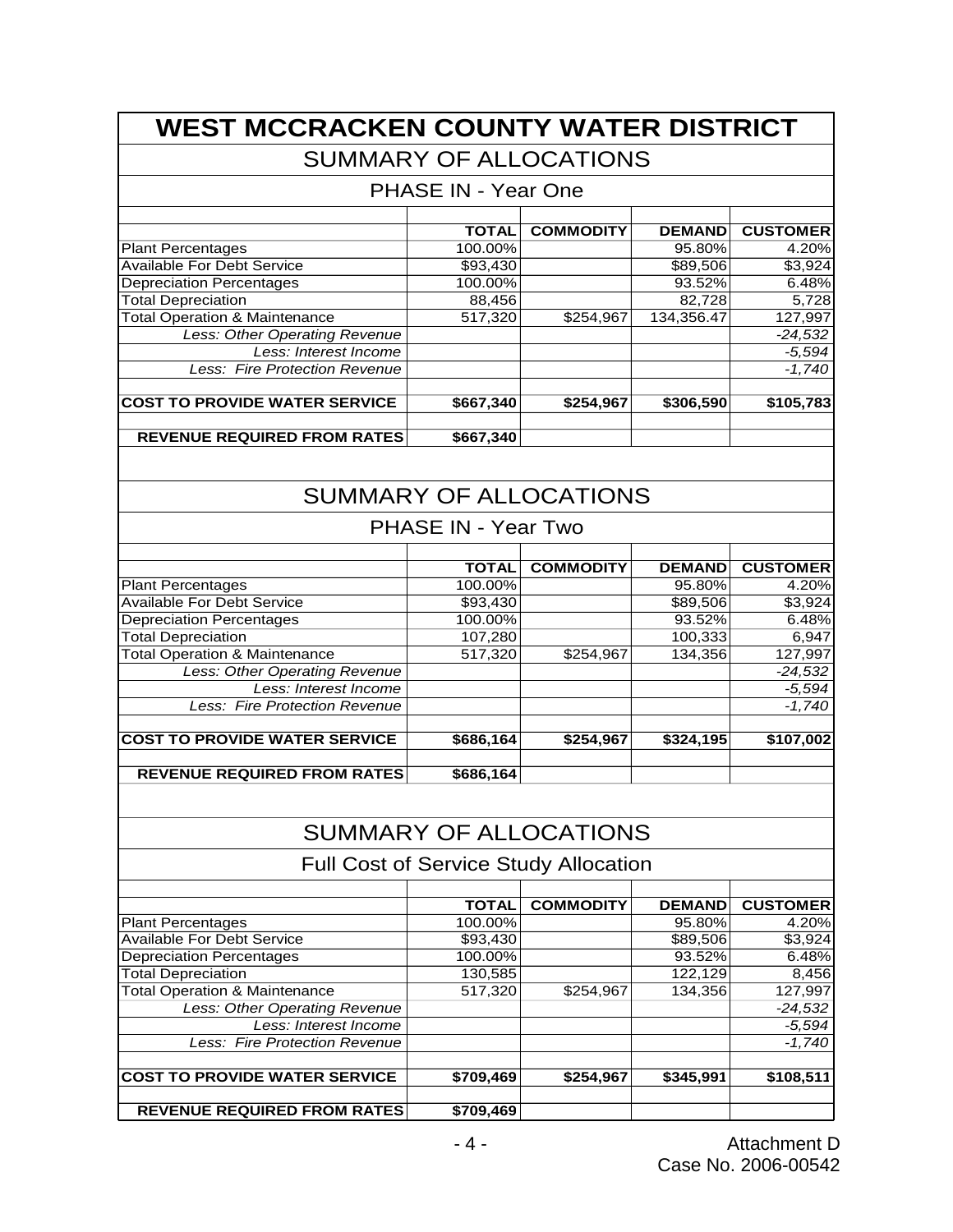| <b>WEST MCCRACKEN COUNTY WATER DISTRICT</b> |                                       |                   |                   |                |  |  |  |  |  |  |
|---------------------------------------------|---------------------------------------|-------------------|-------------------|----------------|--|--|--|--|--|--|
|                                             | <b>CALCULATION OF CUSTOMER CHARGE</b> |                   |                   |                |  |  |  |  |  |  |
|                                             |                                       |                   |                   |                |  |  |  |  |  |  |
| <b>Meter</b>                                | <b>Number of</b>                      | <b>Equivalent</b> | <b>Equivalent</b> | <b>Monthly</b> |  |  |  |  |  |  |
| <b>Size</b>                                 | <b>Bills</b>                          | <b>Ratio</b>      | 5/8" Meter        | Charge         |  |  |  |  |  |  |
| 5/8"                                        | 17,338                                |                   | 17,338            | \$5.79         |  |  |  |  |  |  |
| 1"                                          | 36                                    | 2.5               | 90                | \$14.47        |  |  |  |  |  |  |
| 2"                                          | 36                                    | 10                | 360               | \$57.88        |  |  |  |  |  |  |
| $3^{\circ}$                                 | 24                                    | 15                | 360               | \$86.82        |  |  |  |  |  |  |
| 4"                                          | 24                                    | 25                | 600               | \$144.70       |  |  |  |  |  |  |
| <b>Total</b>                                | 17,458                                |                   | 18,748            |                |  |  |  |  |  |  |
| <b>Customer Expenses</b>                    |                                       |                   |                   | \$108,511.25   |  |  |  |  |  |  |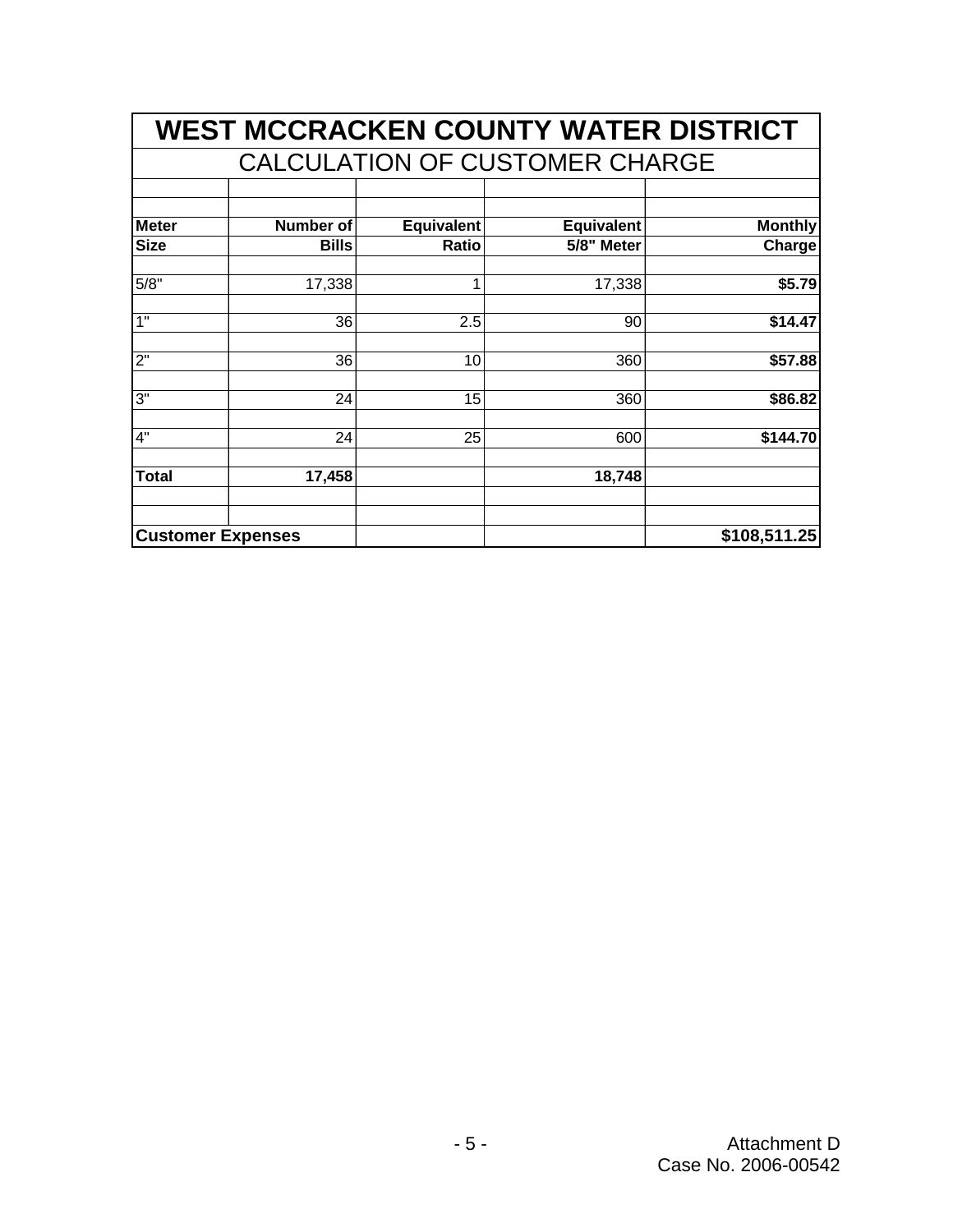| <b>WEST MCCRACKEN COUNTY WATER DISTRICT</b>                |                                |                                |                               |
|------------------------------------------------------------|--------------------------------|--------------------------------|-------------------------------|
| <b>CALCULATION OF WATER RATES</b>                          |                                |                                |                               |
|                                                            | Phased in Rates for Year One   |                                |                               |
|                                                            | <b>TOTAL</b>                   | <b>FIRST 100,000</b>           | <b>OVER 100,000</b>           |
| <b>FROM BILLING ANALYSIS:</b>                              |                                |                                |                               |
| <b>COMMODITY PERCENTS</b><br><b>ACTUAL COMMODITY SALES</b> | 100.00%<br>152,096,637         | 54.17%<br>82.394.205           | 45.83%<br>69.702.432          |
|                                                            |                                |                                |                               |
| PEAK DEMAND WEIGHTED FACTOR                                |                                |                                |                               |
| PEAK DEMAND WEIGHTED SALES                                 | 234,490,842                    | 164,788,410                    | 69,702,432                    |
| <b>DEMAND PERCENTS</b>                                     | 100.00%                        | 70.27%                         | 29.73%                        |
| <b>COMMODITY COSTS</b>                                     | \$254.967.00                   | \$138,121.42                   | \$116.845.58                  |
| <b>DEMAND COSTS</b>                                        | \$306,589.96                   | \$215,456.05                   | \$91,133.90                   |
| <b>CUSTOMER COSTS</b>                                      |                                |                                |                               |
| <b>TOTAL COSTS</b>                                         | \$561,556.96                   | \$353,577.47                   | \$207,979.48                  |
|                                                            |                                |                                |                               |
| <b>DIVIDE BY BILLS/GALLONS</b>                             |                                | 82,394,205                     | 69,702,432                    |
| <b>CALCULATED RATES</b>                                    |                                | \$4.29<br><b>FIRST 100,000</b> | \$2.98<br><b>OVER 100,000</b> |
| <b>CALCULATION OF WATER RATES</b>                          |                                |                                |                               |
|                                                            | Phased in Rates for Year Two   |                                |                               |
|                                                            |                                |                                |                               |
|                                                            | <b>TOTAL</b>                   | <b>FIRST 100,000</b>           | <b>OVER 100,000</b>           |
| <b>FROM BILLING ANALYSIS:</b><br><b>COMMODITY PERCENTS</b> | 100.00%                        | 54.17%                         | 45.83%                        |
| <b>ACTUAL COMMODITY SALES</b>                              | 152,096,637                    | 82,394,205                     | 69,702,432                    |
|                                                            |                                |                                |                               |
| PEAK DEMAND WEIGHTED FACTOR<br>PEAK DEMAND WEIGHTED SALES  | 234,490,842                    | 2<br>164,788,410               | 69,702,432                    |
| <b>DEMAND PERCENTS</b>                                     | 100.00%                        | 70.27%                         | 29.73%                        |
|                                                            |                                |                                |                               |
| <b>COMMODITY COSTS</b>                                     | \$254,967.00                   | \$138,121.42                   | \$116,845.58                  |
| <b>DEMAND COSTS</b>                                        | \$324,194.95                   | \$227,827.96                   | \$96,366.99                   |
|                                                            |                                |                                |                               |
| CUSTOMER COSTS                                             |                                |                                |                               |
| <b>TOTAL COSTS</b>                                         | \$579,161.95                   | \$365,949.38                   | \$213.212.57                  |
| <b>DIVIDE BY BILLS/GALLONS</b>                             |                                | 82,394,205                     | 69,702,432                    |
| <b>CALCULATED RATES</b>                                    |                                | \$4.44                         | \$3.06                        |
|                                                            |                                | <b>FIRST 100,000</b>           | <b>OVER 100,000</b>           |
| <b>CALCULATION OF WATER RATES</b>                          |                                |                                |                               |
|                                                            | Phased in Rates for Year Three |                                |                               |
|                                                            | <b>TOTAL</b>                   | <b>FIRST 100,000</b>           | <b>OVER 100,000</b>           |
| <b>FROM BILLING ANALYSIS:</b>                              |                                |                                |                               |
| <b>COMMODITY PERCENTS</b>                                  | 100.00%                        | 54.17%                         | 45.83%                        |
| <b>ACTUAL COMMODITY SALES</b>                              | 152,096,637                    | 82.394.205                     | 69,702,432                    |
| PEAK DEMAND WEIGHTED FACTOR                                |                                | 2                              | 1                             |
| PEAK DEMAND WEIGHTED SALES                                 | 234,490,842                    | 164,788,410                    | 69,702,432                    |
| <b>DEMAND PERCENTS</b>                                     | 100.00%                        | 70.27%                         | 29.73%                        |
| <b>COMMODITY COSTS</b>                                     | \$254,967.00                   | \$138,121.42                   | \$116,845.58                  |
| <b>DEMAND COSTS</b>                                        | \$345,990.75                   | \$243,144.96                   | \$102,845.79                  |
|                                                            |                                |                                |                               |
| <b>CUSTOMER COSTS</b>                                      |                                |                                |                               |
| <b>TOTAL COSTS</b>                                         | \$600,957.75                   | \$381,266.38                   | \$219,691.38                  |
| <b>DIVIDE BY BILLS/GALLONS</b>                             |                                | 82,394,205                     | 69,702,432                    |
| <b>CALCULATED RATES</b>                                    |                                | \$4.63                         | \$3.15                        |
|                                                            |                                | <b>FIRST 100,000</b>           | <b>OVER 100,000</b>           |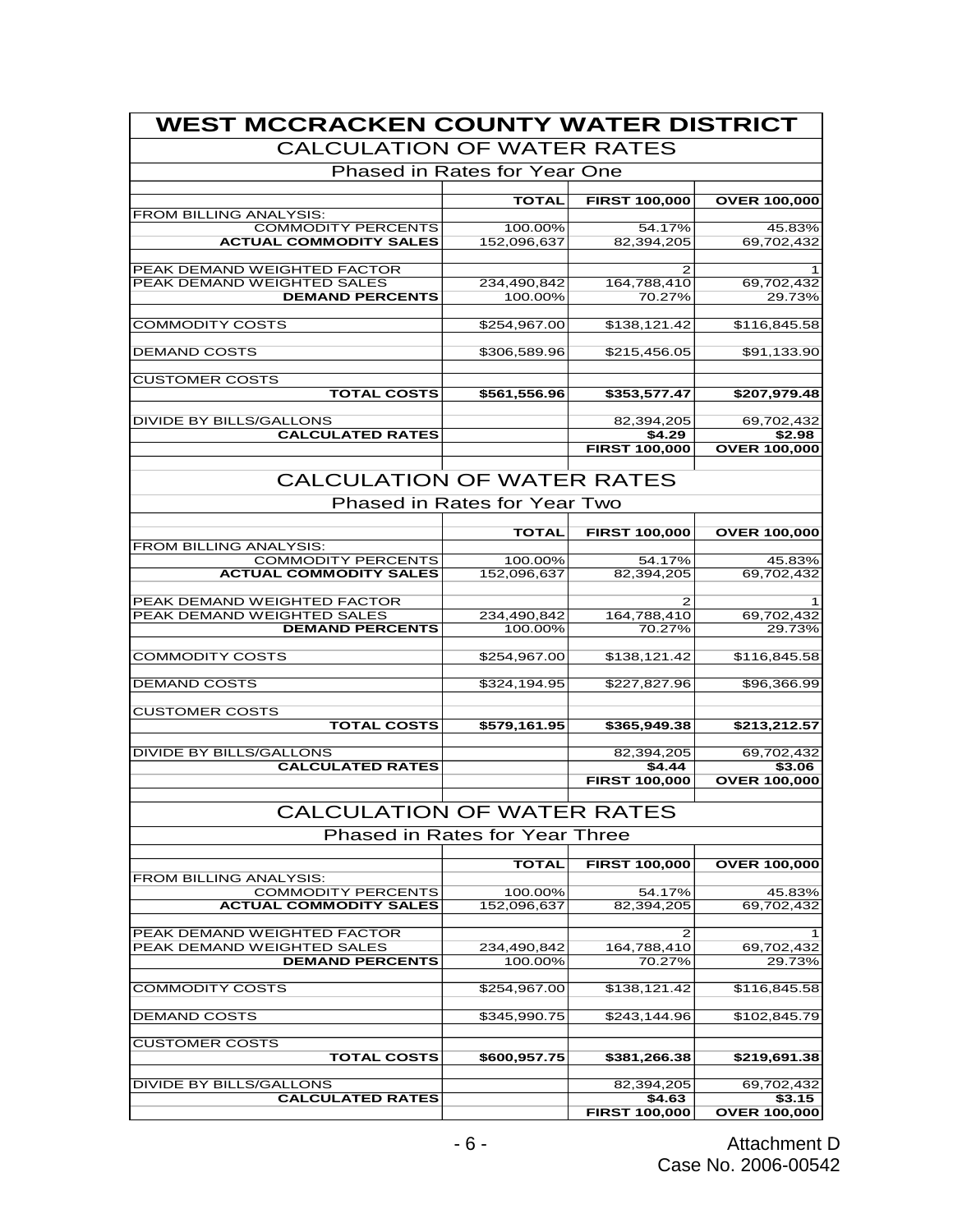# **WEST MCCRACKEN COUNTY WATER DISTRICT**

# **VERIFICATION OF RATES - YEAR ONE**

| <b>Bills</b> | <b>Useage</b> | <b>Revenue</b> |
|--------------|---------------|----------------|
| 17,338       | 84,399,319    | \$451,965.72   |
| 36           | 476,090       | \$2,558.59     |
| 36           | 497,997       | \$4,215.11     |
| 24           | 31,102,900    | \$96,698.11    |
| 24           | 35,620,331    | \$112,076.98   |
|              |               | \$667,514.50   |
|              | 17,458        | 152,096,637    |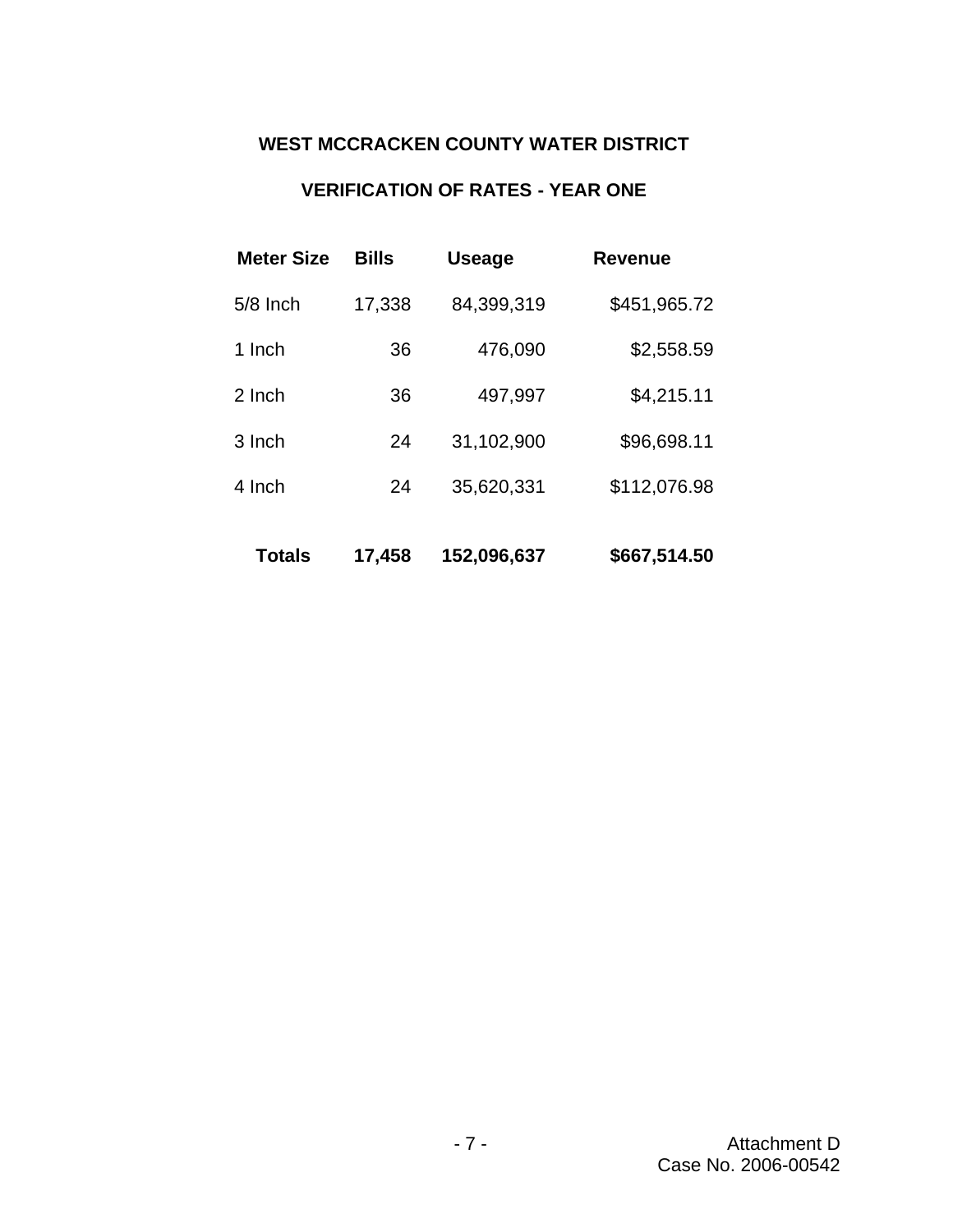#### **BILLING ANALYSIS FOR: WEST MCCRACKEN WATER VERIFICATION OF RATES USAGE TABLE METER SIZE: 5/8 X 3/4**

|              | CLASS:       |        |                              | <b>FIRST</b> | <b>OVER</b> |
|--------------|--------------|--------|------------------------------|--------------|-------------|
|              | <b>USAGE</b> | BILLS. | GALLONS                      | 100.000      | 100,000     |
| <b>FIRST</b> | 100.000      |        | 17.320 75.288.418 75.288.418 |              |             |
| <b>OVER</b>  | 100.000      |        | 18 9.110.901                 | 1.800.000    | 7.310.901   |

----------------------------------------------------------------------------------------------------------------------------------------------------------------------------------------------------------------- TOTAL 17,338 84,399,319 77,088,418 7,310,901

#### **REVENUE TABLE**

|              |                      | <b>BILLS</b> | GALLONS    | RATE | REVENUE             |
|--------------|----------------------|--------------|------------|------|---------------------|
|              | Monthly Meter Charge | 17.338       |            |      | \$5.79 \$100.387.02 |
| <b>FIRST</b> | 100.000              |              | 77.088.418 |      | \$4.28 329,938.43   |
| <b>OVER</b>  | 100,000              |              | 7.310.901  | 2.96 | 21.640.27           |

| TOTAL | 17,338 84,399,319 | \$451,965.72 |
|-------|-------------------|--------------|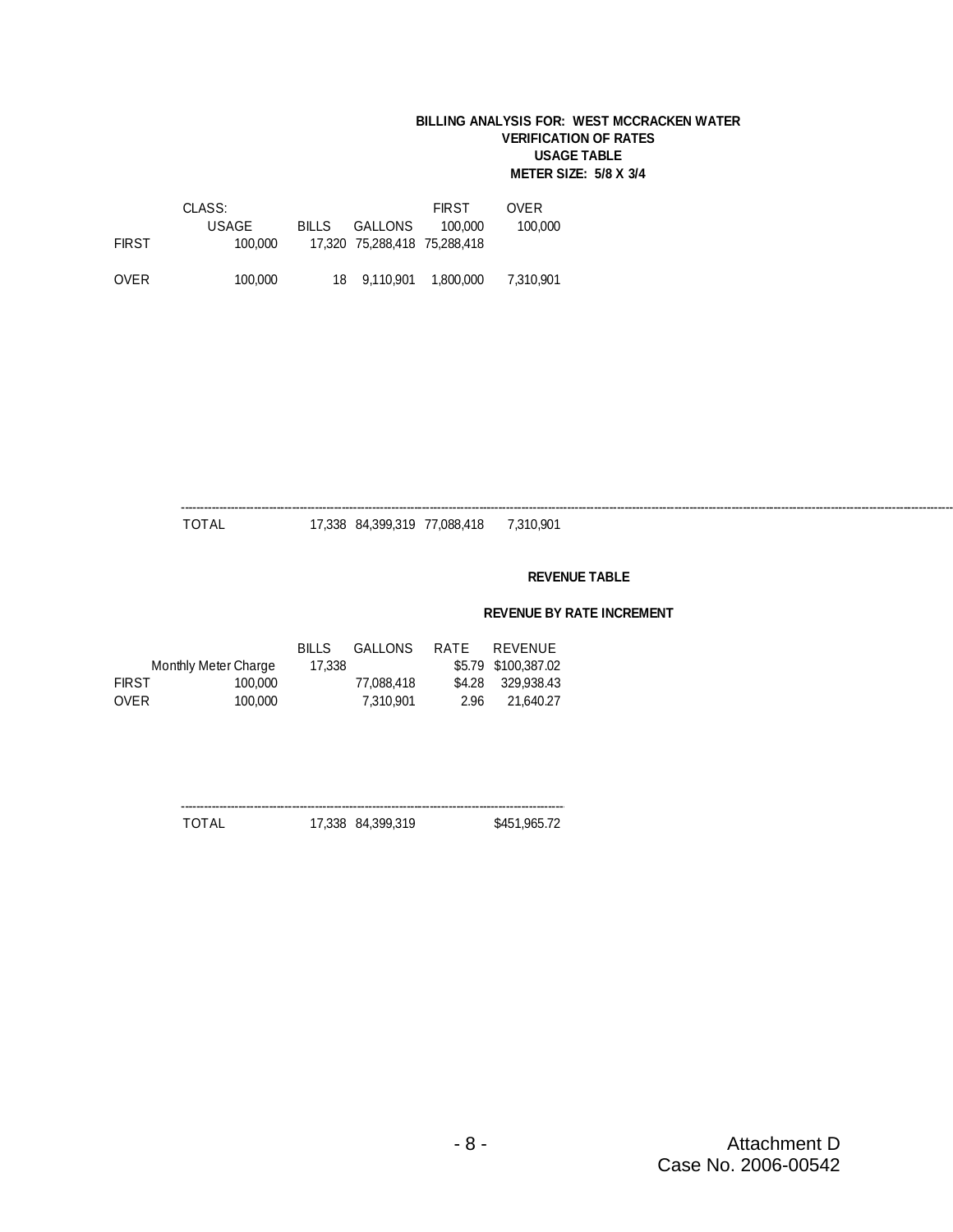### **BILLING ANALYSIS FOR: WEST MCCRACKEN WATER VERIFICATION OF RATES USAGE TABLE METER SIZE: 1"**

| <b>FIRST</b> | CLASS:<br>USAGE<br>100,000      | <b>BILLS</b><br>$36\,$ | <b>GALLONS</b><br>476,090 | <b>FIRST</b><br>100,000<br>476,090 | OVER<br>100,000      |                                  |
|--------------|---------------------------------|------------------------|---------------------------|------------------------------------|----------------------|----------------------------------|
| OVER         | 100,000                         | $\pmb{0}$              | $\pmb{0}$                 | $\pmb{0}$                          | $\pmb{0}$            |                                  |
|              |                                 |                        |                           |                                    |                      |                                  |
|              |                                 |                        |                           |                                    |                      |                                  |
|              |                                 |                        |                           |                                    |                      |                                  |
|              |                                 |                        |                           |                                    |                      |                                  |
|              |                                 |                        |                           |                                    |                      |                                  |
|              |                                 |                        |                           |                                    |                      |                                  |
|              |                                 |                        |                           |                                    |                      |                                  |
|              | <b>TOTAL</b>                    | 36                     | 476,090                   | 476,090                            | $\,0\,$              |                                  |
|              |                                 |                        |                           |                                    |                      | <b>REVENUE TABLE</b>             |
|              |                                 |                        |                           |                                    |                      | <b>REVENUE BY RATE INCREMENT</b> |
|              |                                 | <b>BILLS</b>           | <b>GALLONS</b>            | RATE                               | REVENUE              |                                  |
| <b>FIRST</b> | Monthly Meter Charge<br>100,000 | 36                     | 476,090                   | \$14.47<br>4.28                    | \$520.92<br>2,037.67 |                                  |
| OVER         | 100,000                         |                        | $\pmb{0}$                 | 2.96                               | 0.00                 |                                  |
|              |                                 |                        |                           |                                    |                      |                                  |
|              |                                 |                        |                           |                                    |                      |                                  |
|              |                                 |                        |                           |                                    |                      |                                  |
|              | <b>TOTAL</b>                    | 36                     | 476,090                   |                                    | \$2,558.59           |                                  |
|              |                                 |                        |                           |                                    |                      |                                  |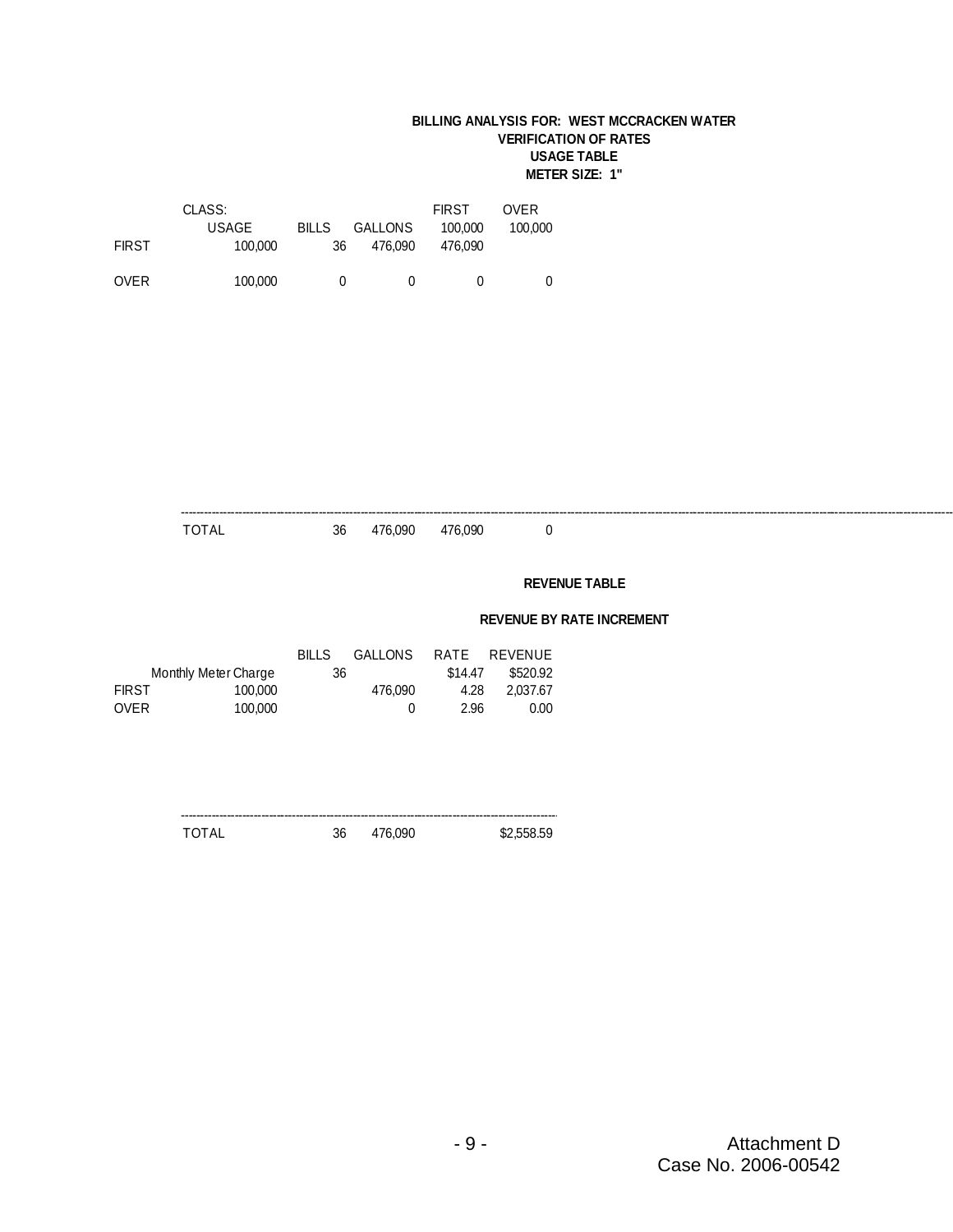### **BILLING ANALYSIS FOR: WEST MCCRACKEN WATER VERIFICATION OF RATES USAGE TABLE METER SIZE: 2"**

| <b>FIRST</b>         | CLASS:<br><b>USAGE</b><br>100,000 | <b>BILLS</b><br>36 | <b>GALLONS</b><br>497,997 | <b>FIRST</b><br>100,000<br>497,997 | OVER<br>100,000       |                                  |
|----------------------|-----------------------------------|--------------------|---------------------------|------------------------------------|-----------------------|----------------------------------|
| OVER                 | 100,000                           | $\pmb{0}$          | $\pmb{0}$                 | $\pmb{0}$                          | $\pmb{0}$             |                                  |
|                      |                                   |                    |                           |                                    |                       |                                  |
|                      |                                   |                    |                           |                                    |                       |                                  |
|                      |                                   |                    |                           |                                    |                       |                                  |
|                      |                                   |                    |                           |                                    |                       |                                  |
|                      | <b>TOTAL</b>                      | 36                 | 497,997                   | 497,997                            | $\pmb{0}$             |                                  |
|                      |                                   |                    |                           |                                    |                       | <b>REVENUE TABLE</b>             |
|                      |                                   |                    |                           |                                    |                       | <b>REVENUE BY RATE INCREMENT</b> |
|                      | Monthly Meter Charge              | <b>BILLS</b><br>36 | <b>GALLONS</b>            | RATE<br>\$57.88                    | REVENUE<br>\$2,083.68 |                                  |
| <b>FIRST</b><br>OVER | 100,000<br>100,000                |                    | 497,997<br>$\pmb{0}$      | 4.28<br>2.96                       | 2,131.43<br>0.00      |                                  |
|                      |                                   |                    |                           |                                    |                       |                                  |
|                      | <b>TOTAL</b>                      | 36                 | 497,997                   |                                    | \$4,215.11            |                                  |
|                      |                                   |                    |                           |                                    |                       |                                  |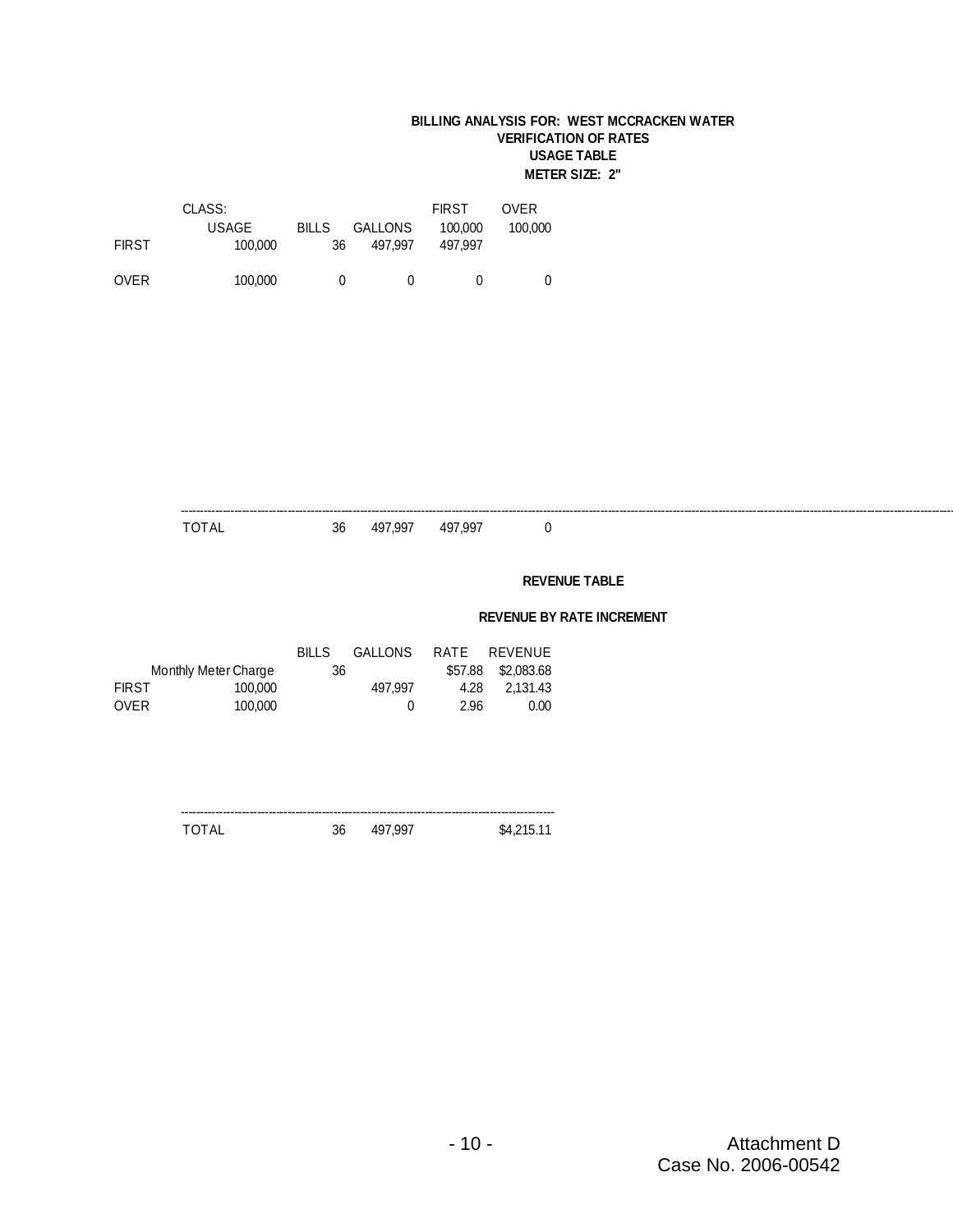### **BILLING ANALYSIS FOR: WEST MCCRACKEN WATER VERIFICATION OF RATES USAGE TABLE METER SIZE: 3"**

| <b>FIRST</b> | CLASS:<br><b>USAGE</b><br>100,000 | <b>BILLS</b><br>9 | GALLONS<br>431.700 | <b>FIRST</b><br>100.000<br>431.700 | <b>OVER</b><br>100,000 |  |
|--------------|-----------------------------------|-------------------|--------------------|------------------------------------|------------------------|--|
| <b>OVER</b>  | 100,000                           |                   | 15 30,671,200      | 1,500,000                          | 29,171,200             |  |

------------------------------------------------------------------------------------------------------------------------------------------------------------------------------------------------------------------- TOTAL 24 31,102,900 1,931,700 29,171,200

### **REVENUE TABLE**

|              |                      | <b>BILLS</b> | <b>GALLONS</b> | RATE    | REVENUE    |
|--------------|----------------------|--------------|----------------|---------|------------|
|              | Monthly Meter Charge | 24           |                | \$86.82 | \$2,083,68 |
| <b>FIRST</b> | 100.000              |              | 1.931.700      | 4.28    | 8.267.68   |
| <b>OVER</b>  | 100,000              |              | 29.171.200     | 2.96    | 86.346.75  |

| ว⊿<br>ъ.<br>ч | . K. |
|---------------|------|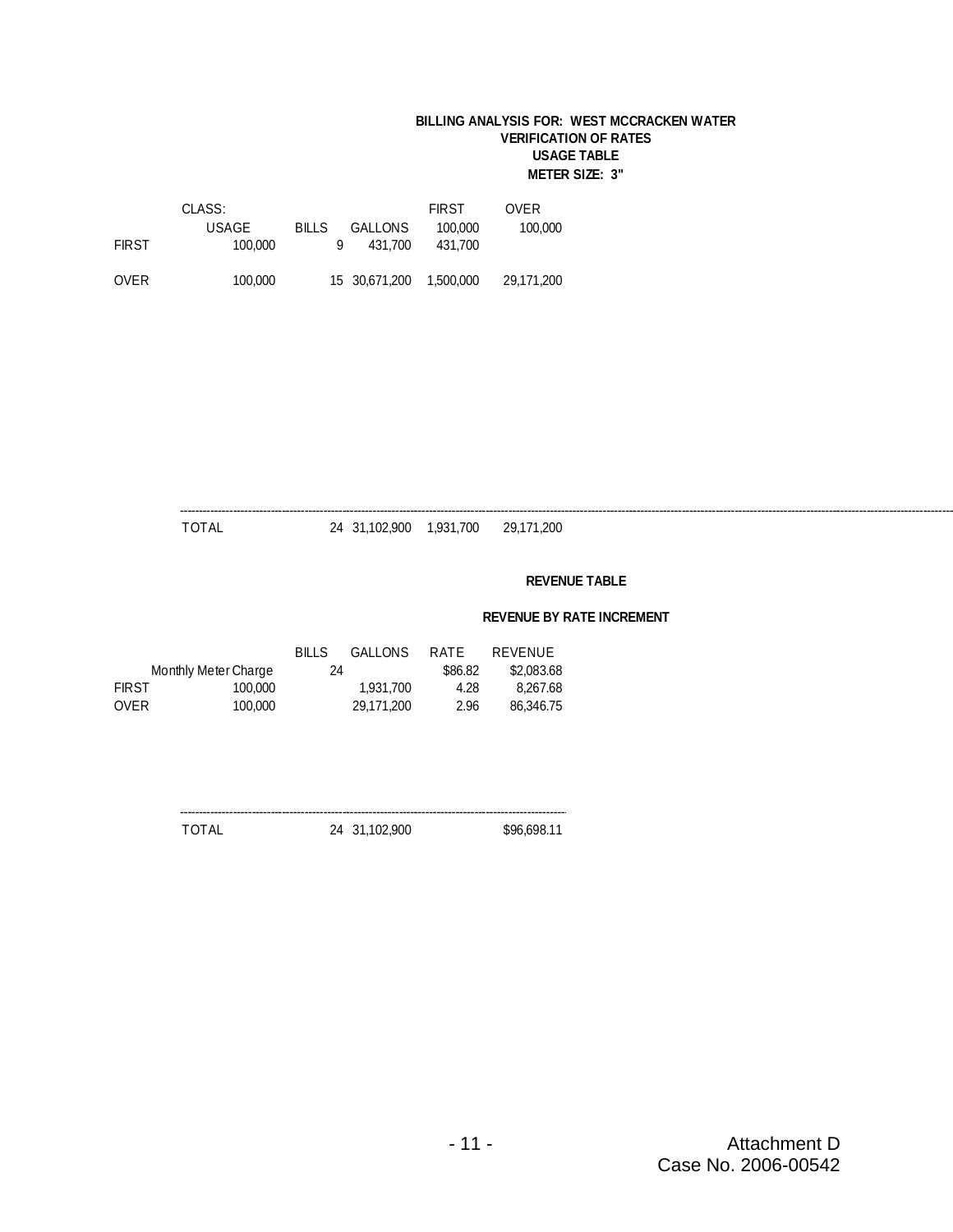### **BILLING ANALYSIS FOR: WEST MCCRACKEN WATER VERIFICATION OF RATES USAGE TABLE METER SIZE: 4"**

|              | CLASS:       |              |                | <b>FIRST</b> | <b>OVER</b> |  |
|--------------|--------------|--------------|----------------|--------------|-------------|--|
|              | <b>USAGE</b> | <b>BILLS</b> | <b>GALLONS</b> | 100.000      | 100.000     |  |
| <b>FIRST</b> | 100,000      |              |                |              |             |  |
| <b>OVER</b>  | 100,000      |              | 24 35,620,331  | 2,400,000    | 33,220,331  |  |

------------------------------------------------------------------------------------------------------------------------------------------------------------------------------------------------------------------- TOTAL 24 35,620,331 2,400,000 33,220,331

### **REVENUE TABLE**

|              |                      | <b>BILLS</b> | <b>GALLONS</b> | RATE     | REVENUE    |
|--------------|----------------------|--------------|----------------|----------|------------|
|              | Monthly Meter Charge | 24           |                | \$144.70 | \$3.472.80 |
| <b>FIRST</b> | 100,000              |              | 2.400.000      | 4.28     | 10.272.00  |
| <b>OVER</b>  | 100,000              |              | 33,220,331     | 2.96     | 98.332.18  |

| ⊤OTA∟ | 24 35,620,331 | \$112.076.98 |
|-------|---------------|--------------|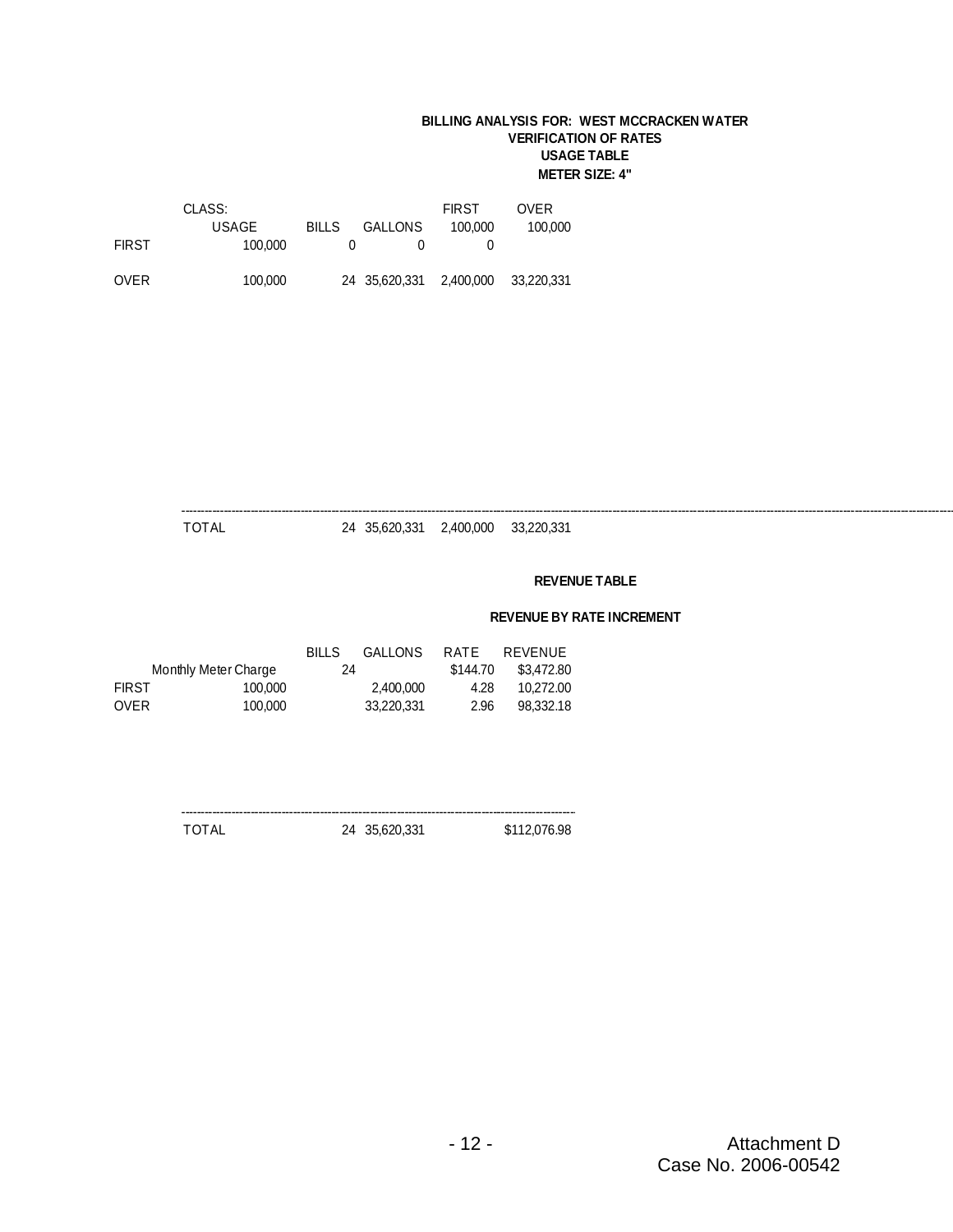# **WEST MCCRACKEN COUNTY WATER DISTRICT**

# **VERIFICATION OF RATES - YEAR TWO**

| <b>Meter Size</b> | <b>Bills</b> | <b>Useage</b> | <b>Revenue</b> |
|-------------------|--------------|---------------|----------------|
| $5/8$ Inch        | 17,338       | 84,399,319    | \$464,884.73   |
| 1 Inch            | 36           | 476,090       | \$2,634.76     |
| 2 Inch            | 36           | 497,997       | \$4,294.79     |
| 3 Inch            | 24           | 31,102,900    | \$99,340.88    |
| 4 Inch            | 24           | 35,620,331    | \$115,118.61   |
| <b>Totals</b>     | 17,458       | 152,096,637   | \$686,273.76   |
|                   |              |               |                |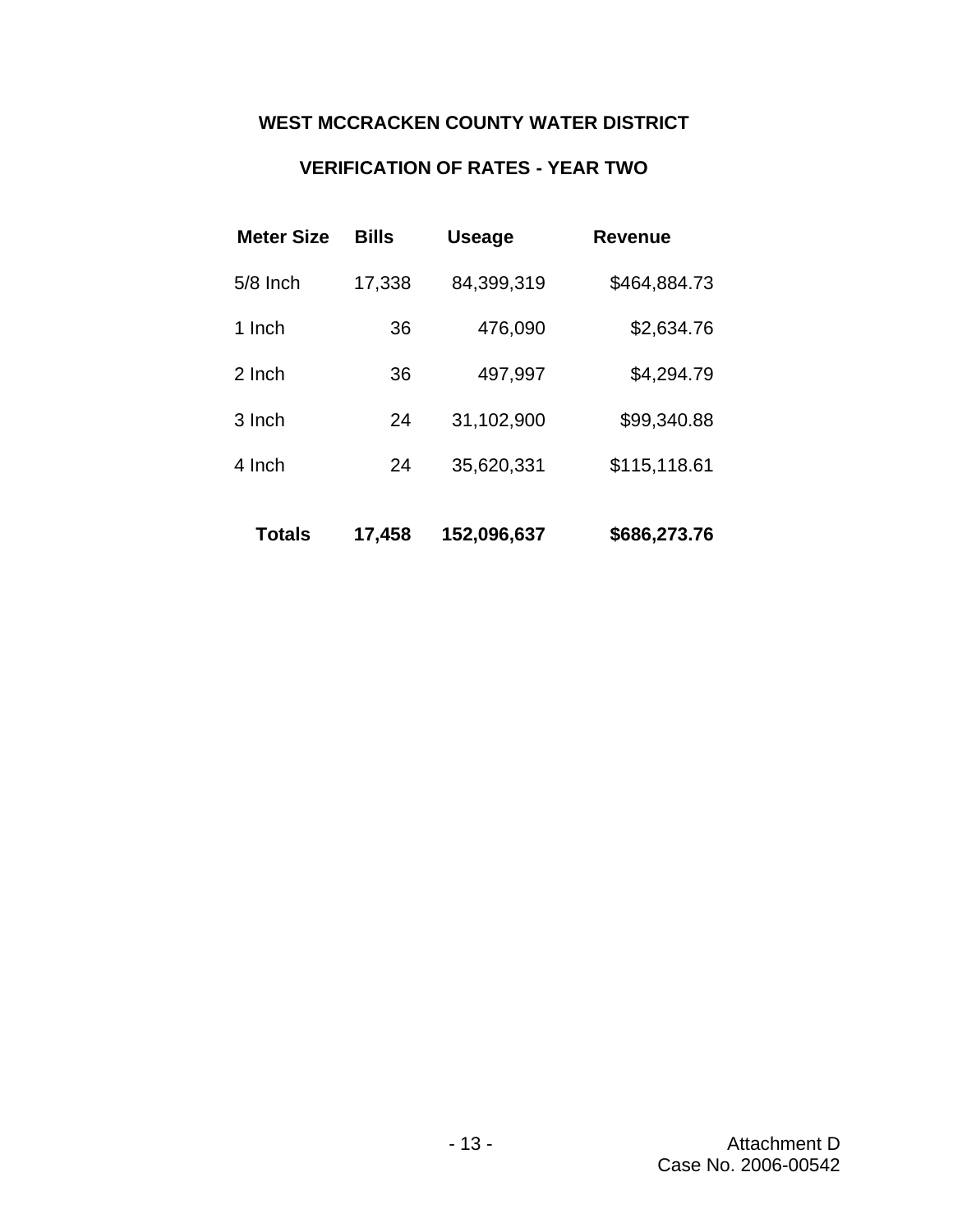### **BILLING ANALYSIS FOR: WEST MCCRACKEN WATER VERIFICATION OF RATES USAGE TABLE METER SIZE: 5/8 X 3/4**

|              | CLASS:       |              |                              | <b>FIRST</b> | <b>OVER</b> |
|--------------|--------------|--------------|------------------------------|--------------|-------------|
|              | <b>USAGE</b> | <b>BILLS</b> | GALLONS                      | 100.000      | 100.000     |
| <b>FIRST</b> | 100.000      |              | 17,320 75,288,418 75,288,418 |              |             |
| <b>OVER</b>  | 100,000      | 18           |                              |              | 7,310,901   |

----------------------------------------------------------------------------------------------------------------------------------------------------------------------------------------------------------------- TOTAL 17,338 84,399,319 77,088,418 7,310,901

### **REVENUE TABLE**

|              |                      | <b>BILLS</b> | GALLONS    | RATE | REVENUE             |
|--------------|----------------------|--------------|------------|------|---------------------|
|              | Monthly Meter Charge | 17.338       |            |      | \$5.79 \$100,387.02 |
| <b>FIRST</b> | 100.000              |              | 77.088.418 |      | \$4.44 342,272.58   |
| <b>OVER</b>  | 100,000              |              | 7,310,901  | 3.04 | 22.225.14           |

|       |                   | ------------------------------- |
|-------|-------------------|---------------------------------|
| TOTAL | 17,338 84,399,319 | \$464,884.73                    |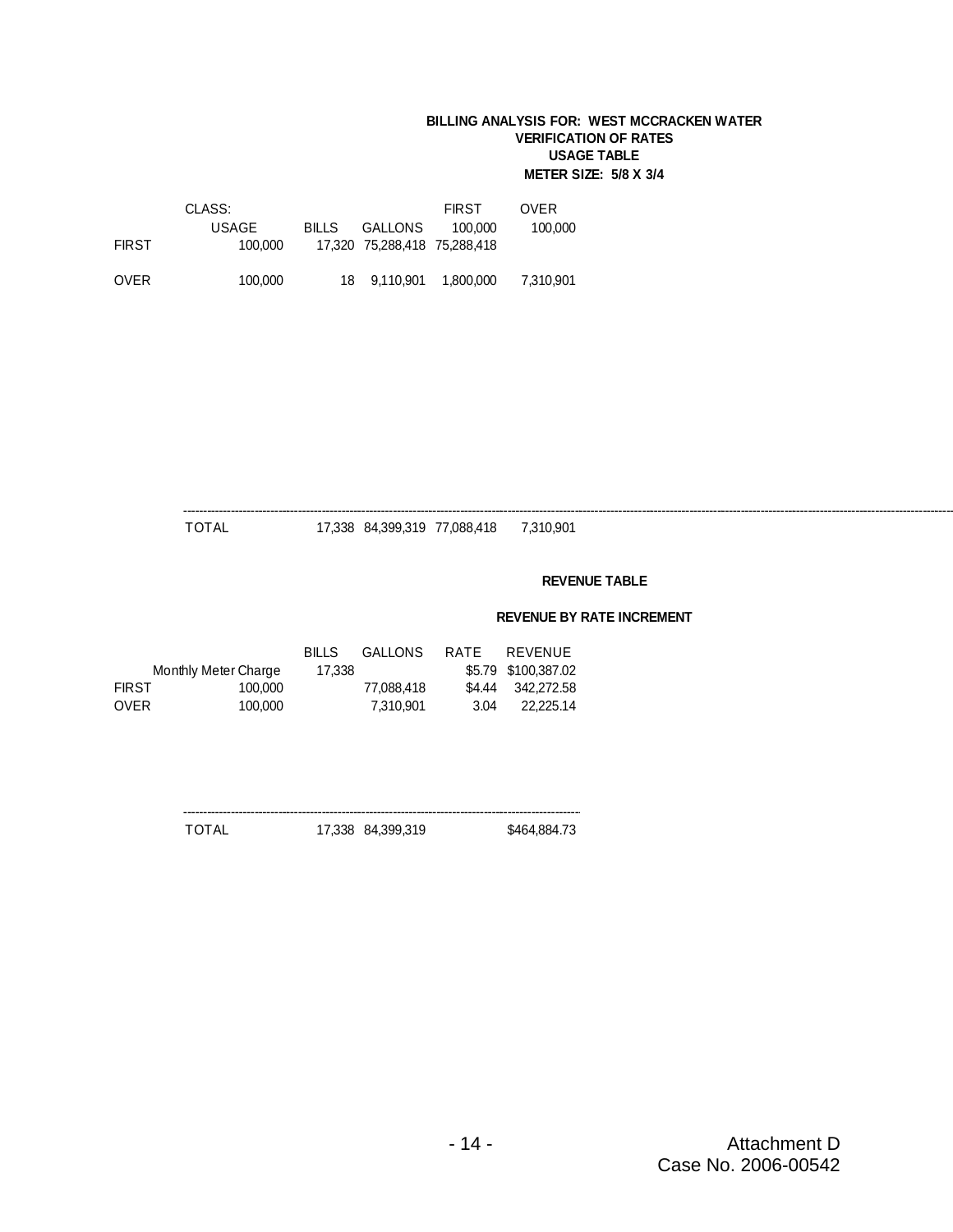### **BILLING ANALYSIS FOR: WEST MCCRACKEN WATER VERIFICATION OF RATES USAGE TABLE METER SIZE: 1"**

| <b>FIRST</b> | CLASS:<br>USAGE<br>100,000      | <b>GALLONS</b><br><b>BILLS</b><br>36<br>476,090 | <b>FIRST</b><br>100,000<br>476,090 | <b>OVER</b><br>100,000           |  |
|--------------|---------------------------------|-------------------------------------------------|------------------------------------|----------------------------------|--|
| <b>OVER</b>  | 100,000                         | $\pmb{0}$<br>$\pmb{0}$                          | $\pmb{0}$                          | $\pmb{0}$                        |  |
|              |                                 |                                                 |                                    |                                  |  |
|              |                                 |                                                 |                                    |                                  |  |
|              |                                 |                                                 |                                    |                                  |  |
|              |                                 |                                                 |                                    |                                  |  |
|              |                                 |                                                 |                                    |                                  |  |
|              |                                 |                                                 |                                    |                                  |  |
|              |                                 |                                                 |                                    |                                  |  |
|              | <b>TOTAL</b>                    | 476,090<br>36                                   | 476,090                            | $\pmb{0}$                        |  |
|              |                                 |                                                 |                                    |                                  |  |
|              |                                 |                                                 |                                    | <b>REVENUE TABLE</b>             |  |
|              |                                 |                                                 |                                    | <b>REVENUE BY RATE INCREMENT</b> |  |
|              |                                 | <b>GALLONS</b><br><b>BILLS</b>                  | RATE                               | REVENUE                          |  |
| <b>FIRST</b> | Monthly Meter Charge<br>100,000 | 36<br>476,090                                   | \$14.47<br>4.44                    | \$520.92<br>2,113.84             |  |
| OVER         | 100,000                         | $\pmb{0}$                                       | 3.04                               | 0.00                             |  |
|              |                                 |                                                 |                                    |                                  |  |
|              |                                 |                                                 |                                    |                                  |  |
|              |                                 |                                                 |                                    |                                  |  |
|              | <b>TOTAL</b>                    | 36<br>476,090                                   |                                    | \$2,634.76                       |  |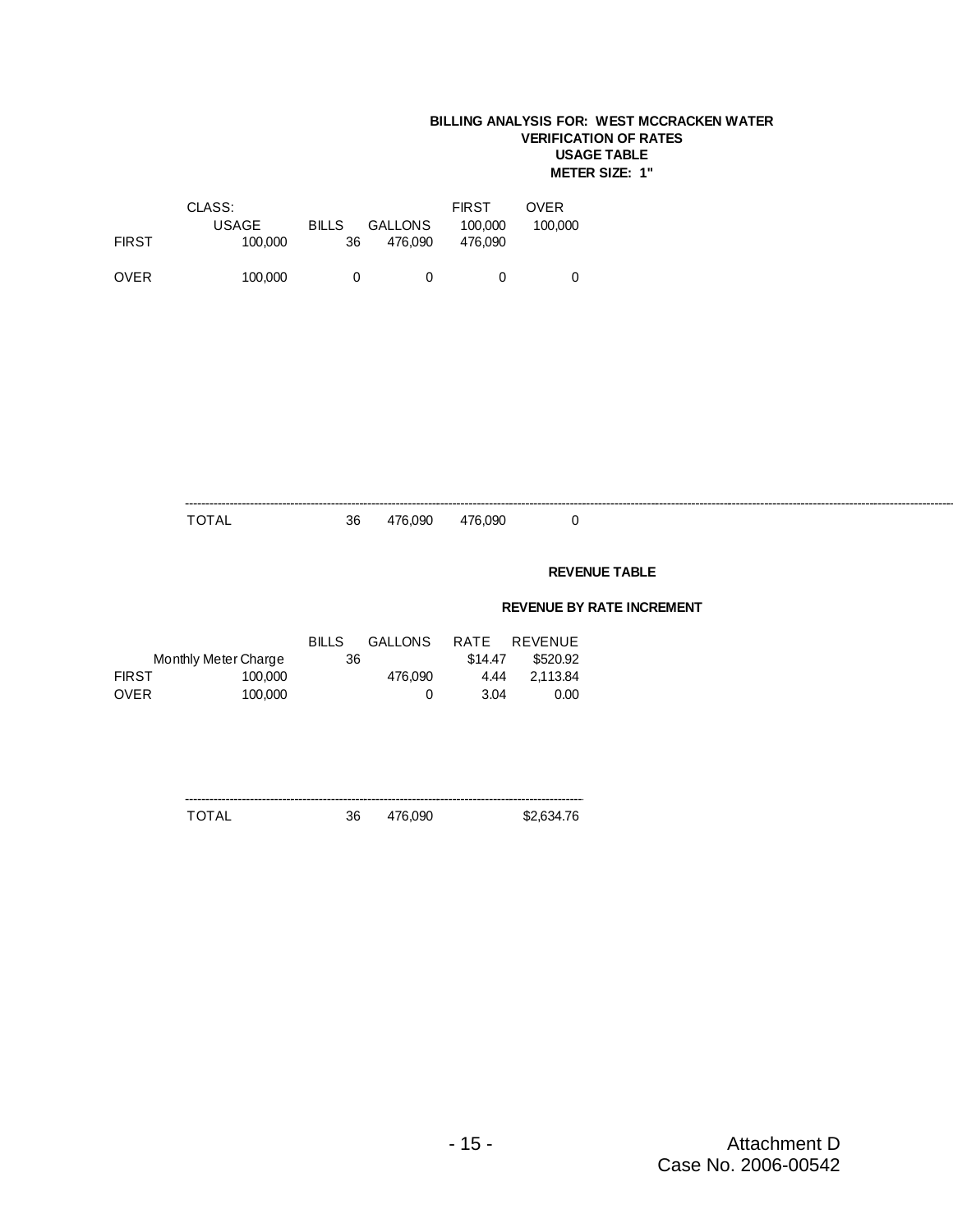### **BILLING ANALYSIS FOR: WEST MCCRACKEN WATER VERIFICATION OF RATES USAGE TABLE METER SIZE: 2"**

| <b>FIRST</b>                | CLASS:<br><b>USAGE</b><br>100,000 | <b>BILLS</b><br><b>GALLONS</b><br>36<br>497,997 | <b>FIRST</b><br>OVER<br>100,000<br>100,000<br>497,997 |                                  |
|-----------------------------|-----------------------------------|-------------------------------------------------|-------------------------------------------------------|----------------------------------|
| <b>OVER</b>                 | 100,000                           | $\pmb{0}$<br>$\pmb{0}$                          | $\pmb{0}$<br>$\pmb{0}$                                |                                  |
|                             |                                   |                                                 |                                                       |                                  |
|                             |                                   |                                                 |                                                       |                                  |
|                             |                                   |                                                 |                                                       |                                  |
|                             |                                   |                                                 |                                                       |                                  |
|                             | <b>TOTAL</b>                      | 36<br>497,997                                   | 497,997<br>$\mathbf 0$                                |                                  |
|                             |                                   |                                                 |                                                       | <b>REVENUE TABLE</b>             |
|                             |                                   |                                                 |                                                       | <b>REVENUE BY RATE INCREMENT</b> |
|                             | Monthly Meter Charge              | <b>GALLONS</b><br><b>BILLS</b><br>36            | RATE<br>REVENUE<br>\$2,083.68<br>\$57.88              |                                  |
| <b>FIRST</b><br><b>OVER</b> | 100,000<br>100,000                | 497,997<br>0                                    | 2,211.11<br>4.44<br>3.04<br>0.00                      |                                  |
|                             |                                   |                                                 |                                                       |                                  |
|                             |                                   |                                                 |                                                       |                                  |
|                             | <b>TOTAL</b>                      | 36<br>497,997                                   | \$4,294.79                                            |                                  |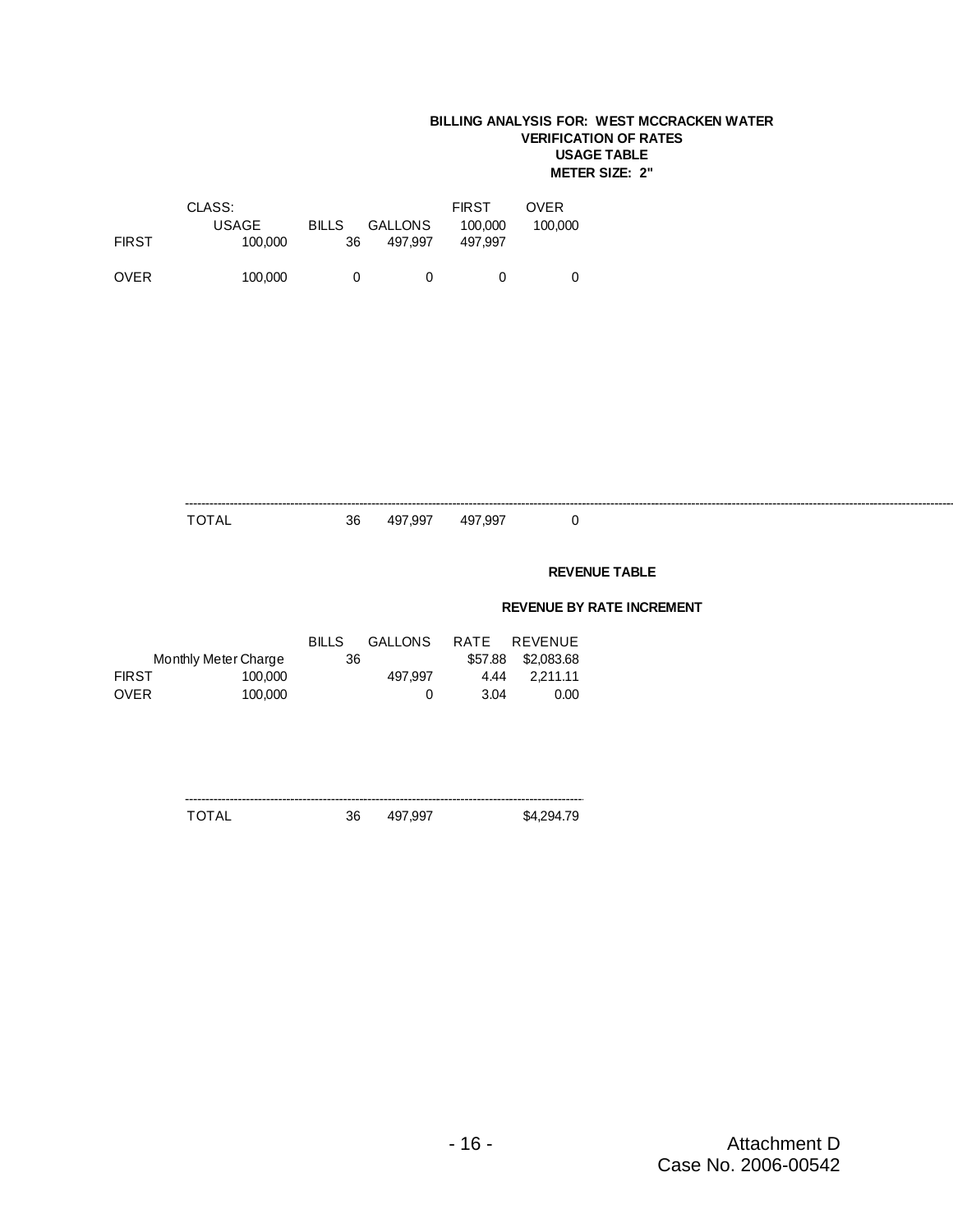### **BILLING ANALYSIS FOR: WEST MCCRACKEN WATER VERIFICATION OF RATES USAGE TABLE METER SIZE: 3"**

|              | CLASS:       |              |                | <b>FIRST</b> | <b>OVER</b> |
|--------------|--------------|--------------|----------------|--------------|-------------|
|              | <b>USAGE</b> | <b>BILLS</b> | <b>GALLONS</b> | 100.000      | 100,000     |
| <b>FIRST</b> | 100,000      | 9            | 431.700        | 431.700      |             |
| <b>OVER</b>  | 100.000      |              | 15 30.671.200  | 1,500,000    | 29,171,200  |

------------------------------------------------------------------------------------------------------------------------------------------------------------------------------------------------------------------- TOTAL 24 31,102,900 1,931,700 29,171,200

### **REVENUE TABLE**

|              |                      | <b>BILLS</b> | <b>GALLONS</b> | <b>RATE</b> | REVENUE    |
|--------------|----------------------|--------------|----------------|-------------|------------|
|              | Monthly Meter Charge | 24           |                | \$86.82     | \$2,083,68 |
| <b>FIRST</b> | 100,000              |              | 1.931.700      | 4.44        | 8.576.75   |
| <b>OVER</b>  | 100,000              |              | 29,171,200     | 3.04        | 88,680.45  |

| ົດເ | ա Հ |
|-----|-----|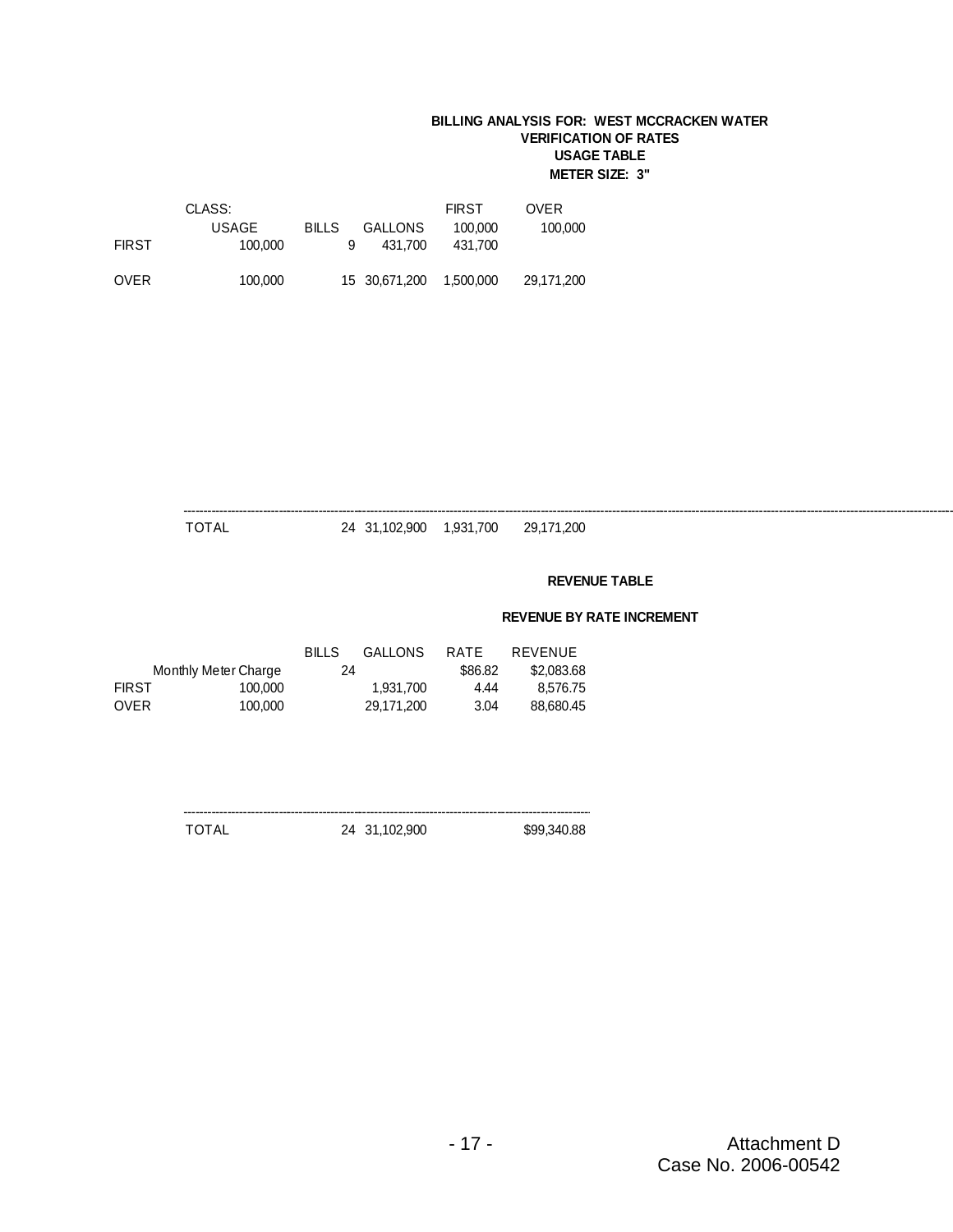### **BILLING ANALYSIS FOR: WEST MCCRACKEN WATER VERIFICATION OF RATES USAGE TABLE METER SIZE: 4"**

|              | CLASS:       |              |                | <b>FIRST</b> | <b>OVER</b> |
|--------------|--------------|--------------|----------------|--------------|-------------|
|              | <b>USAGE</b> | <b>BILLS</b> | <b>GALLONS</b> | 100.000      | 100.000     |
| <b>FIRST</b> | 100.000      |              |                |              |             |
| <b>OVER</b>  | 100,000      |              | 24 35,620,331  | 2,400,000    | 33.220.331  |

------------------------------------------------------------------------------------------------------------------------------------------------------------------------------------------------- TOTAL 24 35,620,331 2,400,000 33,220,331

### **REVENUE TABLE**

|              |                      | <b>BILLS</b> | <b>GALLONS</b> | RATE     | REVENUE    |
|--------------|----------------------|--------------|----------------|----------|------------|
|              | Monthly Meter Charge | 24           |                | \$144.70 | \$3.472.80 |
| <b>FIRST</b> | 100.000              |              | 2.400.000      | 4.44     | 10.656.00  |
| <b>OVER</b>  | 100.000              |              | 33,220,331     | 3.04     | 100,989.81 |

| OF COO OOA | c۸ |
|------------|----|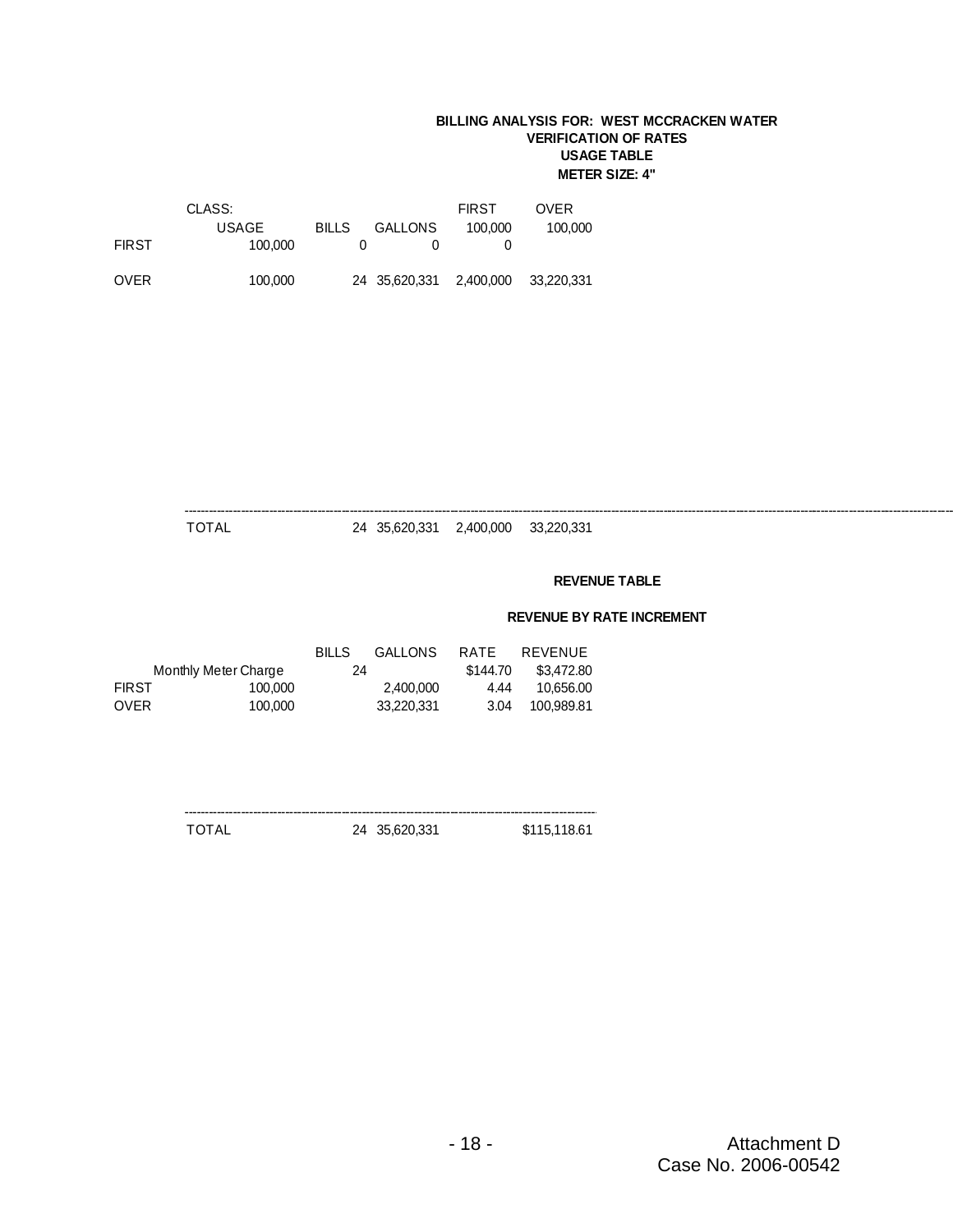# **WEST MCCRACKEN COUNTY WATER DISTRICT**

# **VERIFICATION OF RATES - YEAR THREE**

| <b>Meter Size</b> | <b>Bills</b> | <b>Useage</b> | <b>Revenue</b> |
|-------------------|--------------|---------------|----------------|
| $5/8$ Inch        | 17,338       | 84,399,319    | \$480,335.73   |
| 1 Inch            | 36           | 476,090       | \$2,725.22     |
| 2 Inch            | 36           | 497,997       | \$4,389.41     |
| 3 Inch            | 24           | 31,102,900    | \$102,916.73   |
| 4 Inch            | 24           | 35,620,331    | \$119,228.84   |
|                   |              |               |                |
| Totals            | 17,458       | 152,096,637   | \$709,595.93   |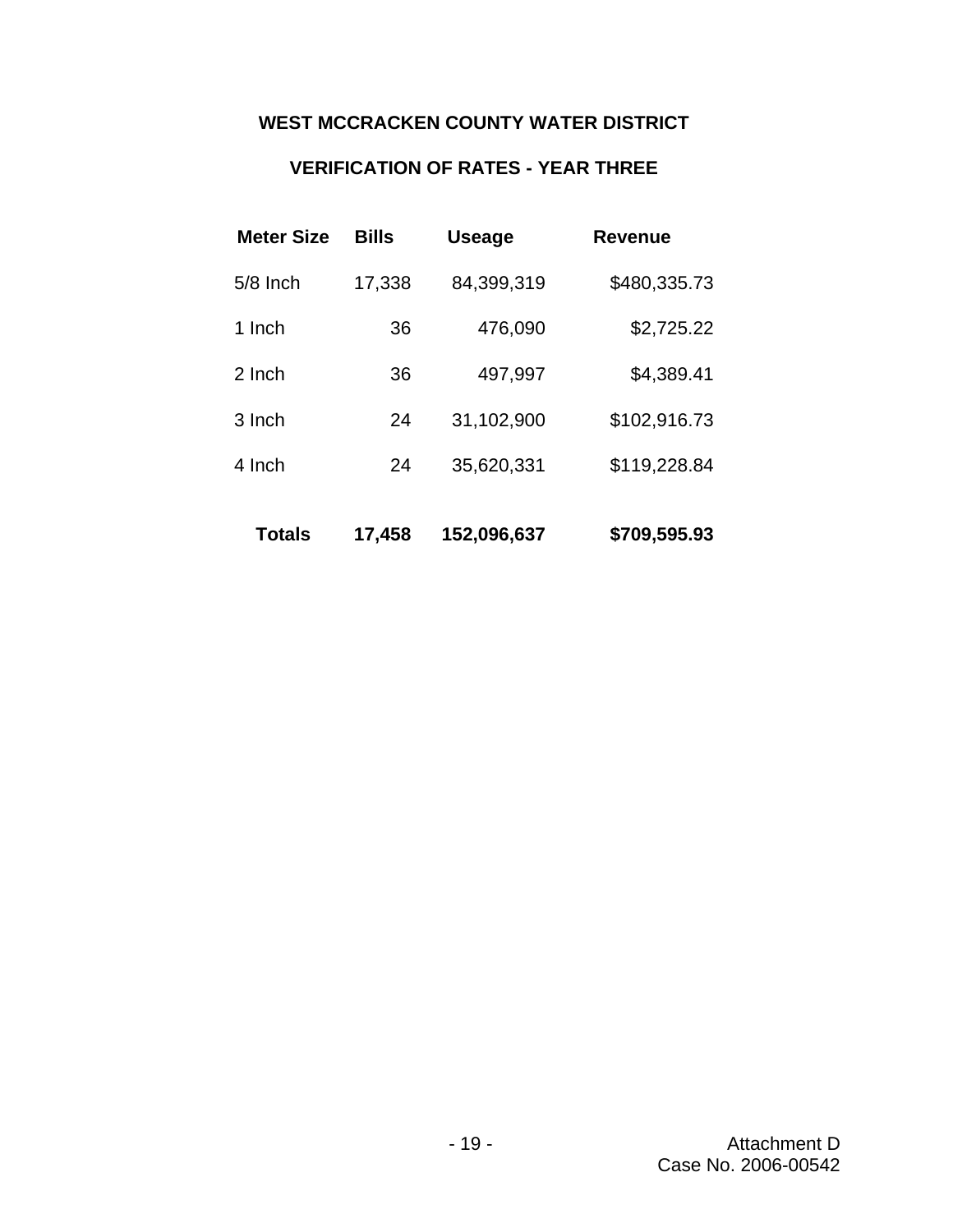### **BILLING ANALYSIS FOR: WEST MCCRACKEN WATER VERIFICATION OF RATES USAGE TABLE METER SIZE: 5/8 X 3/4**

|              | CLASS:  |        |                              | <b>FIRST</b> | <b>OVER</b> |
|--------------|---------|--------|------------------------------|--------------|-------------|
|              | USAGE   | BILLS. | GALLONS                      | 100.000      | 100,000     |
| <b>FIRST</b> | 100.000 |        | 17,320 75,288,418 75,288,418 |              |             |
| <b>OVER</b>  | 100,000 | 18 -   | 9.110.901                    | 1.800.000    | 7,310,901   |

----------------------------------------------------------------------------------------------------------------------------------------------------------------------------- TOTAL 17,338 84,399,319 77,088,418 7,310,901

### **REVENUE TABLE**

|              |                      | <b>BILLS</b> | <b>GALLONS</b> | <b>RATE</b> | REVENUE             |
|--------------|----------------------|--------------|----------------|-------------|---------------------|
|              | Monthly Meter Charge | 17,338       |                |             | \$5.79 \$100,387.02 |
| <b>FIRST</b> | 100.000              |              | 77.088.418     |             | \$4.63 356.919.38   |
| <b>OVER</b>  | 100.000              |              | 7.310.901      | 3.15        | 23.029.34           |

| TOTAL | 17,338 84,399,319 | \$480,335.73 |
|-------|-------------------|--------------|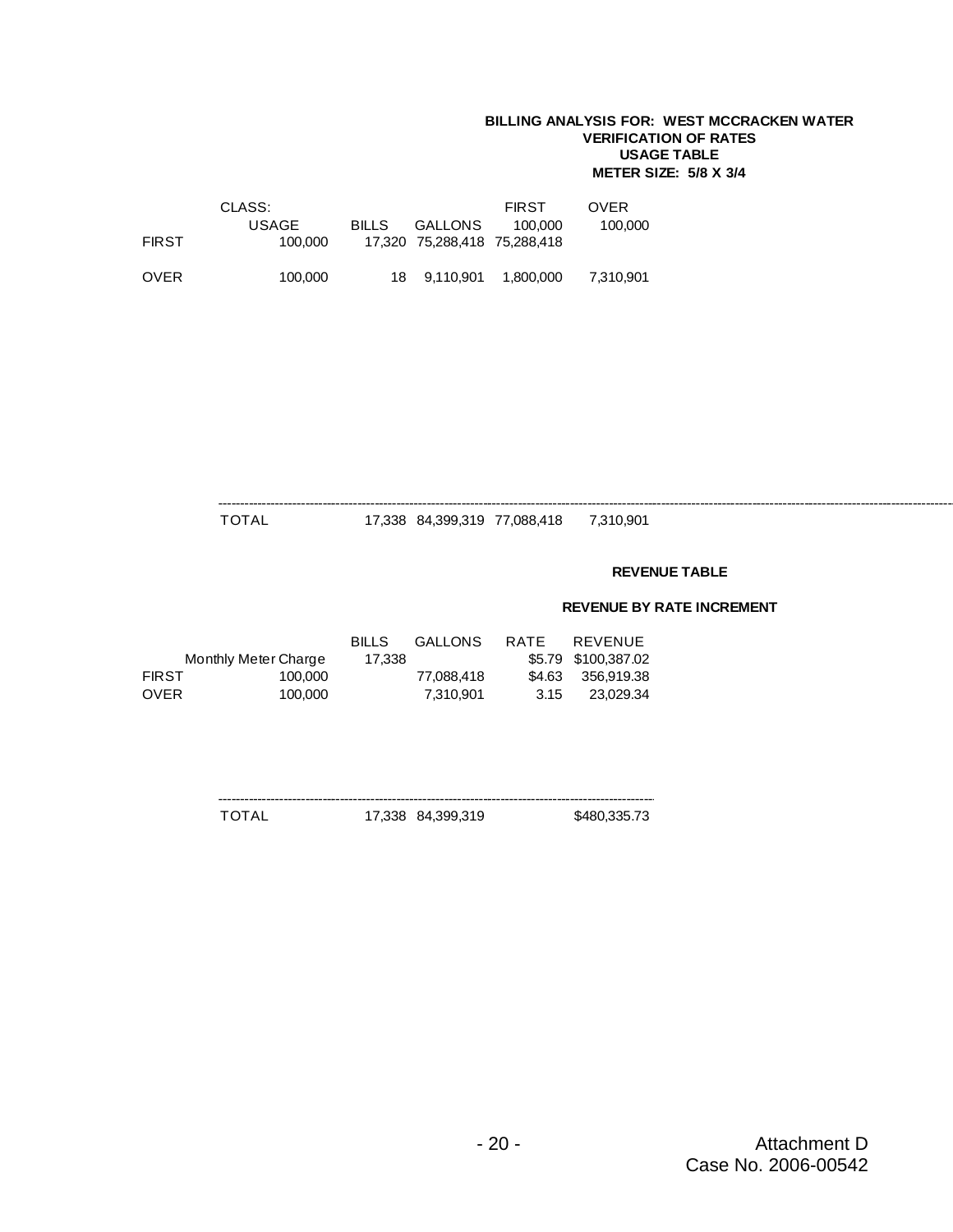### **BILLING ANALYSIS FOR: WEST MCCRACKEN WATER VERIFICATION OF RATES USAGE TABLE METER SIZE: 1"**

| <b>FIRST</b>                | CLASS:<br>USAGE<br>100,000 | <b>BILLS</b><br>36 | <b>GALLONS</b><br>476,090 | <b>FIRST</b><br>100,000<br>476,090 | OVER<br>100,000  |                                  |
|-----------------------------|----------------------------|--------------------|---------------------------|------------------------------------|------------------|----------------------------------|
| OVER                        | 100,000                    | $\pmb{0}$          | $\mathbf 0$               | $\,0\,$                            | $\,0\,$          |                                  |
|                             |                            |                    |                           |                                    |                  |                                  |
|                             |                            |                    |                           |                                    |                  |                                  |
|                             |                            |                    |                           |                                    |                  |                                  |
|                             |                            |                    |                           |                                    |                  |                                  |
|                             |                            |                    |                           |                                    |                  |                                  |
|                             |                            |                    |                           |                                    |                  |                                  |
|                             |                            |                    |                           |                                    |                  |                                  |
|                             | <b>TOTAL</b>               | 36                 | 476,090                   | 476,090                            | $\pmb{0}$        |                                  |
|                             |                            |                    |                           |                                    |                  |                                  |
|                             |                            |                    |                           |                                    |                  | <b>REVENUE TABLE</b>             |
|                             |                            |                    |                           |                                    |                  | <b>REVENUE BY RATE INCREMENT</b> |
|                             |                            | <b>BILLS</b>       | <b>GALLONS</b>            | RATE                               | <b>REVENUE</b>   |                                  |
|                             | Monthly Meter Charge       | 36                 |                           | \$14.47                            | \$520.92         |                                  |
|                             | 100,000<br>100,000         |                    | 476,090<br>$\pmb{0}$      | 4.63<br>3.15                       | 2,204.30<br>0.00 |                                  |
|                             |                            |                    |                           |                                    |                  |                                  |
| <b>FIRST</b><br><b>OVER</b> |                            |                    |                           |                                    |                  |                                  |
|                             |                            |                    |                           |                                    |                  |                                  |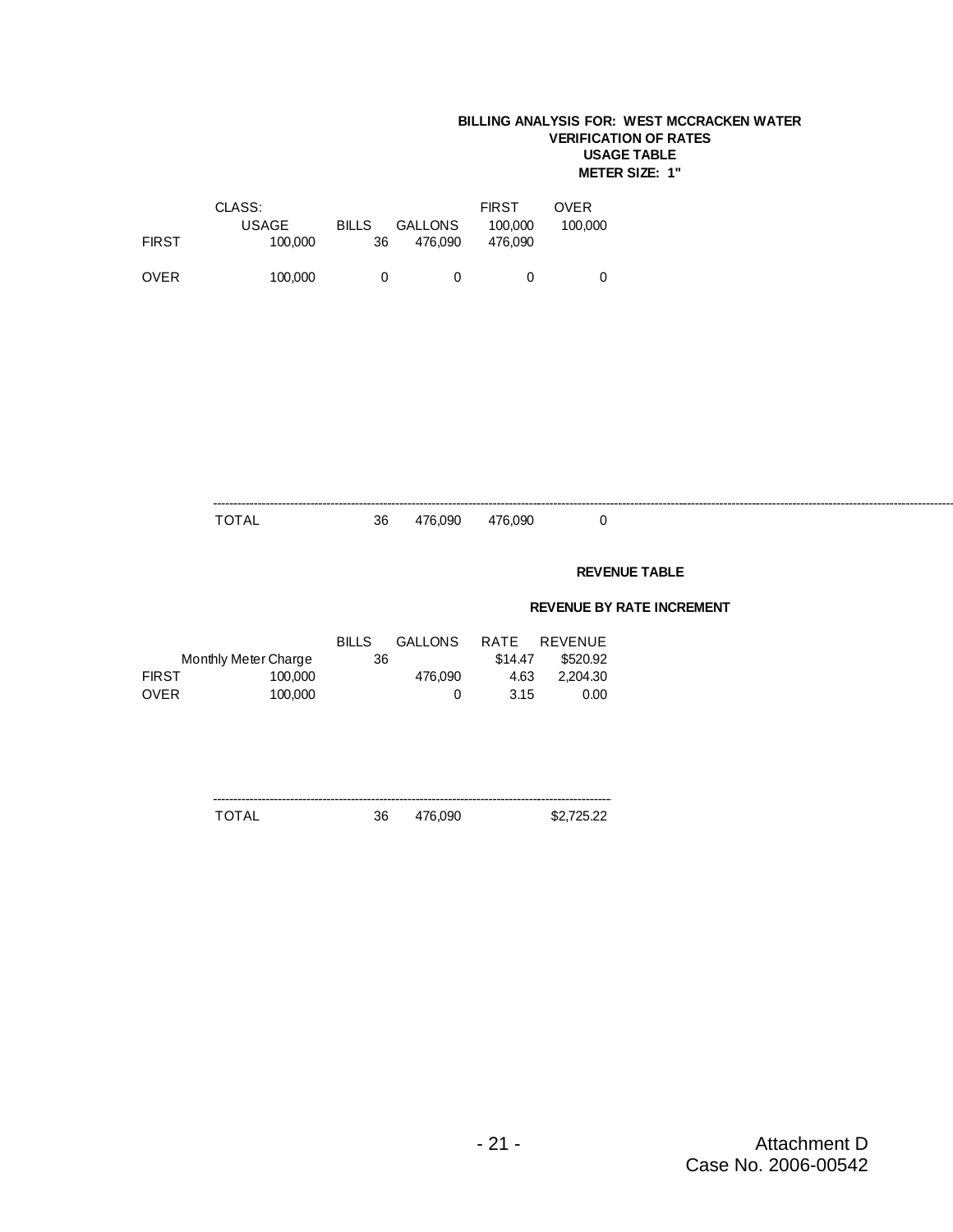### **BILLING ANALYSIS FOR: WEST MCCRACKEN WATER VERIFICATION OF RATES USAGE TABLE METER SIZE: 2"**

|              | CLASS:<br><b>USAGE</b>          | <b>BILLS</b> | <b>GALLONS</b> | <b>FIRST</b><br>100,000 | <b>OVER</b><br>100,000 |                                  |
|--------------|---------------------------------|--------------|----------------|-------------------------|------------------------|----------------------------------|
| <b>FIRST</b> | 100,000                         | 36           | 497,997        | 497,997                 |                        |                                  |
| OVER         | 100,000                         | $\mathbf 0$  | $\pmb{0}$      | $\pmb{0}$               | $\mathbf 0$            |                                  |
|              |                                 |              |                |                         |                        |                                  |
|              |                                 |              |                |                         |                        |                                  |
|              |                                 |              |                |                         |                        |                                  |
|              |                                 |              |                |                         |                        |                                  |
|              |                                 |              |                |                         |                        |                                  |
|              |                                 |              |                |                         |                        |                                  |
|              |                                 |              |                |                         |                        |                                  |
|              |                                 |              |                |                         |                        |                                  |
|              | <b>TOTAL</b>                    | 36           | 497,997        | 497,997                 | $\pmb{0}$              |                                  |
|              |                                 |              |                |                         |                        |                                  |
|              |                                 |              |                |                         |                        | <b>REVENUE TABLE</b>             |
|              |                                 |              |                |                         |                        | <b>REVENUE BY RATE INCREMENT</b> |
|              |                                 | <b>BILLS</b> | <b>GALLONS</b> | RATE                    | REVENUE                |                                  |
| <b>FIRST</b> | Monthly Meter Charge<br>100,000 | 36           | 497,997        | \$57.88<br>4.63         | \$2,083.68<br>2,305.73 |                                  |
| <b>OVER</b>  | 100,000                         |              | $\,0\,$        | 3.15                    | 0.00                   |                                  |
|              |                                 |              |                |                         |                        |                                  |
|              |                                 |              |                |                         |                        |                                  |
|              |                                 |              |                |                         |                        |                                  |
|              | <b>TOTAL</b>                    | 36           | 497,997        |                         | \$4,389.41             |                                  |
|              |                                 |              |                |                         |                        |                                  |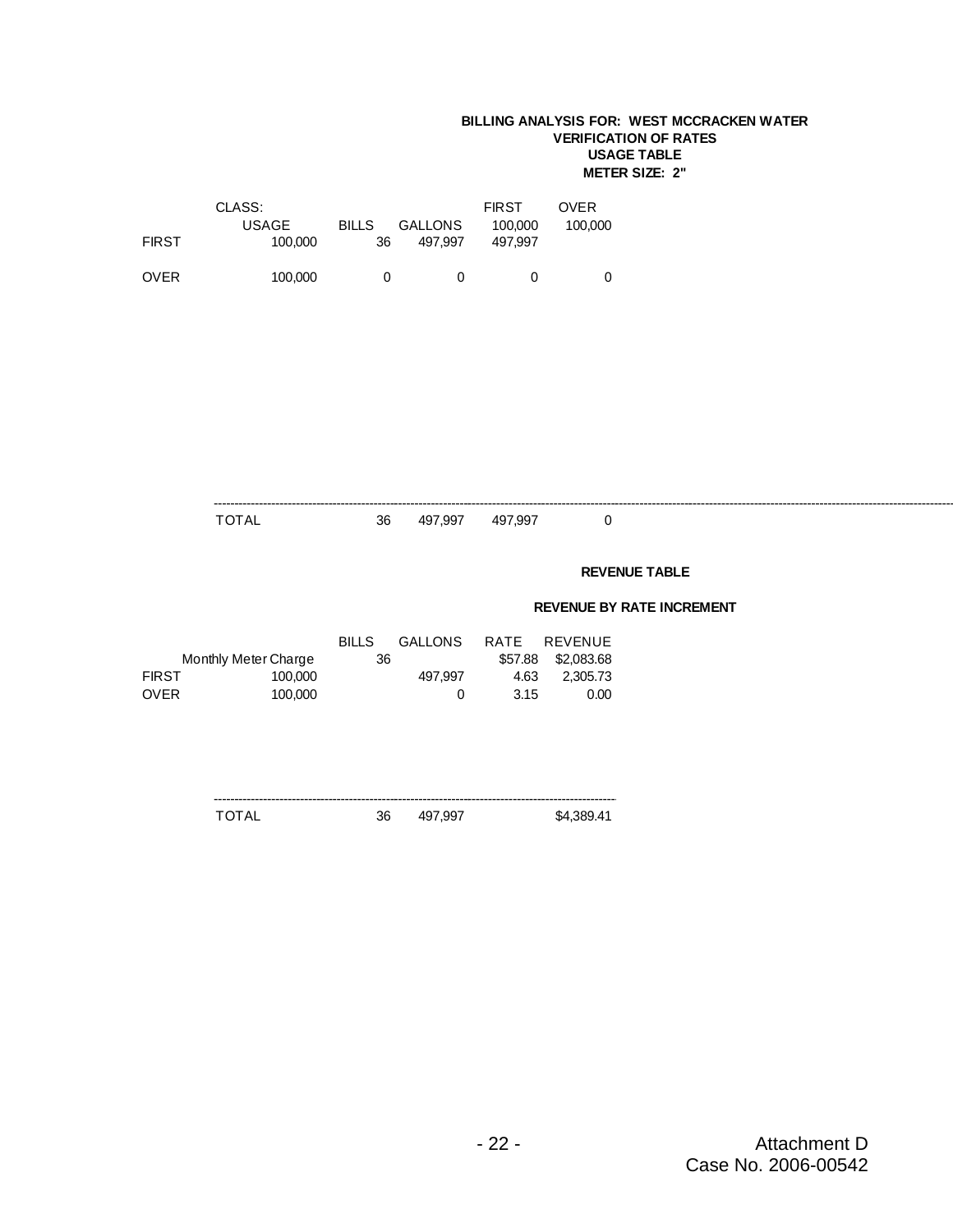### **BILLING ANALYSIS FOR: WEST MCCRACKEN WATER VERIFICATION OF RATES USAGE TABLE METER SIZE: 3"**

|              | CLASS:       |              |                | <b>FIRST</b> | <b>OVER</b> |
|--------------|--------------|--------------|----------------|--------------|-------------|
|              | <b>USAGE</b> | <b>BILLS</b> | <b>GALLONS</b> | 100.000      | 100.000     |
| <b>FIRST</b> | 100.000      | 9            | 431.700        | 431.700      |             |
| <b>OVER</b>  | 100.000      |              | 15 30,671,200  | 1,500,000    | 29,171,200  |

------------------------------------------------------------------------------------------------------------------------------------------------------------------------------------------------- TOTAL 24 31,102,900 1,931,700 29,171,200

### **REVENUE TABLE**

|              |                      | <b>BILLS</b> | <b>GALLONS</b> | <b>RATE</b> | REVENUE    |
|--------------|----------------------|--------------|----------------|-------------|------------|
|              | Monthly Meter Charge | 24           |                | \$86.82     | \$2,083,68 |
| <b>FIRST</b> | 100.000              |              | 1.931.700      | 4.63        | 8.943.77   |
| <b>OVER</b>  | 100.000              |              | 29.171.200     | 3.15        | 91.889.28  |

| <b>TOTAL</b> | 24 31,102,900 | \$102,916.73 |
|--------------|---------------|--------------|